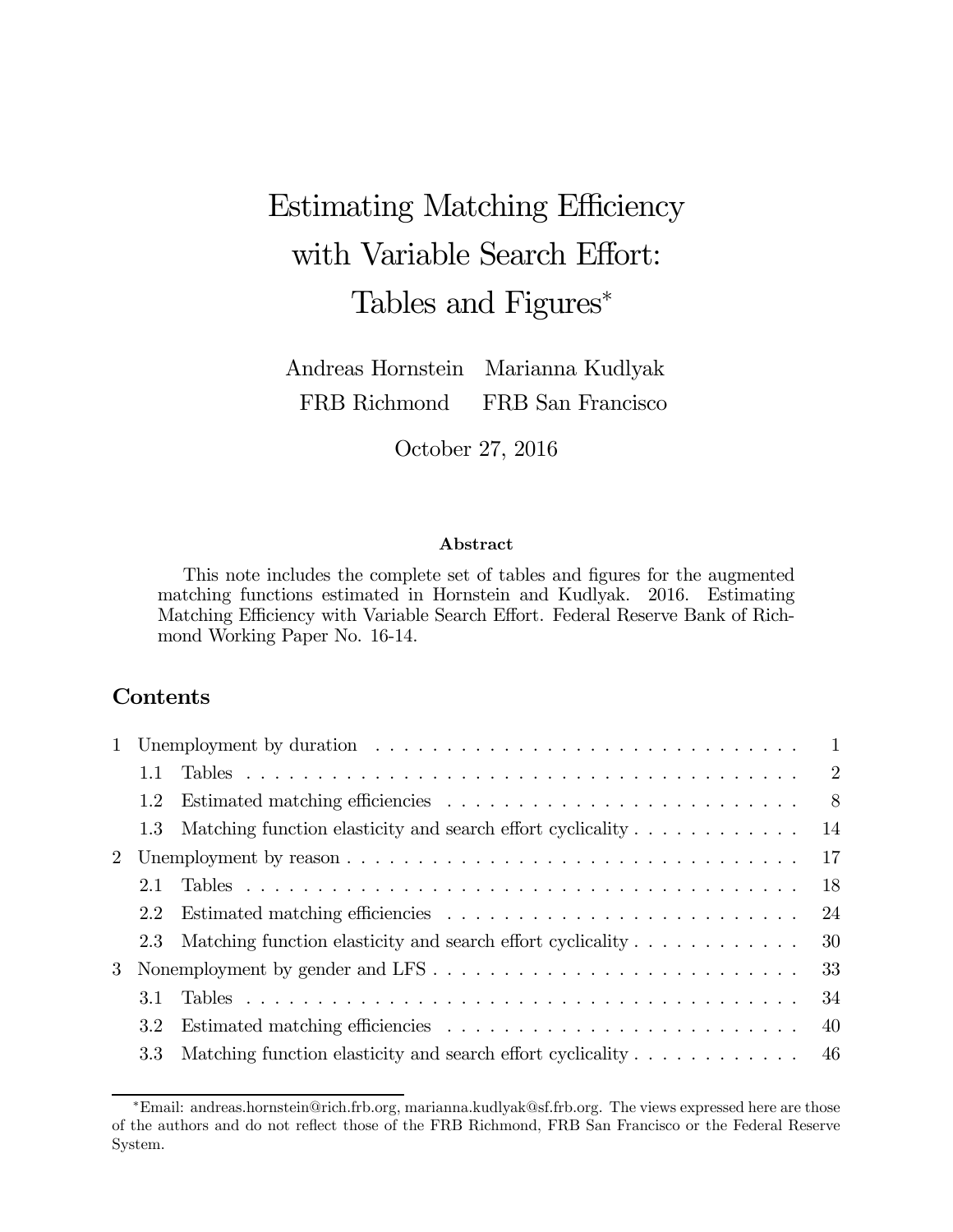## 1. Unemployment by duration

- Table.1 Parameter estimates for different samples and specifications with
	- Table 1.A Aggregate matching efficiency  $z_0$
	- Table 1.B Type-specific matching efficiency  $z_i$
	- Table 1.C. Aggregate and type-specific matching efficiency  $(z_0, z_i)$
- Figure 1. Estimated matching efficiency for unemployment by duration
	- Figure 1.A Model with aggregate matching efficiency only
	- Figure 1.B Model with type-specific matching efficiencies only
	- Figure 1.C Model with aggregate and type-specific matching efficiencies
		- ∗ Figure 1.C.a Aggregate matching efficiency
		- ∗ Figure 1.C.b Type-specific matching efficiency
	- Figure 1.D All 3 Models, 1994-2015
		- ∗ Figure 1.D.a Unrestricted
		- ∗ Figure 1.D.b Restriction  $\phi_i = \phi$
- Figure 1.E Search effort cyclicality and matching function elasticity: Aggregate matching efficeincy only
	- Figure 1.E.a Components of the average transition rate to employment: tightness, effort, and efficiency
	- Figure 1.E.b Components of average search effort: composition and variable search effort
	- Figure 1.E.c Decomposition of average transition rate for  $\alpha = 0.2$ : pro-cyclical search effort
	- $-$  Figure 1.E.d Decomposition of average transition rate for  $\alpha = 0.5$ : counter-cyclical search effort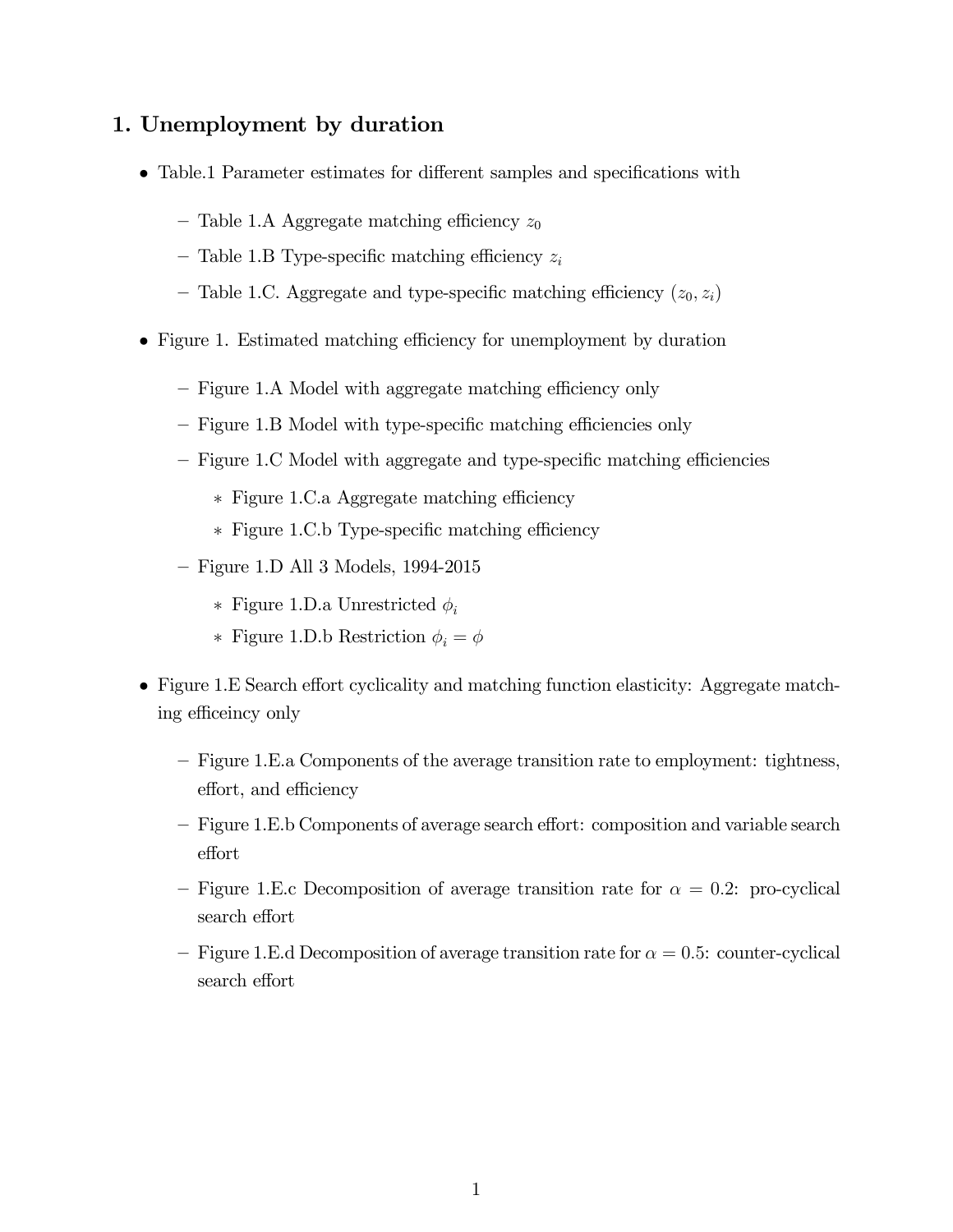## 1.1. Tables

|                          | (1a)     | (1b)     | (2a)     | (2b)     | (3a)     | (3b)     |
|--------------------------|----------|----------|----------|----------|----------|----------|
| $E[\hat{\kappa}_1]$      | $-2.401$ | $-1.914$ | $-2.548$ | $-2.838$ | $-2.749$ | $-2.881$ |
|                          | (1.416)  | (0.809)  | (0.912)  | (0.218)  | (0.938)  | (6.912)  |
| c <sub>2</sub>           | $-0.325$ | $-0.572$ | $-0.349$ | $-0.314$ | $-0.216$ | $-0.212$ |
|                          | (0.245)  | (0.008)  | (0.051)  | (0.039)  | (0.417)  | (0.415)  |
| $c_3$                    | $-0.587$ | $-1.076$ | $-0.682$ | $-0.451$ | $-0.423$ | $-0.461$ |
|                          | (0.091)  | (0.014)  | (0.058)  | (0.171)  | (0.421)  | (0.839)  |
| $\phi_1$                 | 0.405    | 0.611    | 0.358    | 0.303    | 0.355    | 0.377    |
|                          | (0.021)  | (0.073)  | (0.024)  | (0.036)  | (0.107)  | (0.111)  |
| $\phi_2$                 | 0.562    |          | 0.483    | 0.429    | 0.543    | 0.579    |
|                          | (0.139)  |          | (0.047)  | (0.072)  | (0.067)  | (0.070)  |
| $\phi_3$                 | 0.717    |          | 0.579    | 0.628    | 0.702    | 0.730    |
|                          | (0.081)  |          | (0.029)  | (0.087)  | (0.092)  | (0.584)  |
| $\sigma_{\varepsilon,1}$ | 0.048    | 0.065    | 0.045    | 0.045    | 0.049    | 0.050    |
|                          | (0.009)  | (0.006)  | (0.003)  | (0.003)  | (0.006)  | (0.006)  |
| $\sigma_{\varepsilon,2}$ | 0.038    | 0.042    | 0.036    | 0.036    | 0.039    | 0.038    |
|                          | (0.006)  | (0.004)  | (0.003)  | (0.003)  | (0.005)  | (0.005)  |
| $\sigma_{\varepsilon,3}$ | 0.088    | 0.110    | 0.086    | 0.079    | 0.085    | 0.091    |
|                          | (0.017)  | (0.009)  | (0.005)  | (0.006)  | (0.010)  | (0.009)  |
| $\sigma_{\rm c}$         | 0.054    | 0.036    | 0.060    | 0.063    | 0.069    | 0.038    |
|                          | (0.017)  | (0.012)  | (0.012)  | (0.013)  | (0.019)  | (0.014)  |

Table 1.A Unemployment by Duration for different samples and specifications with aggregate matching efficiency  $\hat{\kappa}$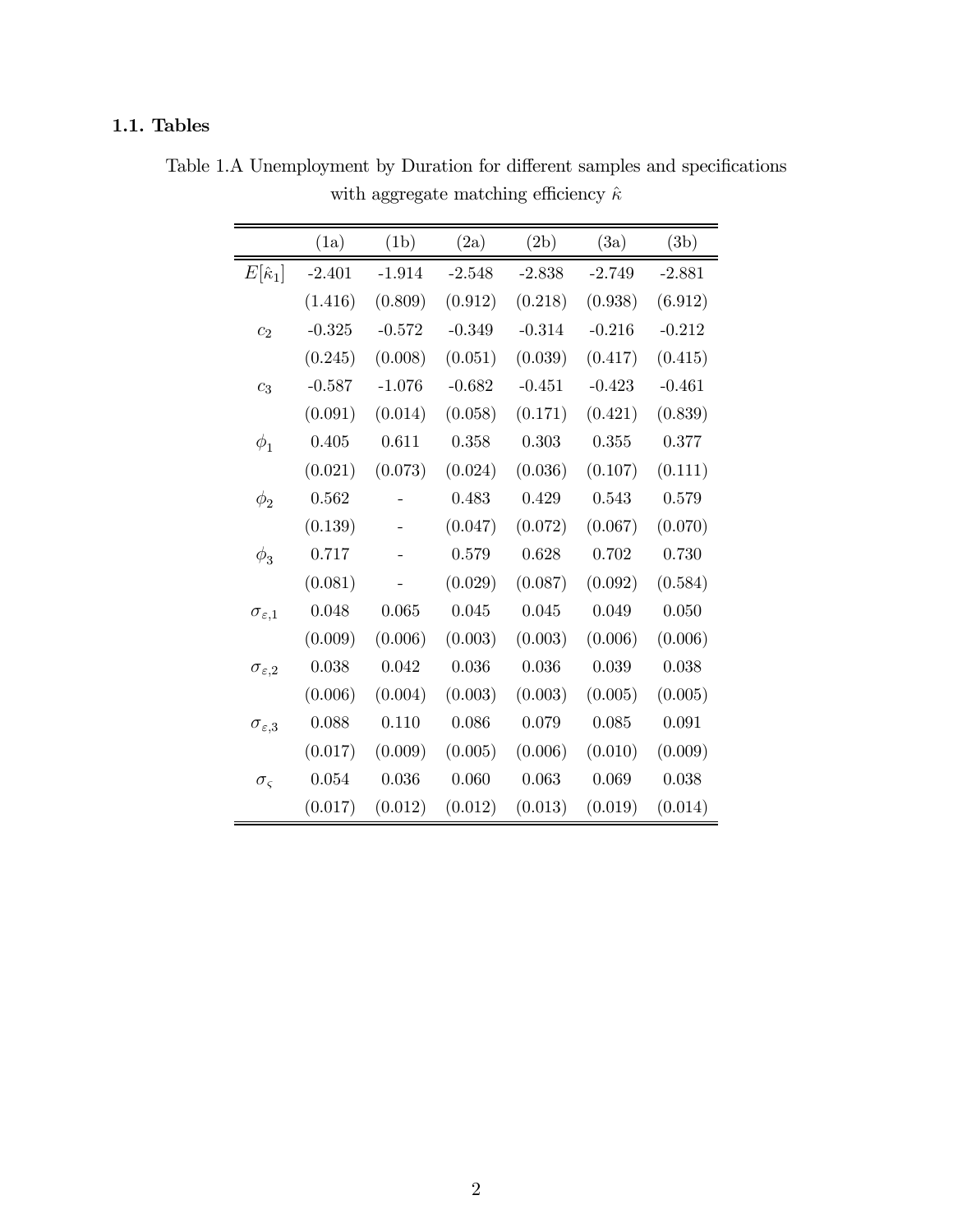|                   | (1a)    | (1b)    | (2a)    | (2b)     | (3a)    | (3b)    |
|-------------------|---------|---------|---------|----------|---------|---------|
| $\lambda_{adj,1}$ |         |         | 0.156   | 0.154    |         |         |
|                   |         |         | (0.025) | (0.027)  |         |         |
| $\lambda_{adj,2}$ |         |         | 0.069   | 0.066    |         |         |
|                   |         |         | (0.019) | (0.031)  |         |         |
| $\lambda_{adj,3}$ |         |         | 0.055   | 0.050    |         |         |
|                   |         |         | (0.031) | (0.050)  |         |         |
| $\phi_{hU,1}$     |         |         |         | 0.017    |         |         |
|                   |         |         |         | (0.009)  |         |         |
| $\phi_{hU,2}$     |         |         |         | 0.015    |         |         |
|                   |         |         |         | (0.012)  |         |         |
| $\phi_{hU,3}$     |         |         |         | $-0.025$ |         |         |
|                   |         |         |         | (0.021)  |         |         |
| Log Likehood      | 346.910 | 305.460 | 664.070 | 675.045  | 224.958 | 243.407 |
| No Obs            | 84      | 84      | 156     | 156      | 56      | 59      |
| No Par            | 10      | 8       | 13      | 16       | 10      | 10      |

Table 1.A continued

Note: Parameter estimates for unemployment by duration where  $i = 1$  denotes 1-4 weeks of unemployment,  $i = 2$  denotes 5-26 weeks of unemployment, and  $i = 3$  denotes more than 26 weeks of unemployment.  $E[\hat{\kappa}_1]$  is the initial prior for the aggregate matching efficiency,  $c_i$ is the fixed type-specific effect,  $\phi_i$  is the identified transition elasticity,  $\sigma_{\varepsilon,i}$  is the standard deviation of the measurement error, and  $\sigma_{\rm s}$  is the standard error of the innovation to the aggregate matching efficiency. Columns (1a) through (3a) display parameter estimates for various samples and specifications of a model with a random walk for aggregate matching efficiency using the HWI as a measure of vacancies. Column (3b) displays the parameter estimates using the JOLTS vacancy measure. Column (1a) displays estimates for the sample period 1994-2015, and column (1b) imposes the restriction that  $\phi_i$  is the same for all types. Column (2a) displays estimates for the sample period 1976-2015 with adjustment of the search pool data prior to the 1994 CPS revision based on Polivka and Miller (1998) and a fixed estimated structural change in measured transition rates  $\lambda_{adj,i}$ , and column (2b) introduces an unemployment rate contingent structural break for the identified transition elasticity,  $\phi_{hU,i}$  as explained in the text. Column (3a) re-estimates the model from column (1a) for the sub-sample 2001-2015 with HWI for vacancies, and column (3b) does the same with vacancies from JOLTS. For the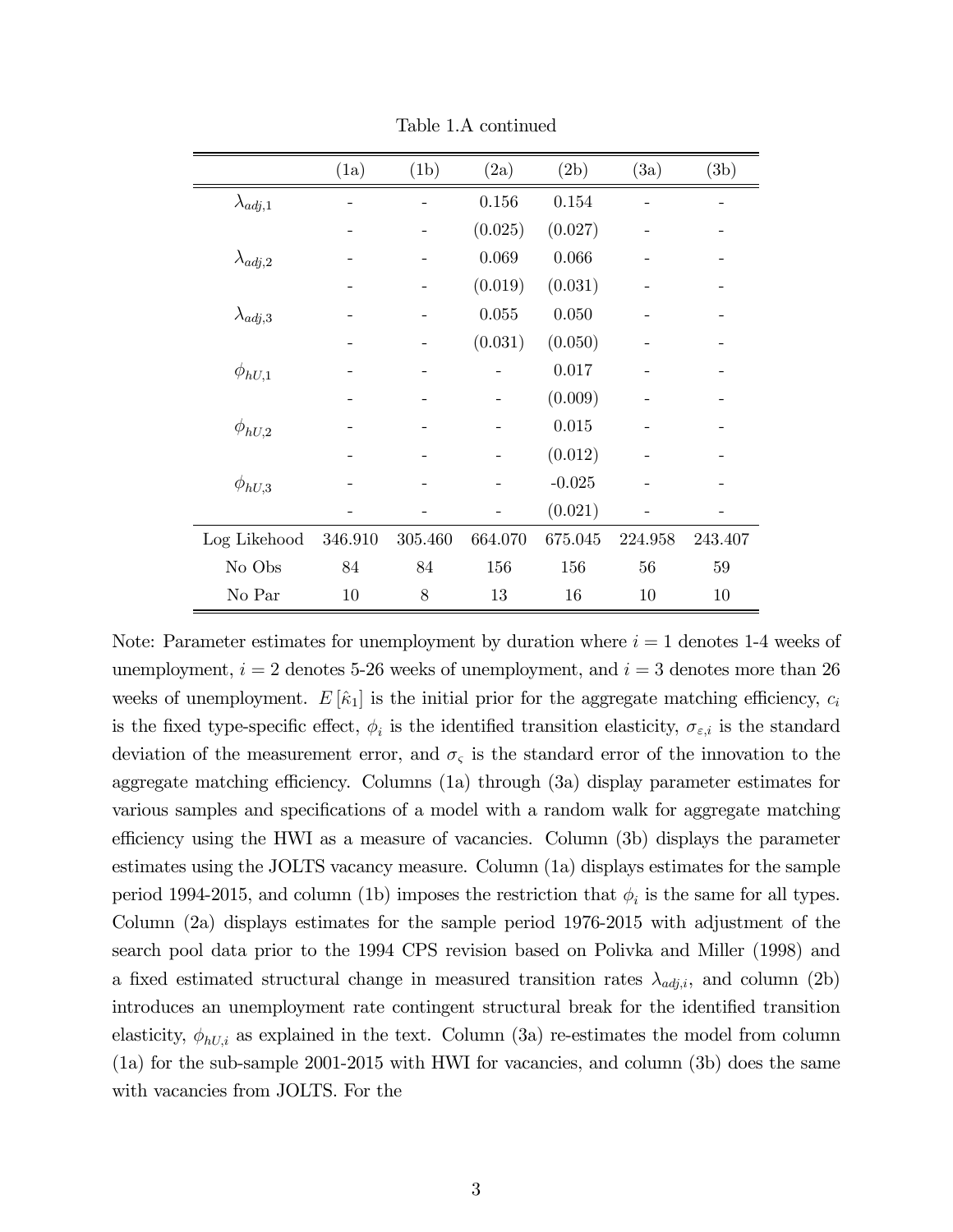|                          | (1a)     | (1b)     | (2a)     | (2b)     | (3a)     | (3b)     |
|--------------------------|----------|----------|----------|----------|----------|----------|
| $E[z_{1,1}]$             | $-1.103$ | $-1.167$ | $-0.991$ | $-0.950$ | $-1.107$ | $-1.143$ |
|                          | (0.291)  | (0.316)  | (0.557)  | (0.382)  | (0.134)  | (0.088)  |
| $E[z_{2,1}]$             | $-1.797$ | $-1.687$ | $-1.654$ | $-1.634$ | $-1.845$ | $-1.938$ |
|                          | (0.504)  | (0.577)  | (0.376)  | (1.045)  | (0.518)  | (0.284)  |
| $E[z_{3,1}]$             | $-2.253$ | $-2.135$ | $-2.132$ | $-2.122$ | $-2.258$ | $-2.356$ |
|                          | (0.390)  | (0.942)  | (0.760)  | (0.686)  | (0.409)  | (0.545)  |
| $\phi_1$                 | 0.488    | 0.557    | 0.392    | 0.337    | 0.516    | 0.437    |
|                          | (0.057)  | (0.049)  | (0.311)  | (0.105)  | (0.055)  | (0.061)  |
| $\phi_2$                 | 0.650    |          | 0.529    | 0.507    | 0.685    | 0.621    |
|                          | (0.066)  |          | (0.046)  | (0.214)  | (0.051)  | (0.079)  |
| $\phi_3$                 | 0.657    |          | 0.512    | 0.508    | 0.621    | 0.577    |
|                          | (0.107)  |          | (0.223)  | (0.135)  | (0.085)  | (0.101)  |
| $\sigma_{\varepsilon,1}$ | 0.048    | 0.048    | 0.045    | 0.045    | 0.050    | 0.050    |
|                          | (0.004)  | (0.004)  | (0.013)  | (0.012)  | (0.007)  | (0.005)  |
| $\sigma_{\varepsilon,2}$ | 0.042    | 0.041    | 0.039    | 0.039    | 0.045    | 0.040    |
|                          | (0.004)  | (0.004)  | (0.005)  | (0.006)  | (0.006)  | (0.004)  |
| $\sigma_{\varepsilon,3}$ | 0.081    | 0.079    | 0.078    | 0.078    | 0.077    | 0.075    |
|                          | (0.008)  | (0.008)  | (0.007)  | (0.009)  | (0.013)  | (0.008)  |
| $\sigma_{\xi,1}$         | 0.012    | 0.013    | 0.013    | 0.012    | 0.016    | 0.011    |
|                          | (0.004)  | (0.004)  | (0.003)  | (0.007)  | (0.006)  | (0.005)  |
| $\sigma_{\xi,2}$         | 0.018    | 0.021    | 0.019    | 0.019    | 0.020    | 0.015    |
|                          | (0.004)  | (0.005)  | (0.004)  | (0.004)  | (0.006)  | (0.004)  |
| $\sigma_{\xi,3}$         | 0.031    | 0.033    | 0.030    | 0.030    | 0.035    | 0.030    |
|                          | (0.008)  | (0.008)  | (0.008)  | (0.017)  | (0.010)  | (0.008)  |

Table 1.B Unemployment by Duration for different samples and specifications with type-specific matching efficiency  $\boldsymbol{z}_i$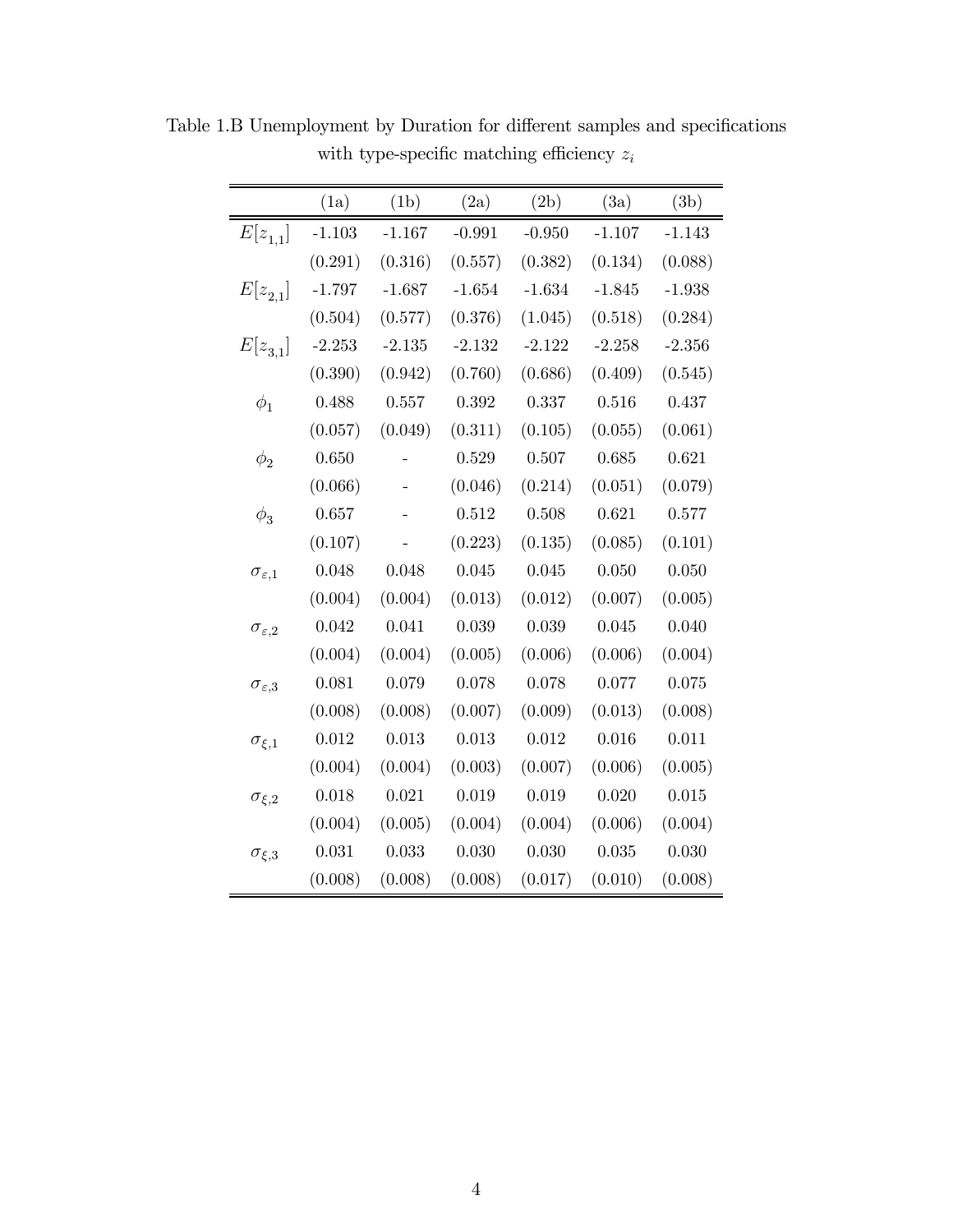|                   | (1a)    | (1b)    | (2a)    | (2b)     | (3a)    | (3b)    |
|-------------------|---------|---------|---------|----------|---------|---------|
| $\lambda_{adj,1}$ |         |         | 0.114   | 0.103    |         |         |
|                   |         |         | (0.126) | (0.207)  |         |         |
| $\lambda_{adj,2}$ |         |         | 0.055   | 0.056    |         |         |
|                   |         |         | (0.141) | (0.274)  |         |         |
| $\lambda_{adj,3}$ |         |         | 0.057   | 0.063    |         |         |
|                   |         |         | (0.120) | (0.100)  |         |         |
| $\phi_{hU,1}$     |         |         |         | $-0.048$ |         |         |
|                   |         |         |         | (0.102)  |         |         |
| $\phi_{hU,2}$     |         |         |         | $-0.018$ |         |         |
|                   |         |         |         | (0.023)  |         |         |
| $\phi_{hU,3}$     |         |         |         | $-0.001$ |         |         |
|                   |         |         |         | (0.143)  |         |         |
| Log Likehood      | 331.396 | 328.629 | 636.819 | 639.924  | 210.022 | 235.396 |
| No Obs            | 84      | 84      | 156     | 156      | 56      | 59      |
| No Par            | 12      | 10      | 15      | 18       | 12      | 12      |

Table 1.B continued

Note: See the note for Table 1.A. In addition,  $E[z_{i,0}]$  is the initial prior for a type-specific matching efficiency, and  $\sigma_{\xi,i}$  is the standard deviation of the innovation for a type-specific efficiency.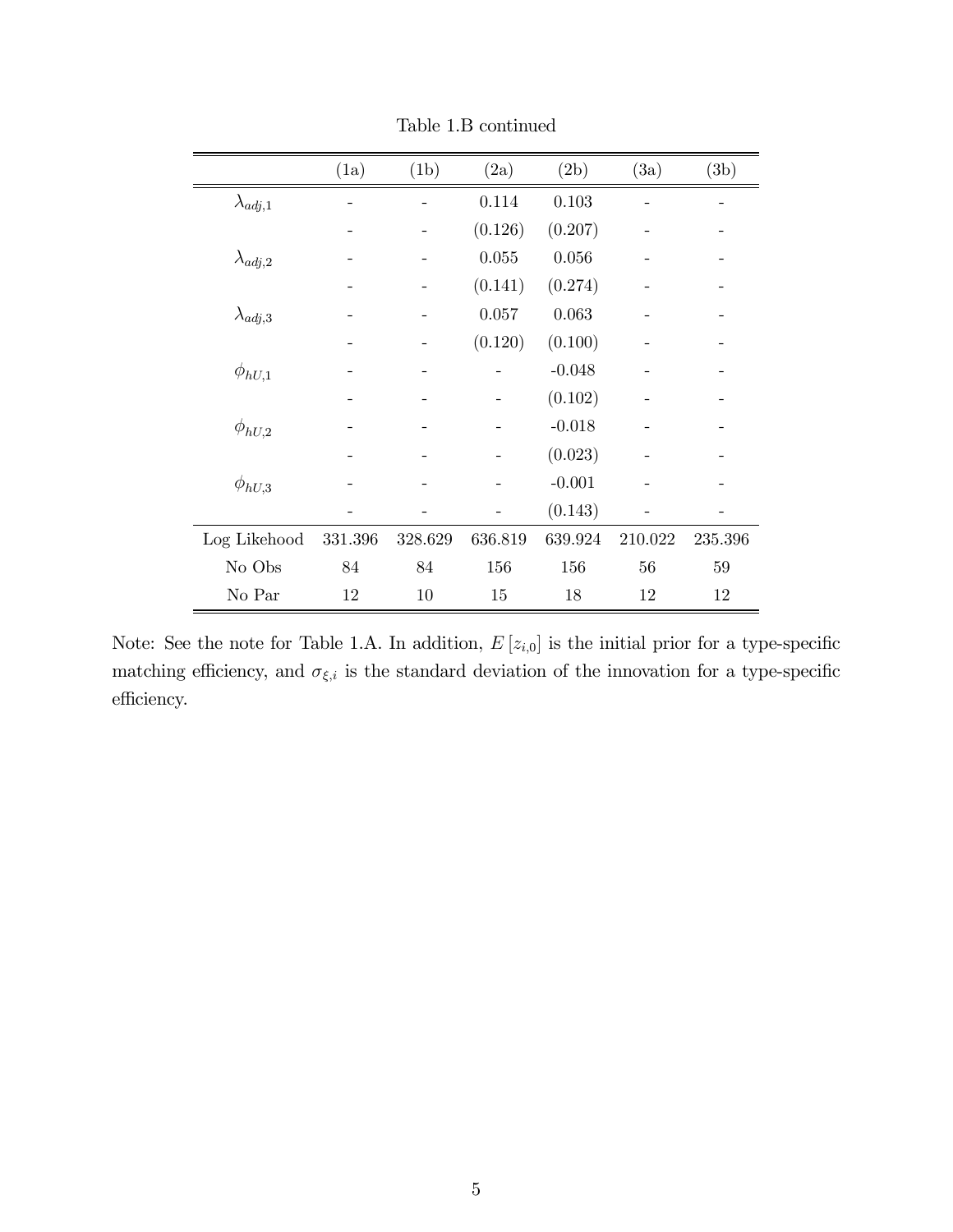|                          | (1a)        | (1b)      | (2a)      | (2b)        | (3a)      | (3b)      |
|--------------------------|-------------|-----------|-----------|-------------|-----------|-----------|
| $E[\hat{\kappa}_1]$      | $-2.407$    | $-1.978$  | $-2.559$  | $-2.880$    | $-2.832$  | $-2.867$  |
|                          | (0.549)     | (1.325)   | (0.420)   | (0.498)     | (0.555)   | (0.649)   |
| c <sub>2</sub>           | $-0.329$    | $-0.571$  | $-0.338$  | $-0.303$    | $-0.237$  | $-0.223$  |
|                          | (0.153)     | (0.026)   | (0.029)   | (0.138)     | (0.077)   | (0.081)   |
| $\mathcal{C}_3$          | $-0.701$    | $-1.087$  | $-0.780$  | $-0.433$    | $-0.688$  | $-0.719$  |
|                          | (0.058)     | (0.055)   | (0.058)   | (0.206)     | (0.167)   | (0.150)   |
| $\phi_1$                 | 0.402       | 0.556     | $0.354\,$ | 0.294       | $0.351\,$ | 0.385     |
|                          | (0.036)     | (0.088)   | (0.024)   | (0.067)     | (0.064)   | (0.039)   |
| $\phi_2$                 | 0.555       |           | 0.484     | 0.421       | 0.526     | 0.586     |
|                          | (0.058)     |           | (0.035)   | (0.057)     | (0.088)   | (0.068)   |
| $\phi_3$                 | 0.644       |           | $0.525\,$ | 0.617       | 0.567     | 0.609     |
|                          | (0.059)     |           | (0.039)   | (0.084)     | (0.144)   | (0.083)   |
| $\sigma_{\varepsilon,1}$ | 0.041       | 0.039     | 0.041     | 0.041       | 0.036     | 0.044     |
|                          | (0.009)     | (0.005)   | (0.003)   | (0.003)     | (0.016)   | (0.009)   |
| $\sigma_{\varepsilon,2}$ | 0.036       | 0.037     | 0.034     | 0.034       | 0.036     | 0.037     |
|                          | (0.005)     | (0.004)   | (0.003)   | (0.006)     | (0.006)   | (0.005)   |
| $\sigma_{\varepsilon,3}$ | 0.078       | $0.077\,$ | $0.076\,$ | $0.002\,$   | 0.071     | 0.074     |
|                          | (0.008)     | (0.007)   | (0.005)   | (0.072)     | (0.009)   | (0.008)   |
| $\sigma_{\varsigma}$     | 0.060       | 0.060     | 0.066     | 0.072       | 0.085     | 0.043     |
|                          | (0.014)     | (0.018)   | (0.016)   | (0.014)     | (0.024)   | (0.016)   |
| $\sigma_{\xi,1}$         | 0.018       | 0.025     | 0.009     | 0.009       | 0.031     | 0.020     |
|                          | (0.014)     | (0.007)   | (0.003)   | (0.004)     | (0.019)   | (0.018)   |
| $\sigma_{\xi,2}$         | 0.000       | 0.000     | $0.001\,$ | $0.006\,$   | 0.001     | $0.002\,$ |
|                          | (0.040)     | (0.019)   | (0.025)   | (0.040)     | (0.030)   | (0.044)   |
| $\sigma_{\xi,3}$         | $0.016\,$   | 0.018     | $0.015\,$ | $\,0.081\,$ | 0.016     | $0.017\,$ |
|                          | (0.007)     | (0.007)   | (0.005)   | (0.006)     | (0.008)   | (0.007)   |
| $\gamma_1$               | 0.690       | 0.898     | 0.887     | 0.897       | 0.383     | $0.401\,$ |
|                          | (0.188)     | (0.066)   | (0.042)   | (0.066)     | (0.154)   | (0.342)   |
| $\gamma_2$               | $\,0.031\,$ | $0.136\,$ | 0.337     | $0.350\,$   | $-0.154$  | $-0.405$  |
|                          | (0.342)     | (41.215)  | (0.149)   | (0.454)     | (0.452)   | (2.974)   |
| $\gamma_3$               | 0.951       | $0.967\,$ | 0.949     | 0.038       | 0.970     | $0.974\,$ |
|                          | (0.067)     | (0.034)   | (0.028)   | (0.067)     | (0.039)   | (0.032)   |

Table 1.C. Unemployment by Duration for different samples and specifications with aggregate and type-specific matching efficiency  $(\hat{\kappa},z_i)$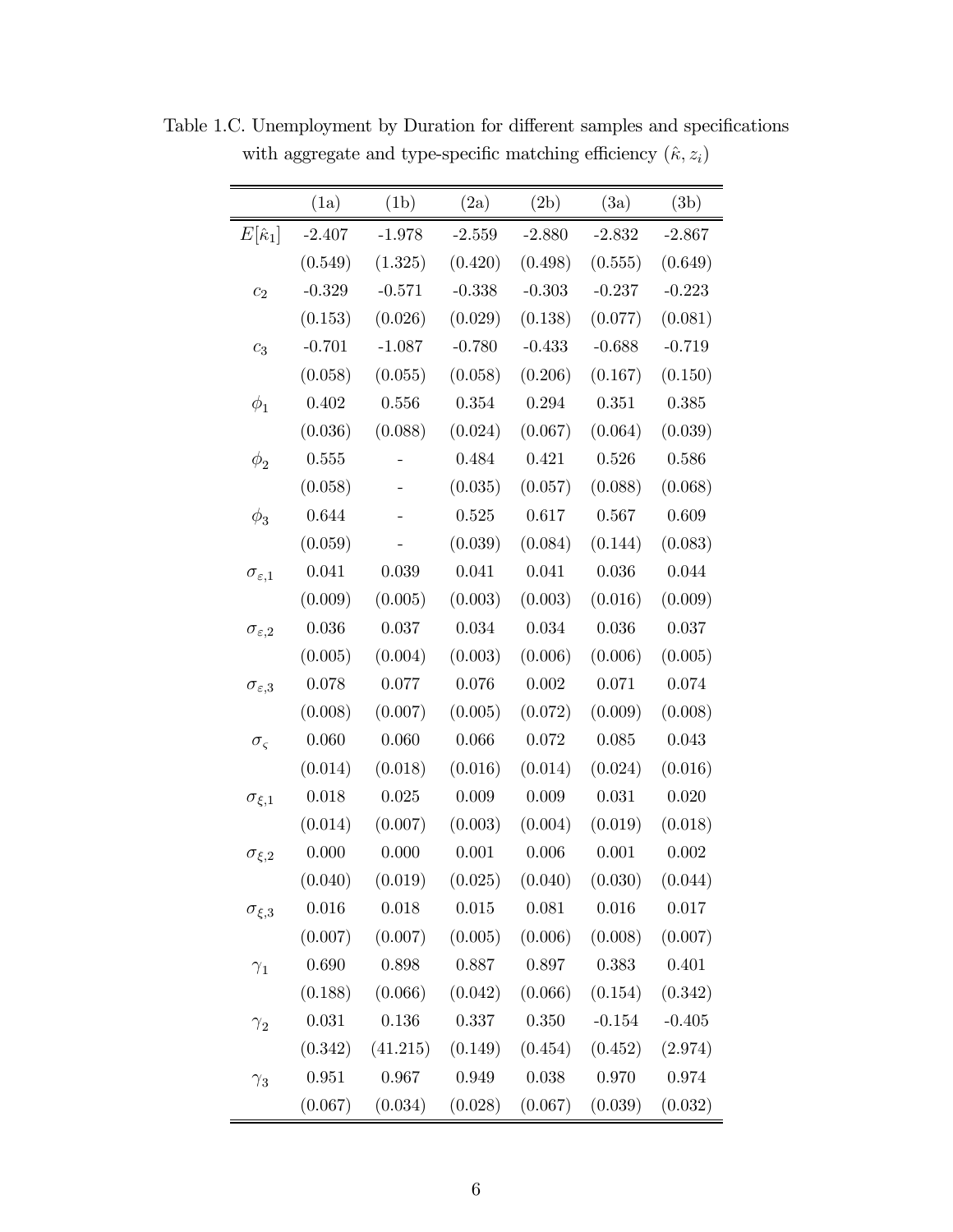|                   | (1a)    | (1b)    | (2a)    | (2b)     | (3a)    | (3b)    |
|-------------------|---------|---------|---------|----------|---------|---------|
| $\lambda_{adj,1}$ |         |         | 0.157   | 0.152    |         |         |
|                   |         |         | (0.017) | (0.024)  |         |         |
| $\lambda_{adj,2}$ |         |         | 0.076   | 0.071    |         |         |
|                   |         |         | (0.023) | (0.030)  |         |         |
| $\lambda_{adj,3}$ |         |         | 0.045   | 0.059    |         |         |
|                   |         |         | (0.030) | (0.043)  |         |         |
| $\phi_{hU,1}$     |         |         |         | 0.015    |         |         |
|                   |         |         |         | (0.009)  |         |         |
| $\phi_{hU,2}$     |         |         |         | 0.015    |         |         |
|                   |         |         |         | (0.009)  |         |         |
| $\phi_{hU,3}$     |         |         |         | $-0.024$ |         |         |
|                   |         |         |         | (0.015)  |         |         |
| Log Likelihood    | 352.894 | 343.648 | 675.361 | 680.491  | 230.156 | 250.664 |
| No Obs            | 84      | 84      | 156     | 156      | 56      | 59      |
| No Par            | 16      | 14      | 19      | 22       | 16      | 16      |

Table 1.C, continued

Note: See the notes for Tables 1.A&B. In addition,  $\gamma_i$  is the autocorrelation coefficient for the  $AR(1)$  process for type-specific matching efficiencies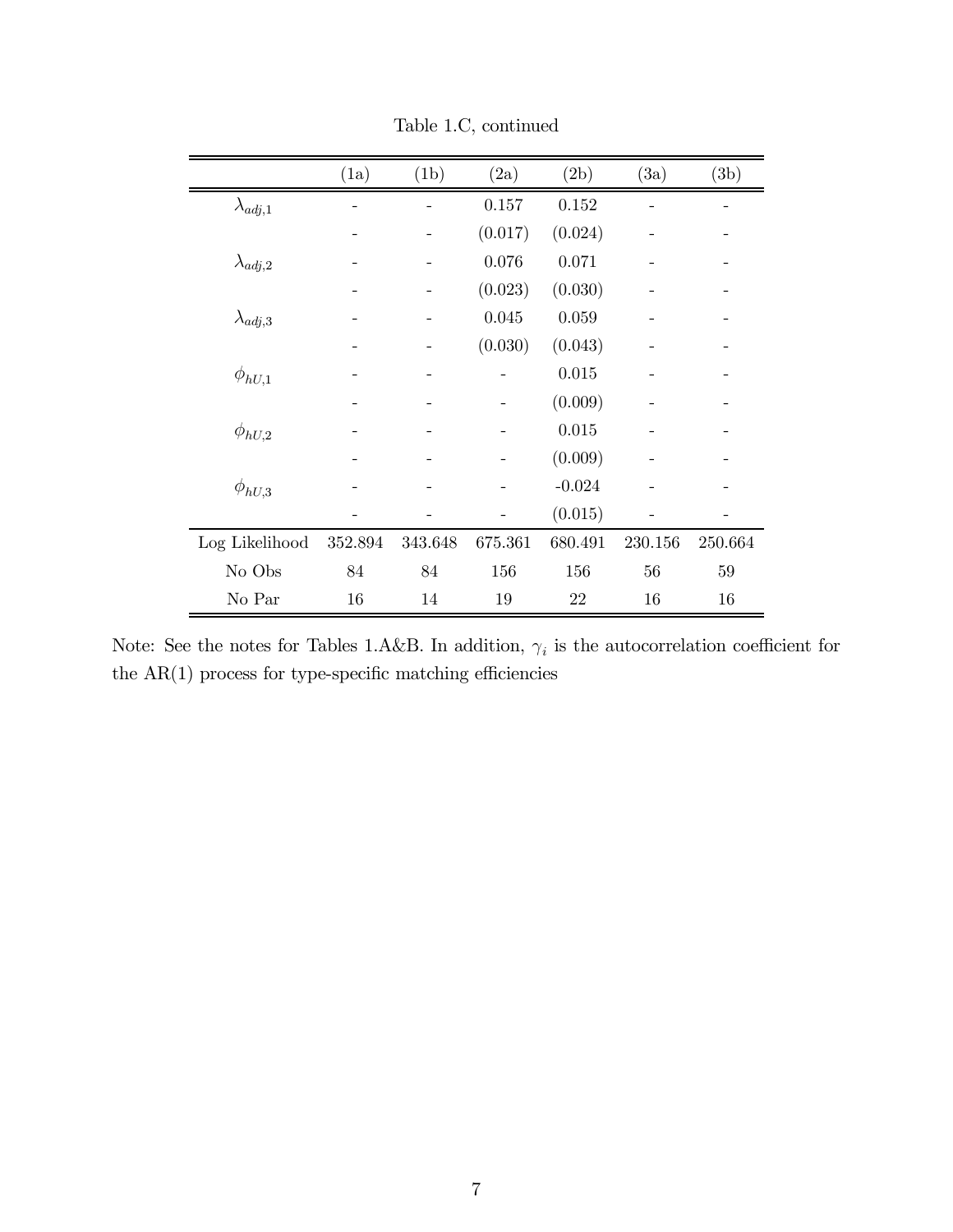#### 1.2. Estimated matching efficiencies

Figure 1.A Unemployment by duration: Aggregate matching efficiency only



Note: Smoothed posterior estimate of the aggregate matching efficiency from a model with a random walk in aggregate matching efficiency. For the samples and model specifications refer to Table 1.A. All efficiencies are normalized to zero in 2001Q1.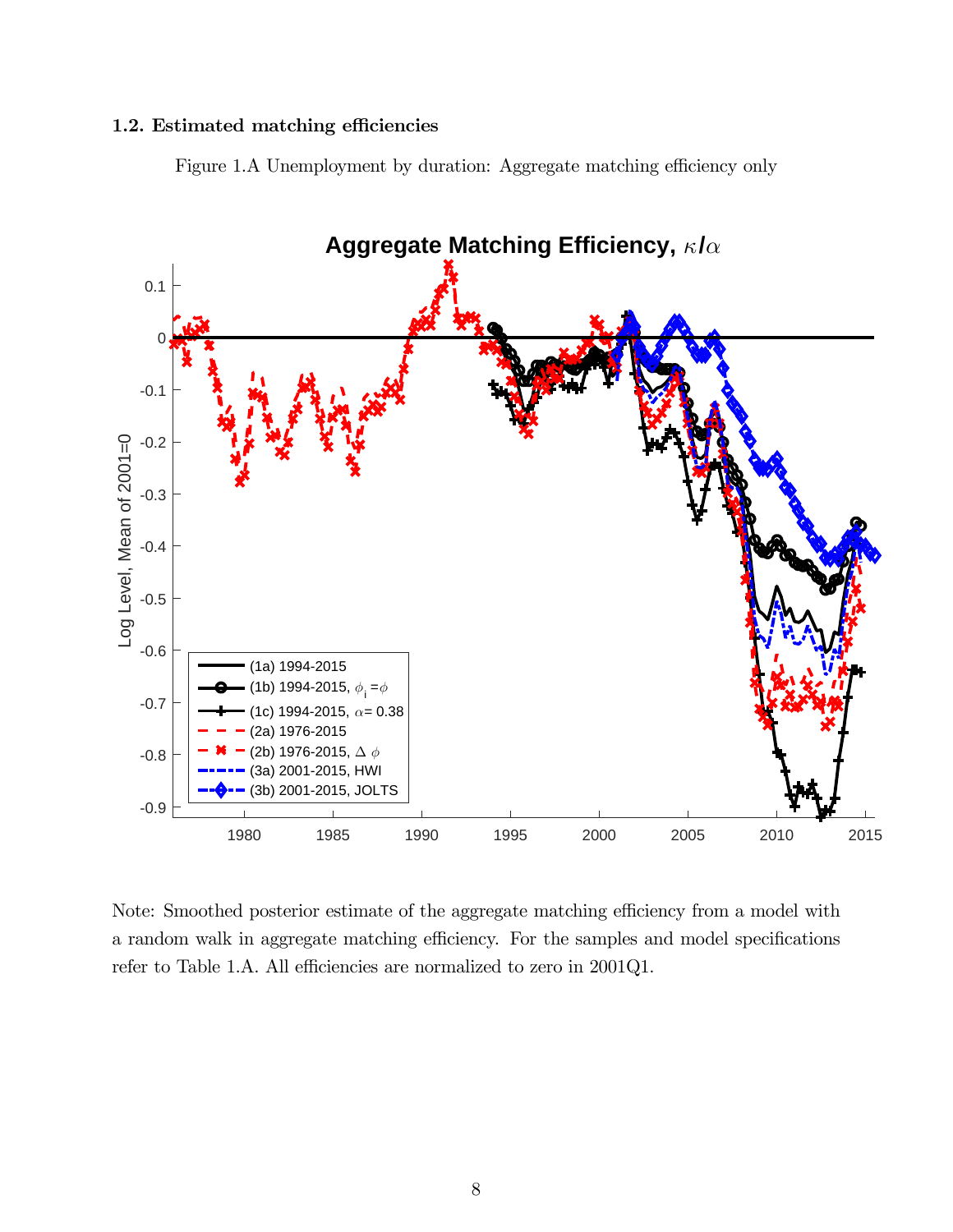

Figure 1.B Unemployment by duration: Type-specific matching efficiencies only

Note: Smoothed posterior estimate of type-specific matching efficiencies from a model with random walks in type-specific matching efficiencies. For the samples and model specifications refer to Table 1.B. All efficiencies are normalized to zero in 2001Q1.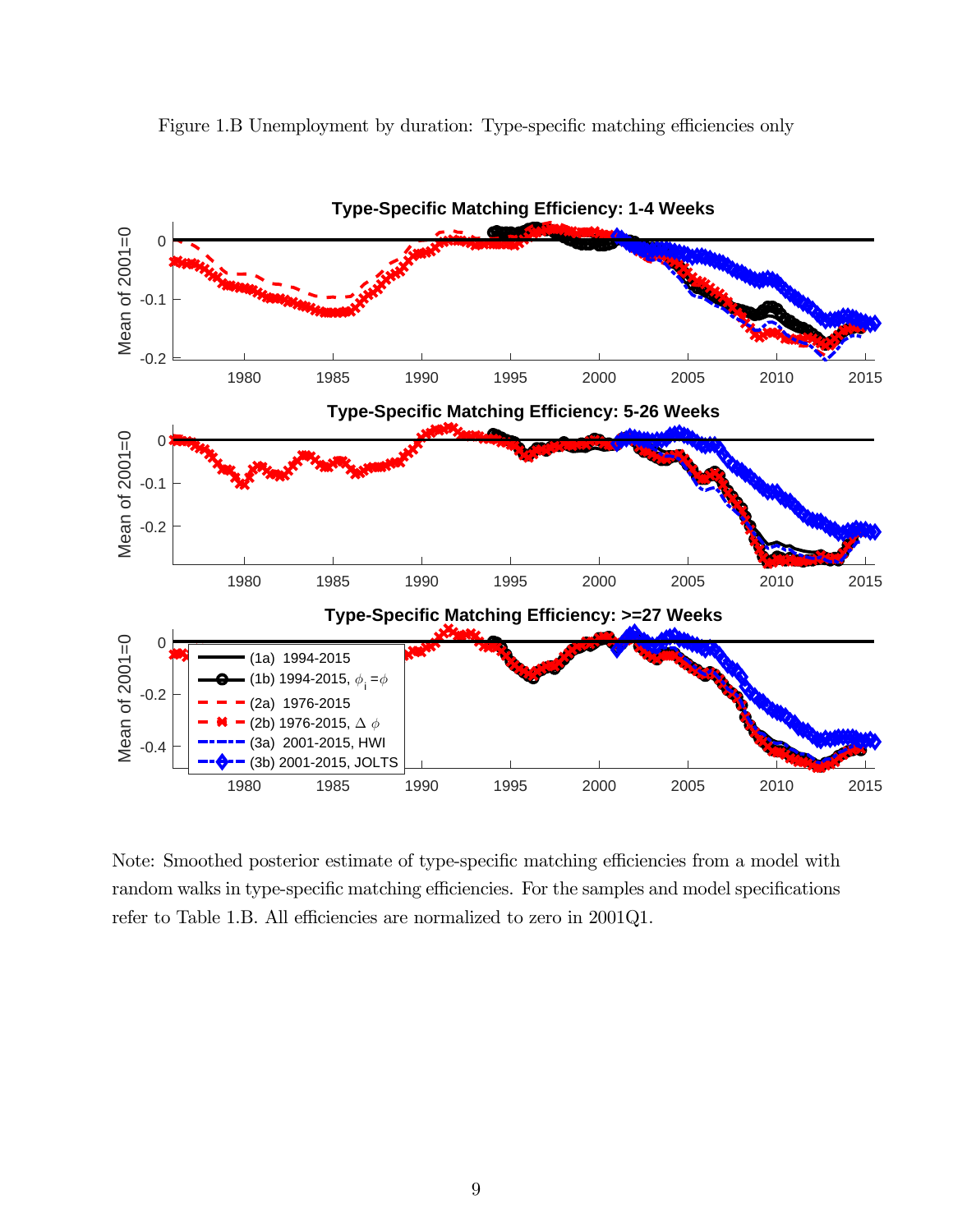

Figure 1.C.a Unemployment by duration: Aggregate and type-specific efficiencies Aggregate matching efficiency

Note: Smoothed posterior estimate of the aggregate matching efficiency from a model with random walk in aggregate efficiency and AR(1)'s for type-specific matching efficiencies. For the samples and model specifications refer to Table 1.C. All efficiencies are normalized to zero in 2001Q1.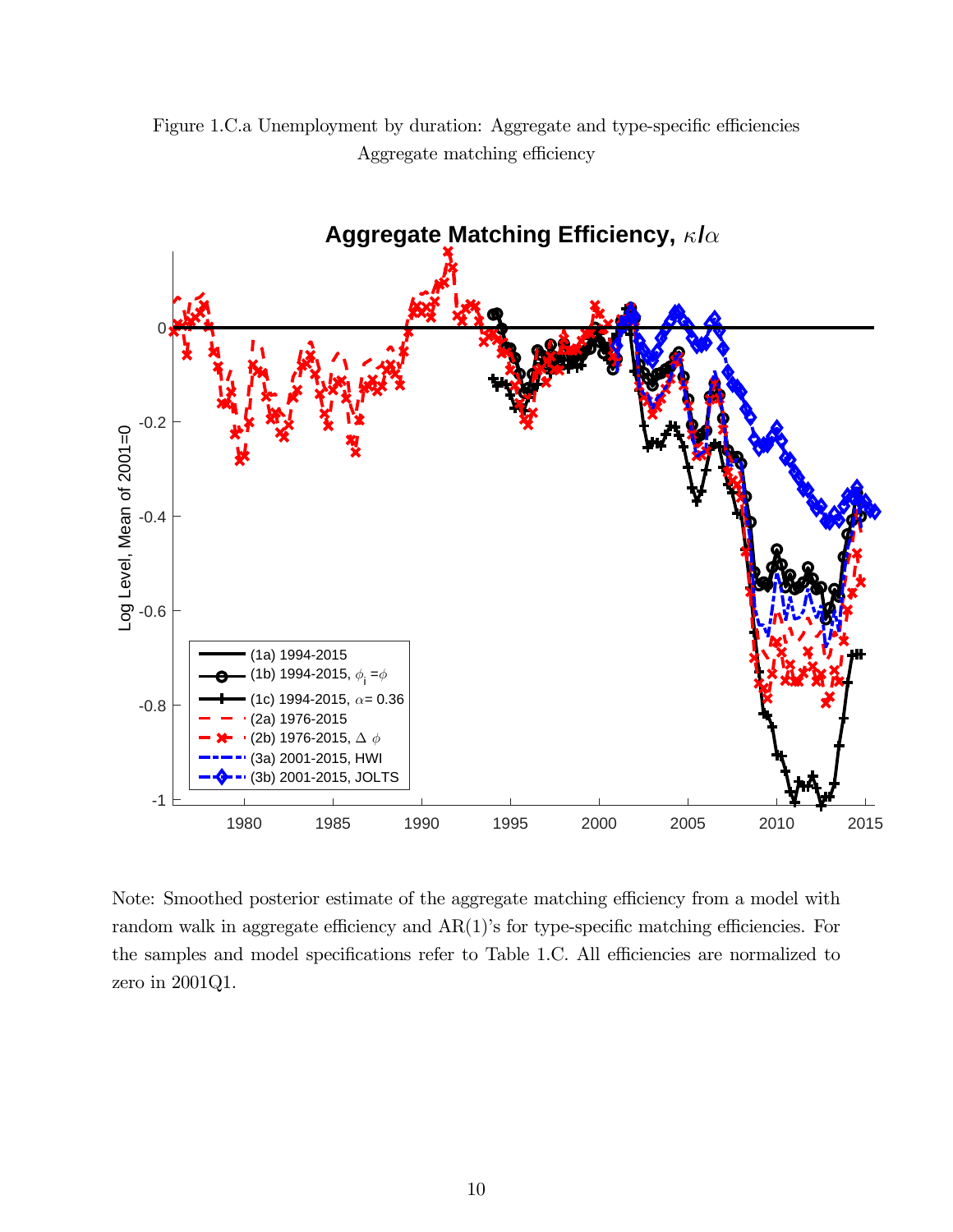

Figure 1.C.b Unemployment by duration: aggregate and type-specific efficiencies Type-specific matching efficiencies

Note: Smoothed posterior estimates of type-specific matching efficiencies from a model with random walk in aggregate efficiency and AR(1)'s for type-specific matching efficiencies. For the samples and model specifications refer to Table 2.B. All efficiencies are normalized to zero in 2001Q1.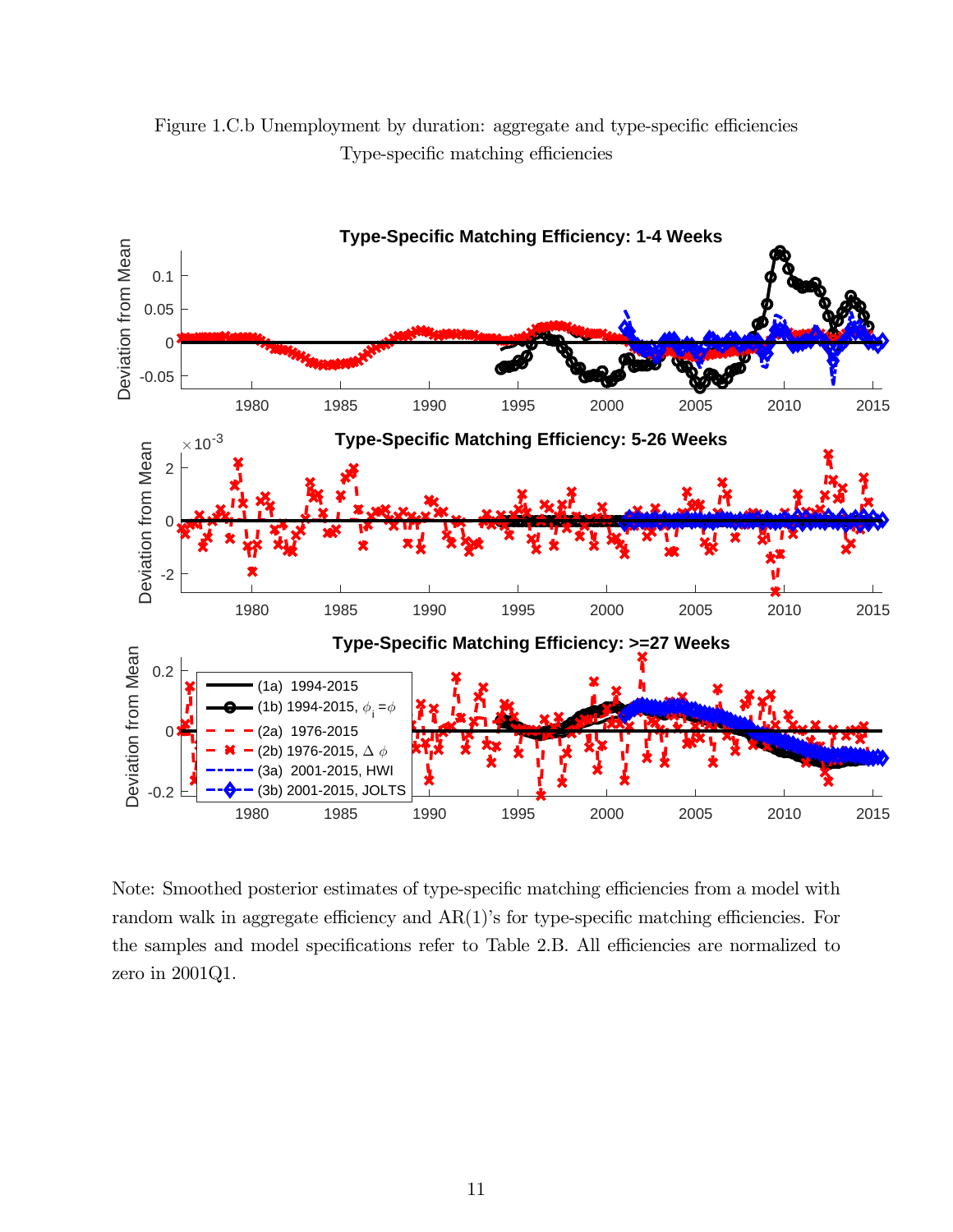

Figure 1.D.a Unemployment by duration: aggregate and type-specific efficiencies,

Note: Smoothed posterior estimates of the aggregate and type-specific efficiencies for the sample 1994-2016, cf. columns (1a) in Tables 1.A-C. All efficiencies are normalized to zero in 2001Q1.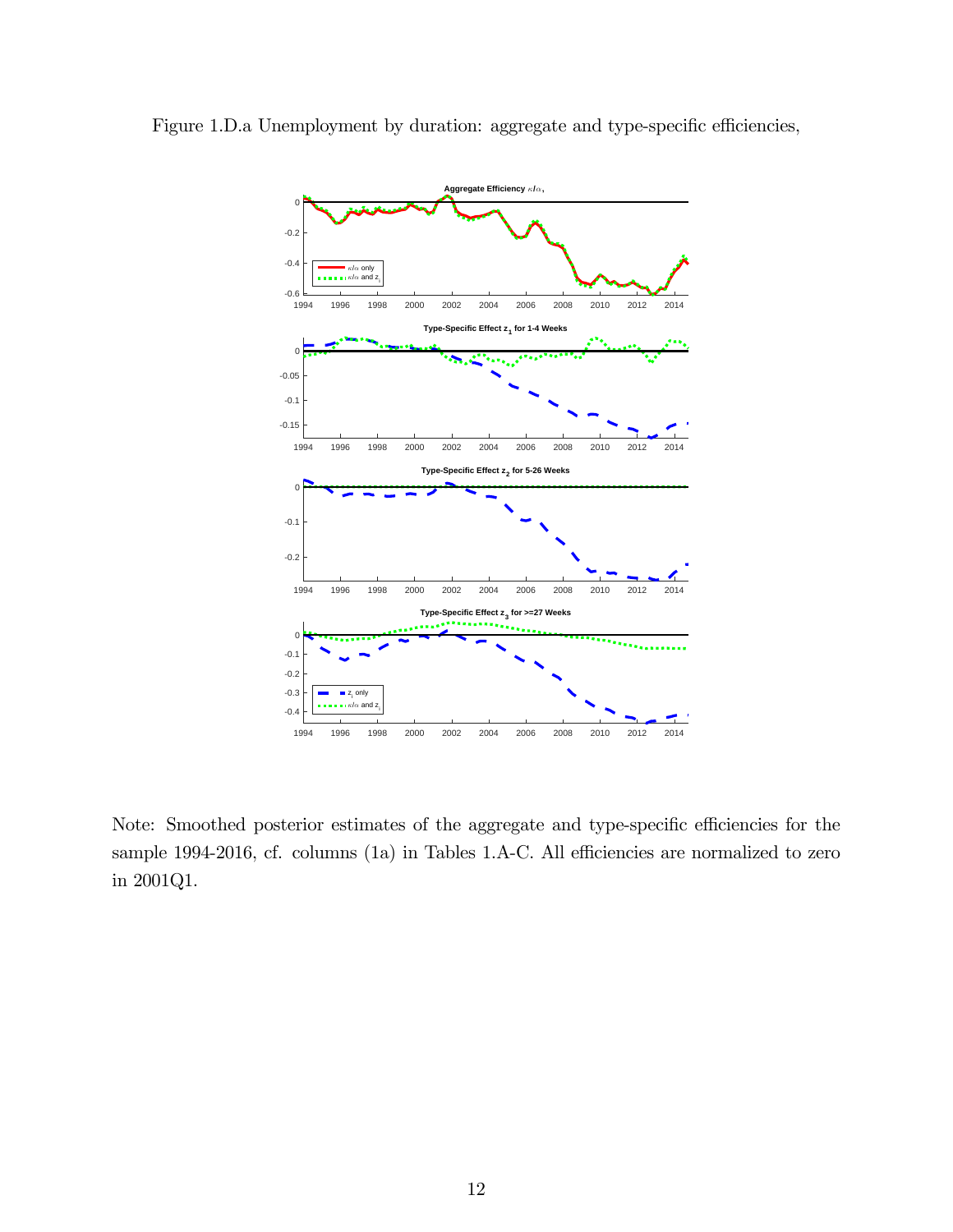



Note: Smoothed posterior estimates of the aggregate and type-specific efficiencies for the sample 1994-2016, cf. columns (1b) in Tables 1.A-C. All efficiencies are normalized to zero in 2001Q1.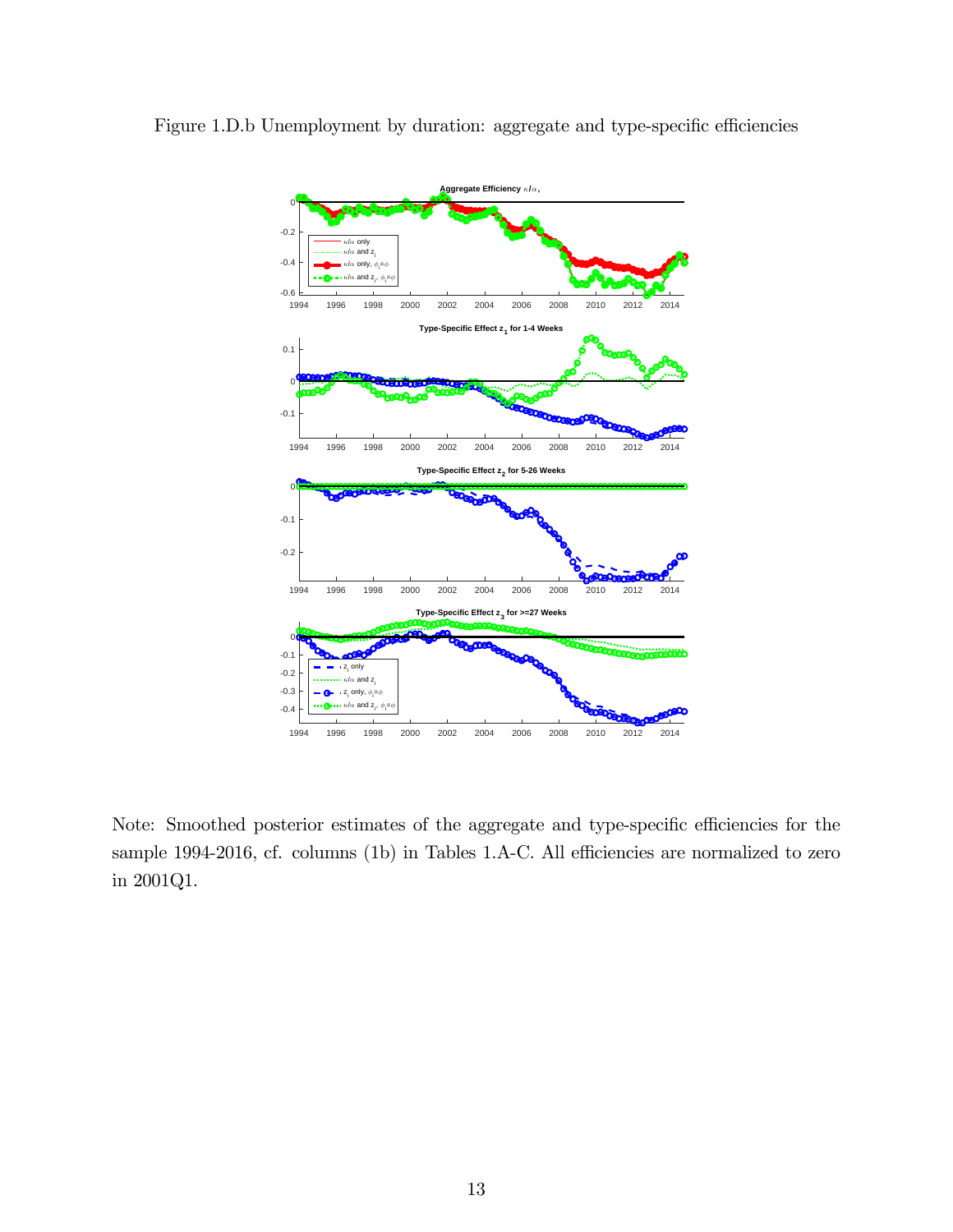#### 1.3. Matching function elasticity and search effort cyclicality

Note: Results in Figure 1.E.a-d are based on sample and model specification with aggregate matching efficiency only represented by column (1a) in Table 1.A. All variables normalized to zero in 1994Q1.

Figure 1.E a Components of the average transition rate to employment: tightness, effort, and efficiency

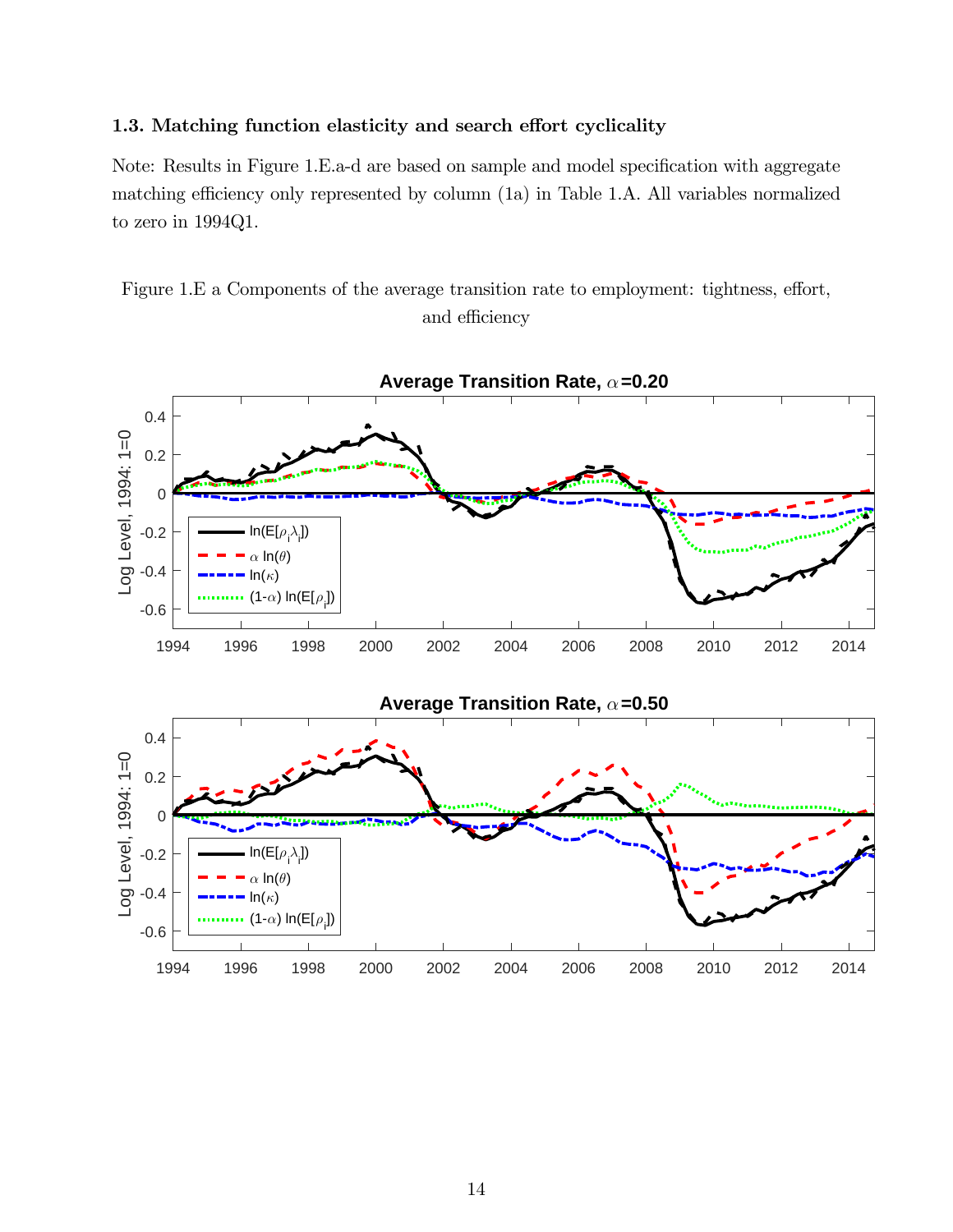

Figure 1.E b Components of average search effort: composition and variable search effort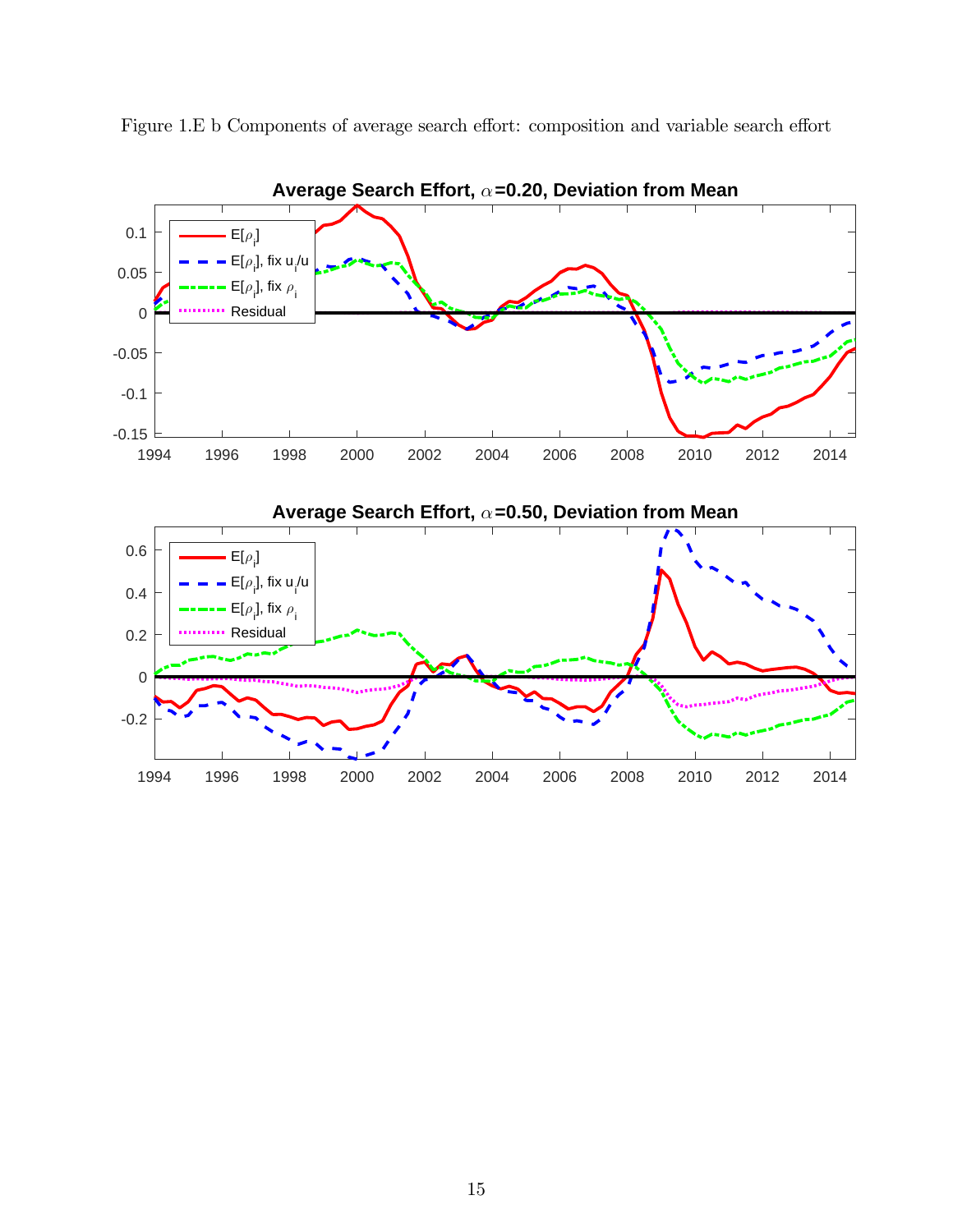

Figure 1.E.c Decomposition of average transition rate for  $\alpha = 0.2$ : pro-cyclical search effort

Figure 1.E d Decomposition of average transition rate for  $\alpha = 0.5$ : counter-cyclical search effort

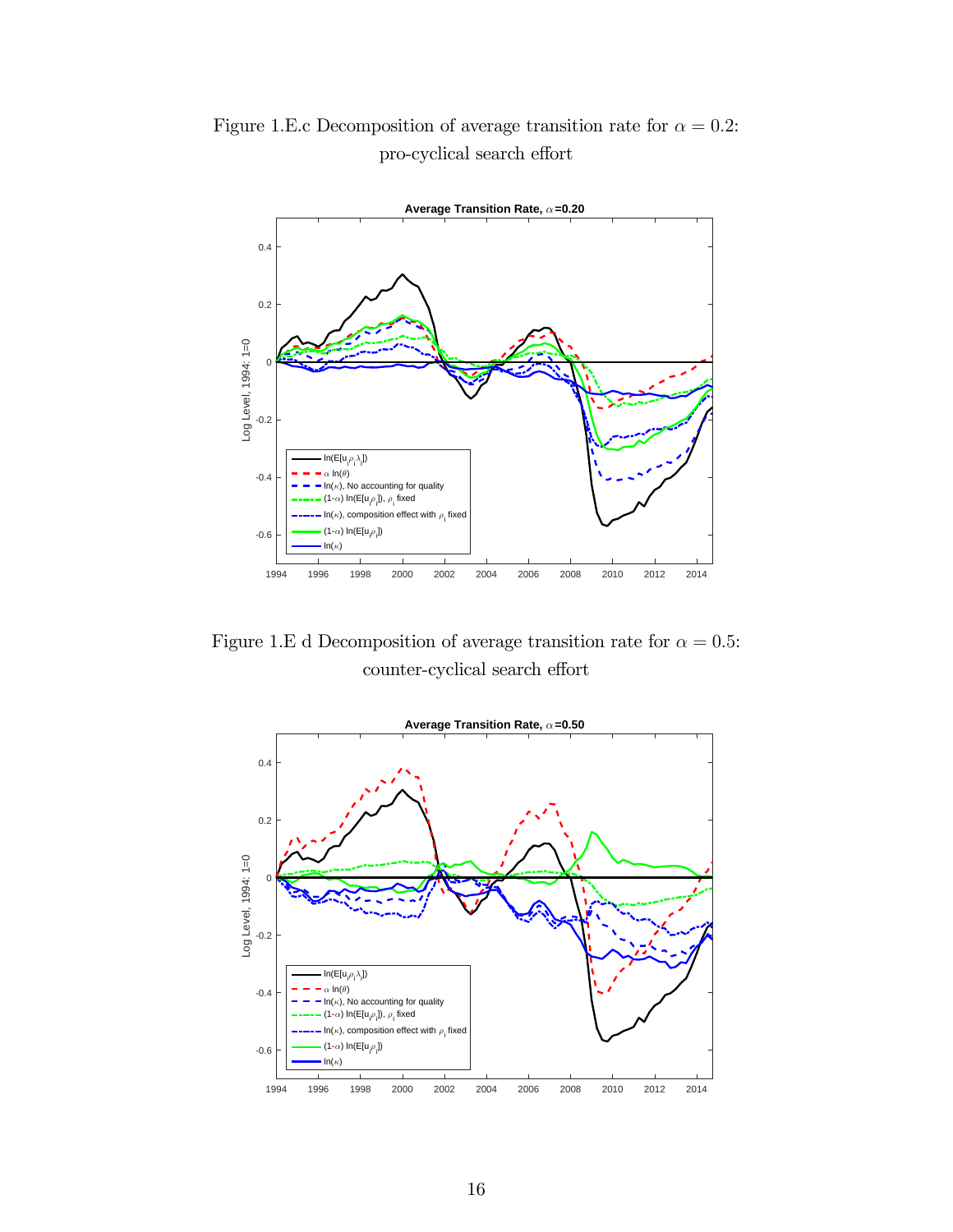## 2. Unemployment by reason

- Table.2 Parameter estimates for different samples and specifications with
	- Table 2.A Aggregate matching efficiency  $z_0$
	- Table 2.B Type-specific matching efficiency  $z_i$
	- Table 2.C. Aggregate and type-specific matching efficiency  $(z_0, z_i)$
- Figure 2. Estimated matching efficiency for unemployment by reason
	- Figure 2.A Model with aggregate matching efficiency only
	- Figure 2.B Model with type-specific matching efficiencies only
	- Figure 2.C Model with aggregate and type-specific matching efficiencies
		- ∗ Figure 2.C.a Aggregate matching efficiency
		- ∗ Figure 2.C.b Type-specific matching efficiency
	- Figure 2.D All 3 Models, 1994-2015
		- ∗ Figure 2.D.a Unrestricted
		- ∗ Figure 2.D.b Restriction  $\phi_i = \phi$
- Figure 2.E Search effort cyclicality and matching function elasticity: Aggregate matching efficeincy only
	- Figure 2.E.a Components of the average transition rate to employment: tightness, effort, and efficiency
	- Figure 2.E.b Components of average search effort: composition and variable search effort
	- Figure 2.E.c Decomposition of average transition rate for  $\alpha = 0.2$ : pro-cyclical search effort
	- $-$  Figure 2.E.d Decomposition of average transition rate for  $\alpha = 0.5$ : counter-cyclical search effort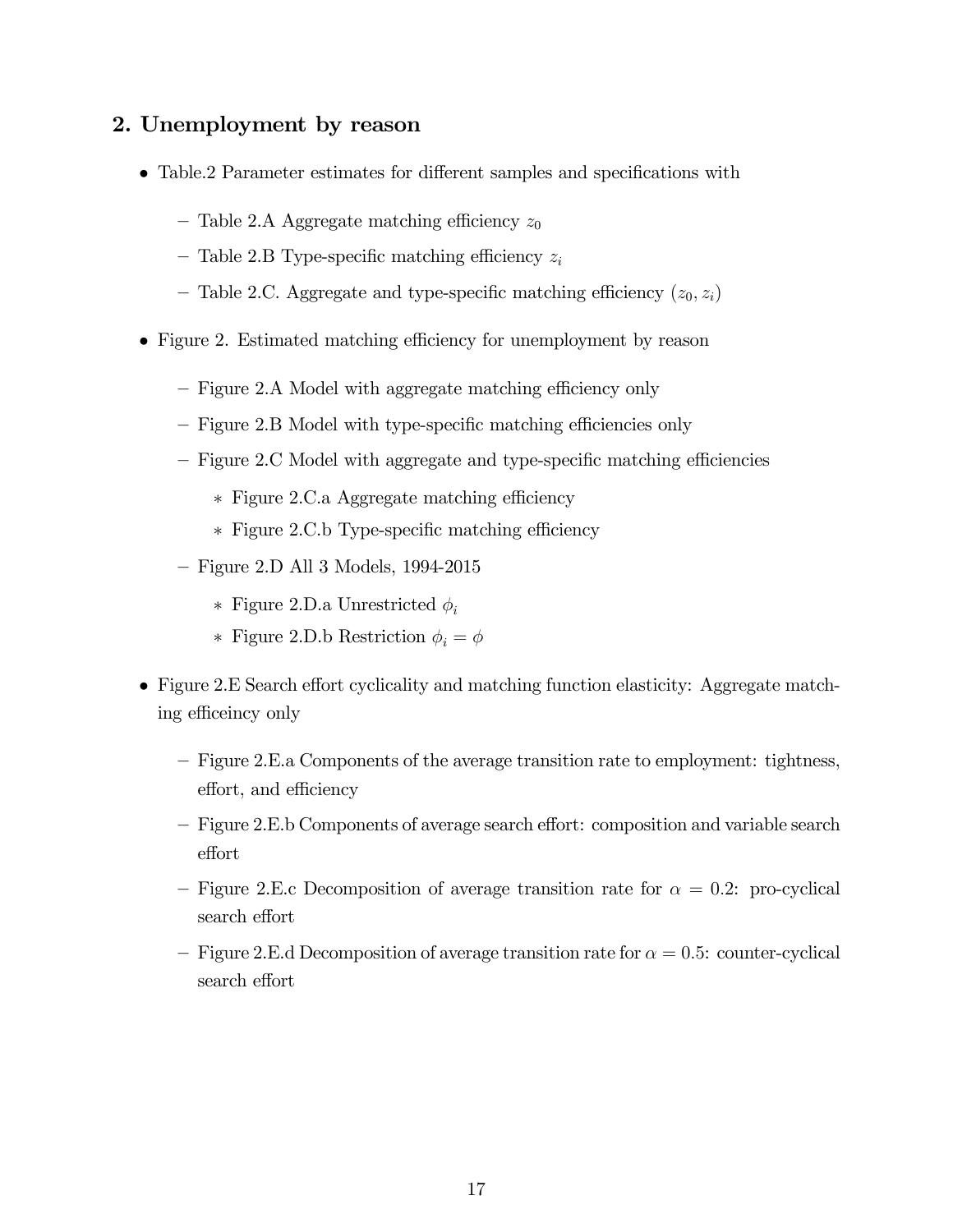## 2.1. Tables

|                          | (1a)     | (1b)     | (2a)     | (2b)     | (3a)     | (3b)     |
|--------------------------|----------|----------|----------|----------|----------|----------|
| $E[\hat{\kappa}_1]$      | $-2.374$ | $-1.215$ | $-2.046$ | $-3.193$ | $-2.280$ | $-2.528$ |
|                          | (1.090)  | (1.018)  | (1.870)  | (0.912)  | (1.089)  | (0.617)  |
| $\overline{c_2}$         | $-0.169$ | $-1.010$ | $-0.536$ | $-0.154$ | $-0.171$ | $-0.225$ |
|                          | (0.127)  | (0.024)  | (0.067)  | (0.140)  | (0.159)  | (0.149)  |
| $c_3$                    | 0.205    | $-0.670$ | $-0.193$ | 0.309    | 0.167    | 0.104    |
|                          | (0.132)  | (0.024)  | (0.064)  | (0.150)  | (0.157)  | (0.162)  |
| $c_4$                    | $-0.156$ | $-0.926$ | $-0.523$ | 0.013    | $-0.152$ | $-0.196$ |
|                          | (0.120)  | (0.024)  | (0.056)  | (0.152)  | (0.140)  | (0.148)  |
| $\phi_1$                 | 0.200    | 0.822    | 0.230    | 0.108    | 0.208    | 0.202    |
|                          | (0.035)  | (0.120)  | (0.017)  | (0.018)  | (0.049)  | (0.036)  |
| $\phi_2$                 | 0.743    |          | 0.579    | 0.458    | 0.769    | 0.728    |
|                          | (0.098)  |          | (0.037)  | (0.055)  | (0.126)  | (0.094)  |
| $\phi_3$                 | 0.764    |          | 0.581    | 0.520    | 0.773    | 0.729    |
|                          | (0.101)  |          | (0.033)  | (0.062)  | (0.125)  | (0.100)  |
| $\phi_4$                 | 0.697    |          | 0.527    | 0.512    | 0.724    | 0.690    |
|                          | (0.092)  |          | (0.031)  | (0.061)  | (0.126)  | (0.092)  |
| $\sigma_{\varepsilon,1}$ | 0.073    | 0.210    | 0.099    | 0.096    | 0.079    | 0.082    |
|                          | (0.006)  | (0.017)  | (0.006)  | (0.006)  | (0.008)  | (0.008)  |
| $\sigma_{\varepsilon,2}$ | 0.054    | 0.058    | 0.051    | 0.050    | 0.057    | 0.057    |
|                          | (0.005)  | (0.006)  | (0.004)  | (0.004)  | (0.007)  | (0.007)  |
| $\sigma_{\varepsilon,3}$ | 0.067    | 0.070    | 0.062    | 0.061    | 0.069    | 0.071    |
|                          | (0.006)  | (0.006)  | (0.004)  | (0.004)  | (0.007)  | (0.007)  |
| $\sigma_{\varepsilon,4}$ | 0.061    | 0.059    | 0.065    | 0.059    | 0.065    | 0.062    |
|                          | (0.006)  | (0.006)  | (0.005)  | (0.004)  | (0.008)  | (0.007)  |
| $\sigma_{\varsigma}$     | 0.049    | 0.046    | 0.060    | 0.065    | 0.055    | 0.043    |
|                          | (0.012)  | (0.011)  | (0.010)  | (0.011)  | (0.016)  | (0.011)  |

Table 2.A Unemployment by Reason for different samples and specifications with aggregate matching efficiency  $\hat{\kappa}$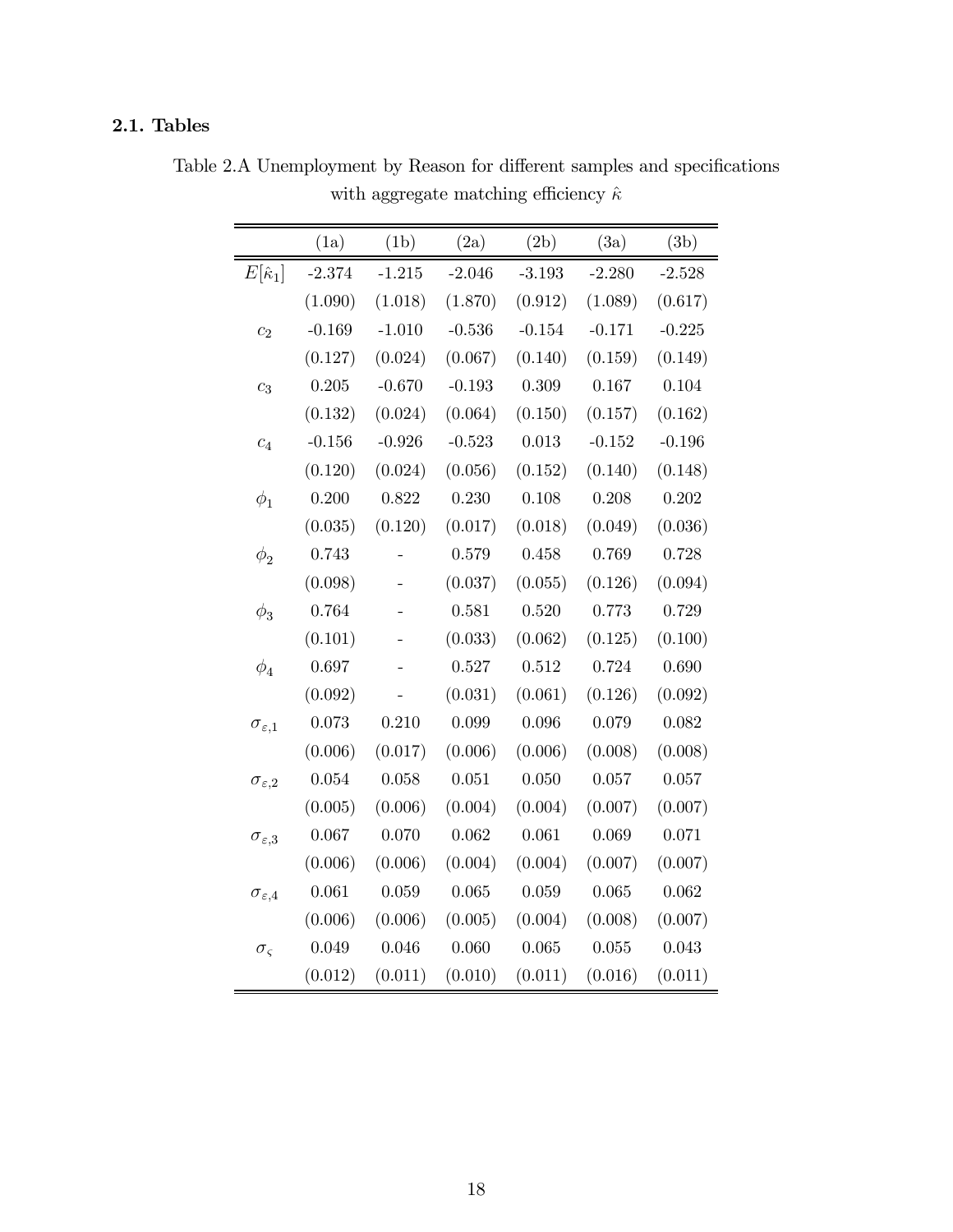|                   | (1a)    | (1b)    | (2a)    | (2b)      | (3a)    | (3b)    |
|-------------------|---------|---------|---------|-----------|---------|---------|
| $\lambda_{adj,1}$ |         |         | 0.422   | 0.409     |         |         |
|                   |         |         | (0.043) | (0.018)   |         |         |
| $\lambda_{adj,2}$ |         |         | 0.032   | 0.006     |         |         |
|                   |         |         | (0.130) | (0.039)   |         |         |
| $\lambda_{adj,3}$ |         |         | 0.015   | $-0.011$  |         |         |
|                   |         |         | (0.127) | (0.043)   |         |         |
| $\lambda_{adj,4}$ |         |         | 0.023   | $-0.000$  |         |         |
|                   |         |         | (0.114) | (0.042)   |         |         |
| $\phi_{hU,1}$     |         |         |         | 0.040     |         |         |
|                   |         |         |         | (0.008)   |         |         |
| $\phi_{hU,2}$     |         |         |         | $0.034\,$ |         |         |
|                   |         |         |         | (0.010)   |         |         |
| $\phi_{hU,3}$     |         |         |         | 0.009     |         |         |
|                   |         |         |         | (0.011)   |         |         |
| $\phi_{hU,4}$     |         |         |         | $-0.008$  |         |         |
|                   |         |         |         | (0.011)   |         |         |
| Log Likelihood    | 421.483 | 328.095 | 743.210 | 766.834   | 264.487 | 282.941 |
| No Obs            | 84      | 84      | 156     | 156       | 56      | 59      |
| No Par            | 13      | 10      | 17      | 21        | 13      | 13      |

Table 2.A continued

Note: Parameter estimates for unemployment by reason where  $i = 1$  denotes 'temporary layoff,'  $i = 2$  denotes 'permanent layoff,'  $i = 3$  denotes 'quit a job,' and  $i = 4$  denotes 'previously been out of the labor force.' For the definitions of parameters and specifications see Table 1A.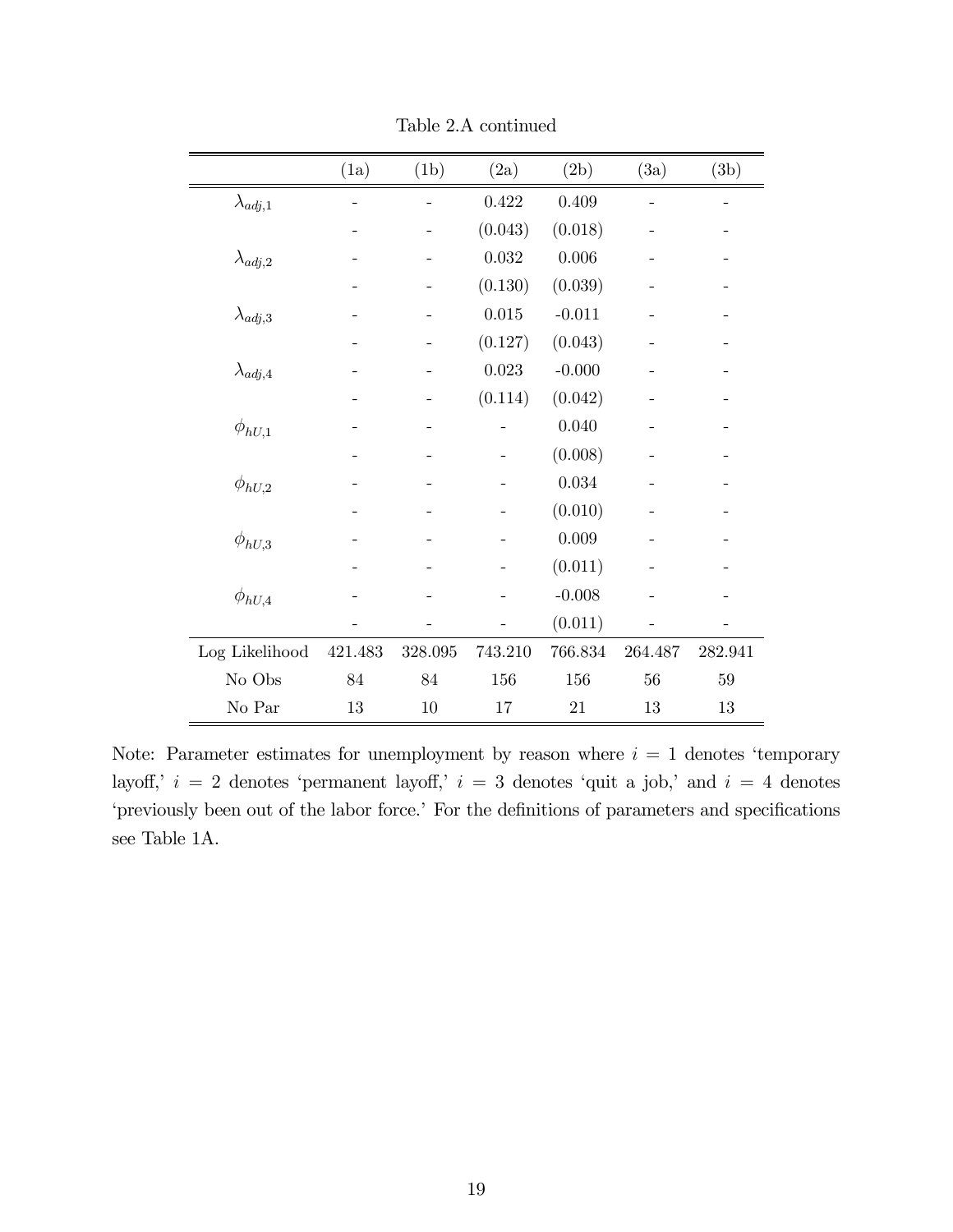|                          | (1a)     | (1b)      | (2a)      | (2b)      | (3a)        | (3b)        |
|--------------------------|----------|-----------|-----------|-----------|-------------|-------------|
| $E[z_{1,1}]$             | $-0.818$ | $-0.894$  | $-0.858$  | $-0.855$  | $-0.855$    | $-0.822$    |
|                          | (0.105)  | (0.045)   | (0.078)   | (0.121)   | (0.088)     | (0.043)     |
| $E[z_{2,1}]$             | $-2.311$ | $-2.029$  | $-1.780$  | $-1.755$  | $-2.157$    | $-2.217$    |
|                          | (5.406)  | (1.137)   | (0.208)   | (0.275)   | (0.263)     | (0.465)     |
| $E[z_{3,1}]$             | $-1.762$ | $-1.391$  | $-1.547$  | $-1.523$  | $-1.744$    | $-1.790$    |
|                          | (1.198)  | (1.152)   | (0.173)   | (0.228)   | (0.370)     | (0.525)     |
| $E[z_{4,1}]$             | $-1.515$ | $-1.533$  | $-1.540$  | $-1.527$  | $-1.700$    | $-1.833$    |
|                          | (2.558)  | (0.905)   | (0.148)   | (0.214)   | (0.328)     | (0.336)     |
| $\phi_1$                 | 0.467    | 0.537     | $0.519\,$ | 0.523     | 0.498       | 0.408       |
|                          | (0.093)  | (0.041)   | (0.047)   | (0.054)   | (0.048)     | (0.036)     |
| $\phi_2$                 | 0.903    |           | 0.677     | $0.635\,$ | $\,0.954\,$ | 0.823       |
|                          | (0.160)  |           | (0.072)   | (0.049)   | (0.120)     | (0.088)     |
| $\phi_3$                 | 0.858    |           | 0.641     | 0.601     | 0.901       | 0.768       |
|                          | (0.139)  |           | (0.057)   | (0.056)   | (0.114)     | (0.092)     |
| $\phi_4$                 | 0.653    |           | 0.442     | 0.420     | 0.668       | 0.643       |
|                          | (0.284)  |           | (0.049)   | (0.055)   | (0.101)     | (0.084)     |
| $\sigma_{\varepsilon,1}$ | 0.058    | 0.061     | 0.060     | 0.060     | 0.056       | $0.055\,$   |
|                          | (0.005)  | (0.005)   | (0.004)   | (0.004)   | (0.006)     | (0.005)     |
| $\sigma_{\varepsilon,2}$ | 0.053    | $0.045\,$ | 0.047     | 0.048     | 0.056       | $0.052\,$   |
|                          | (0.006)  | (0.006)   | (0.004)   | (0.004)   | (0.007)     | (0.006)     |
| $\sigma_{\varepsilon,3}$ | 0.068    | $0.066\,$ | 0.060     | 0.060     | $0.072\,$   | 0.071       |
|                          | (0.009)  | (0.007)   | (0.004)   | (0.005)   | (0.008)     | (0.008)     |
| $\sigma_{\varepsilon,4}$ | 0.051    | 0.050     | 0.046     | 0.047     | 0.052       | 0.048       |
|                          | (0.007)  | (0.005)   | (0.004)   | (0.004)   | (0.008)     | (0.006)     |
| $\sigma_{\varsigma}$     | 0.000    | 0.000     | 0.019     | 0.018     | 0.000       | 0.000       |
|                          | (0.000)  | (0.000)   | (0.005)   | (0.005)   | (0.000)     | (0.000)     |
| $\sigma_{\xi,1}$         | 0.027    | 0.044     | 0.030     | 0.029     | 0.031       | $\,0.029\,$ |
|                          | (0.007)  | (0.007)   | (0.005)   | (0.005)   | (0.008)     | (0.007)     |
| $\sigma_{\xi,2}$         | 0.028    | 0.039     | 0.028     | $0.027\,$ | 0.032       | 0.029       |
|                          | (0.007)  | (0.008)   | (0.005)   | (0.005)   | (0.008)     | (0.007)     |
| $\sigma_{\xi,3}$         | 0.029    | 0.032     | 0.030     | 0.029     | 0.033       | 0.029       |
|                          | (0.007)  | (0.006)   | (0.004)   | (0.004)   | (0.007)     | (0.006)     |

Table 2.B Unemployment by Reason for different samples and specifications with type-specific matching efficiency  $\boldsymbol{z}_i$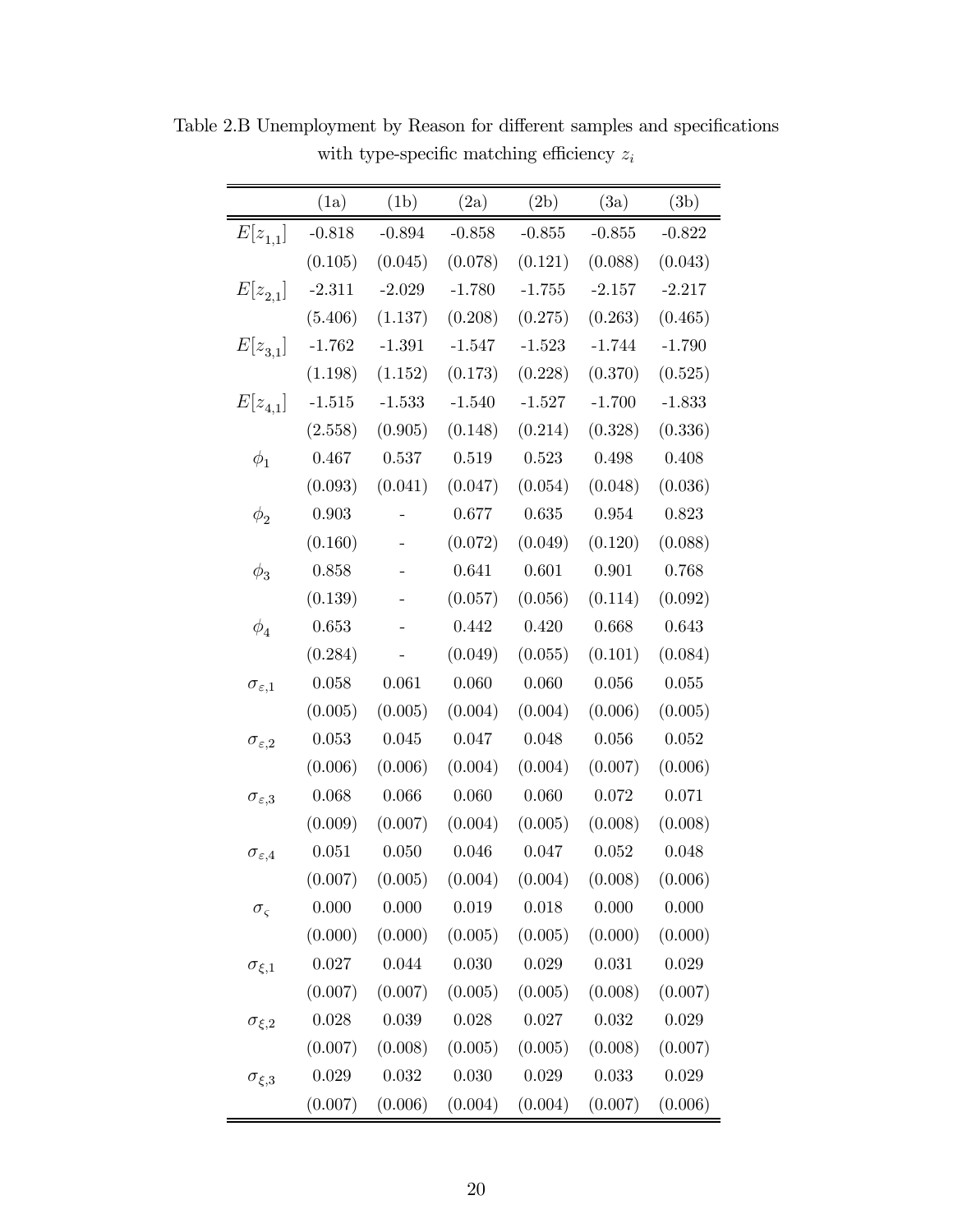|                   | (1a)    | (1b)    | (2a)     | (2b)     | (3a)    | (3b)    |
|-------------------|---------|---------|----------|----------|---------|---------|
| $\lambda_{adj,1}$ |         |         | 0.346    | 0.353    |         |         |
|                   |         |         | (0.049)  | (0.041)  |         |         |
| $\lambda_{adj,2}$ |         |         | 0.068    | 0.059    |         |         |
|                   |         |         | (0.065)  | (0.051)  |         |         |
| $\lambda_{adj,3}$ |         |         | 0.001    | $-0.008$ |         |         |
|                   |         |         | (0.043)  | (0.050)  |         |         |
| $\lambda_{adj,4}$ |         |         | $-0.070$ | $-0.074$ |         |         |
|                   |         |         | (0.050)  | (0.048)  |         |         |
| $\phi_{hU,1}$     |         |         |          | 0.005    |         |         |
|                   |         |         |          | (0.027)  |         |         |
| $\phi_{hU,2}$     |         |         |          | $-0.043$ |         |         |
|                   |         |         |          | (0.027)  |         |         |
| $\phi_{hU,3}$     |         |         |          | $-0.038$ |         |         |
|                   |         |         |          | (0.029)  |         |         |
| $\phi_{hU,4}$     |         |         |          | $-0.024$ |         |         |
|                   |         |         |          | (0.024)  |         |         |
| Log Likelihood    | 421.645 | 408.961 | 794.949  | 797.118  | 271.048 | 297.937 |
| No Obs            | 84      | 84      | 156      | 156      | 56      | 59      |
| No Par            | 16      | 13      | 20       | 24       | 16      | 16      |

Table 2.B continued

Note: For the definitions of parameters and columns see Table 2A and 1.B.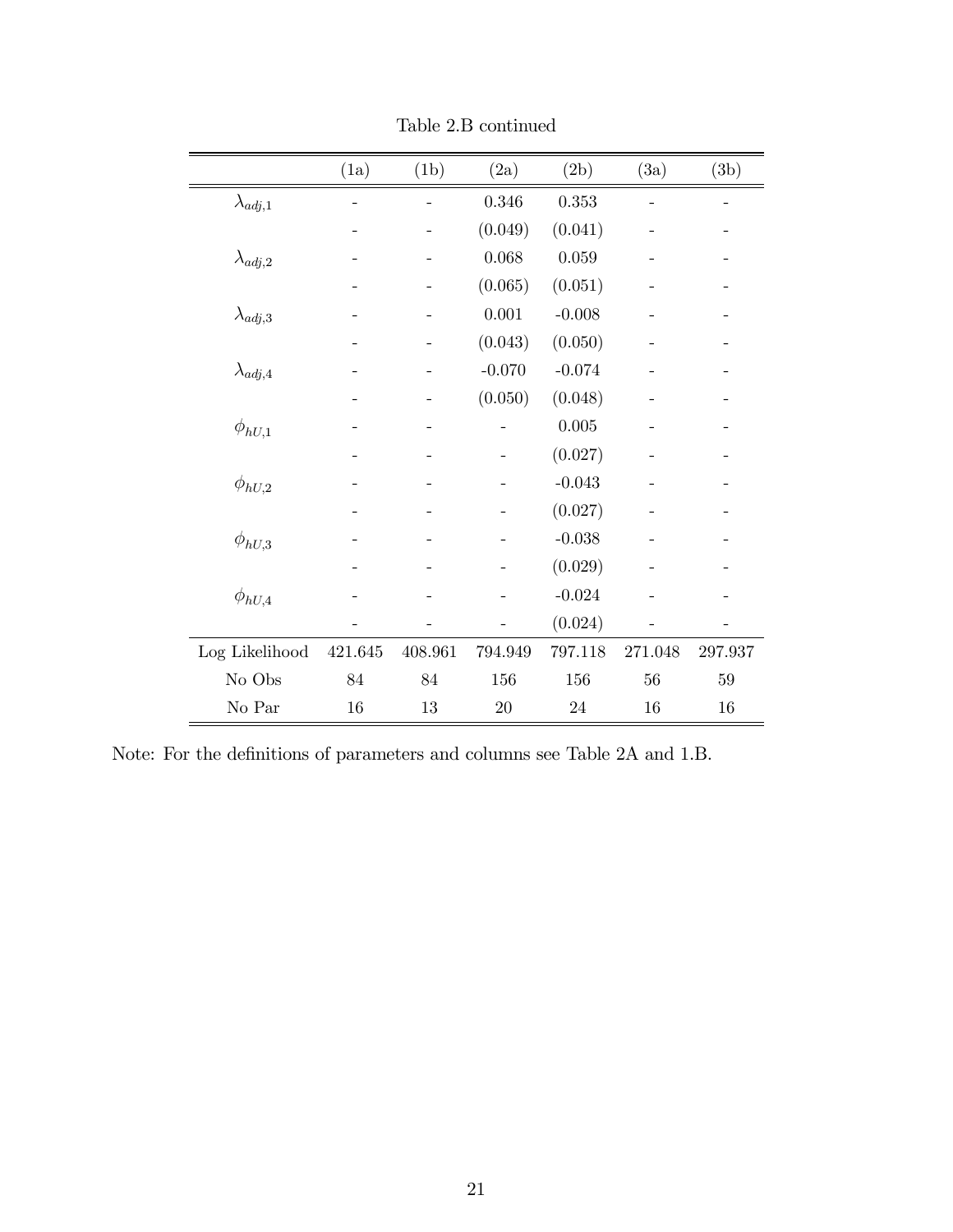|                          | (1a)        | (1b)     | (2a)      | (2b)      | (3a)      | (3b)        |
|--------------------------|-------------|----------|-----------|-----------|-----------|-------------|
| $E[\hat{\kappa}_1]$      | $-1.652$    | $-1.210$ | $-1.527$  | $-1.593$  | $-1.563$  | $-1.812$    |
|                          | (2.979)     | (4.914)  | (2.351)   | (0.317)   | (0.225)   | (0.386)     |
| $c_2$                    | $-0.667$    | $-1.043$ | $-0.823$  | $-0.849$  | $-0.649$  | $-0.674$    |
|                          | (0.578)     | (1.741)  | (0.339)   | (0.115)   | (0.112)   | (0.225)     |
| $c_3$                    | $-0.359$    | $-0.704$ | $-0.532$  | $-0.520$  | $-0.358$  | $-0.379$    |
|                          | (0.606)     | (1.845)  | (0.213)   | (0.110)   | (0.316)   | (0.212)     |
| $\mathfrak{c}_4$         | $-0.720$    | $-0.963$ | $-0.917$  | $-0.916$  | $-0.710$  | $-0.673$    |
|                          | (0.836)     | (1.824)  | (0.204)   | (0.092)   | (0.187)   | (0.190)     |
| $\phi_1$                 | 0.324       | 0.637    | 0.398     | 0.377     | 0.315     | 0.342       |
|                          | (0.108)     | (0.474)  | (0.083)   | (0.075)   | (0.223)   | (0.070)     |
| $\phi_2$                 | 0.741       |          | 0.605     | 0.530     | 0.706     | 0.743       |
|                          | (0.895)     |          | (0.135)   | (0.069)   | (0.146)   | (0.112)     |
| $\phi_3$                 | 0.705       |          | 0.563     | 0.549     | 0.668     | 0.708       |
|                          | (0.692)     |          | (0.072)   | (0.076)   | (0.102)   | (0.103)     |
| $\phi_4$                 | $\,0.595\,$ |          | 0.433     | 0.407     | 0.561     | 0.646       |
|                          | (0.541)     |          | (0.075)   | (0.066)   | (0.081)   | (0.095)     |
| $\sigma_{\varepsilon,1}$ | 0.047       | 0.038    | 0.051     | 0.051     | 0.049     | 0.049       |
|                          | (0.007)     | (0.179)  | (0.005)   | (0.005)   | (0.007)   | (0.006)     |
| $\sigma_{\varepsilon,2}$ | 0.045       | 0.043    | 0.041     | $0.042\,$ | 0.041     | 0.046       |
|                          | (0.021)     | (0.081)  | (0.004)   | (0.004)   | (0.016)   | (0.006)     |
| $\sigma_{\varepsilon,3}$ | 0.063       | 0.067    | 0.044     | 0.047     | 0.001     | $\,0.032\,$ |
|                          | (0.142)     | (0.389)  | (0.030)   | (0.032)   | (0.182)   | (0.092)     |
| $\sigma_{\varepsilon,4}$ | 0.048       | 0.047    | 0.044     | 0.044     | 0.046     | 0.046       |
|                          | (0.010)     | (0.025)  | (0.004)   | (0.004)   | (0.006)   | (0.006)     |
| $\sigma_{\varsigma}$     | 0.064       | 0.069    | $0.077\,$ | 0.076     | 0.086     | $\,0.053\,$ |
|                          | (0.031)     | (0.400)  | (0.019)   | (0.014)   | (0.039)   | (0.016)     |
| $\sigma_{\xi,1}$         | 0.020       | 0.044    | 0.033     | 0.032     | 0.019     | 0.018       |
|                          | (0.010)     | (0.143)  | (0.006)   | (0.006)   | (0.008)   | (0.006)     |
| $\sigma_{\xi,2}$         | $\,0.012\,$ | 0.024    | 0.010     | 0.008     | $0.014\,$ | 0.015       |
|                          | (0.049)     | (0.173)  | (0.004)   | (0.004)   | (0.019)   | (0.008)     |
| $\sigma_{\xi,3}$         | 0.018       | 0.000    | 0.038     | 0.035     | 0.070     | 0.064       |
|                          | (0.519)     | (0.290)  | (0.038)   | (0.046)   | (0.010)   | (0.049)     |

Table 2.C Unemployment by Reason for different samples and specifications with aggregate and type-specific matching efficiency  $(\hat{\kappa},z_i)$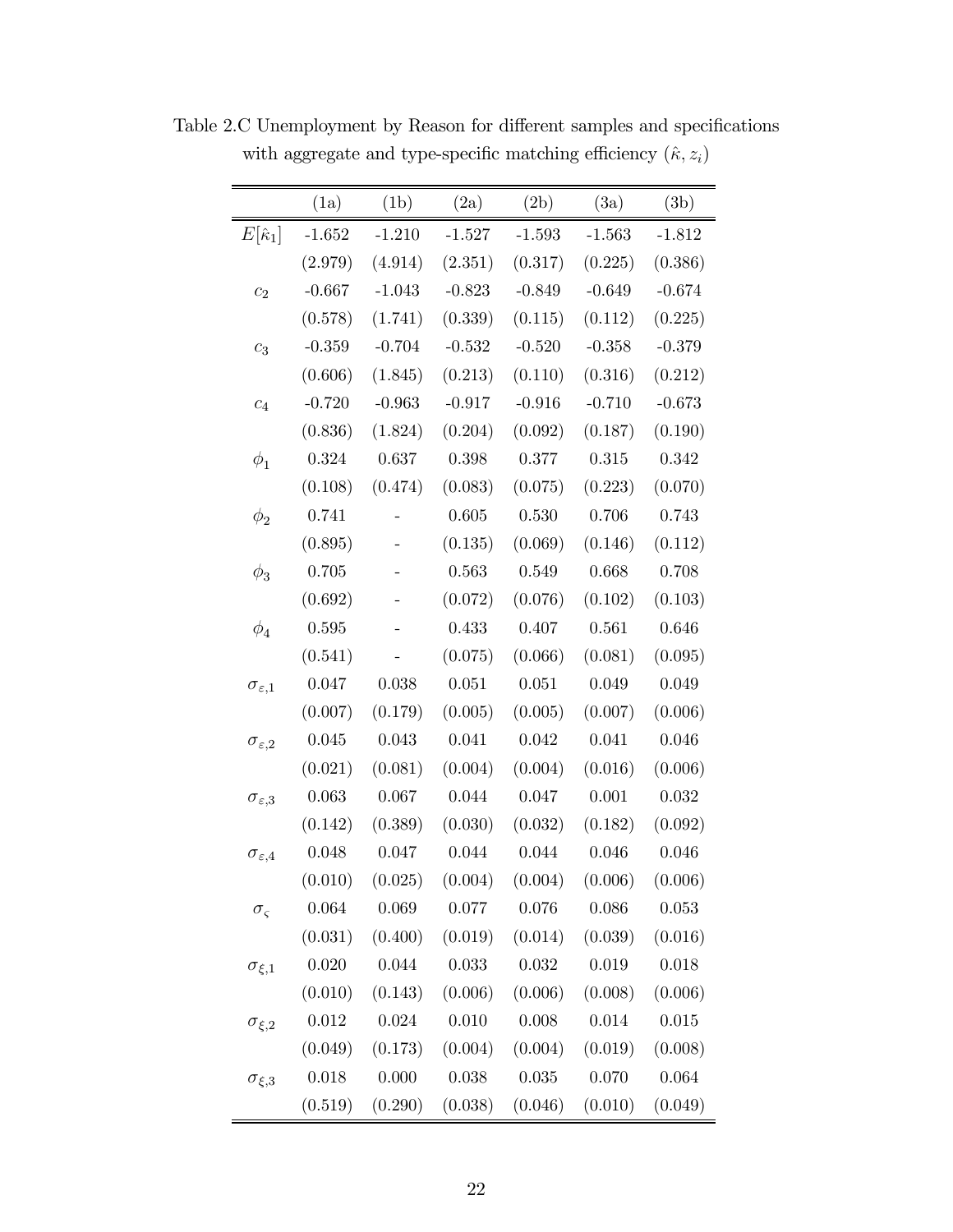|                   | (1a)        | (1b)      | (2a)     | (2b)     | (3a)        | (3b)      |
|-------------------|-------------|-----------|----------|----------|-------------|-----------|
| $\sigma_{\xi,4}$  | 0.014       | 0.016     | 0.019    | 0.020    | $0.015\,$   | 0.020     |
|                   | (0.008)     | (0.222)   | (0.004)  | (0.004)  | (0.018)     | (0.010)   |
| $\gamma_1$        | 0.972       | 0.975     | 0.962    | 0.962    | 0.984       | 0.986     |
|                   | (0.239)     | (0.033)   | (0.028)  | (0.028)  | (0.026)     | (0.020)   |
| $\gamma_2$        | $\,0.958\,$ | 0.838     | 0.971    | 0.964    | 0.939       | $0.928\,$ |
|                   | (0.194)     | (2.254)   | (0.028)  | (0.040)  | (0.107)     | (0.101)   |
| $\gamma_3$        | $-0.115$    | 0.115     | 0.115    | 0.125    | $-0.093$    | $-0.132$  |
|                   | (6.356)     | (447.259) | (0.390)  | (0.332)  | (0.309)     | (0.186)   |
| $\gamma_4$        | 0.941       | 0.874     | 0.959    | 0.959    | $\,0.962\,$ | 0.856     |
|                   | (0.115)     | (0.638)   | (0.028)  | (0.029)  | (0.111)     | (0.159)   |
| $\lambda_{adj,1}$ |             |           | 0.427    | 0.426    |             |           |
|                   |             |           | (0.054)  | (0.058)  |             |           |
| $\lambda_{adj,2}$ |             |           | 0.062    | 0.054    |             |           |
|                   |             |           | (0.052)  | (0.041)  |             |           |
| $\lambda_{adj,3}$ |             |           | 0.031    | 0.033    |             |           |
|                   |             |           | (0.074)  | (0.042)  |             |           |
| $\lambda_{adj,4}$ |             |           | $-0.046$ | $-0.047$ |             |           |
|                   |             |           | (0.057)  | (0.040)  |             |           |
| $\phi_{hU,1}$     |             |           |          | 0.014    |             |           |
|                   |             |           |          | (0.029)  |             |           |
| $\phi_{hU,2}$     |             |           |          | 0.049    |             |           |
|                   |             |           |          | (0.031)  |             |           |
| $\phi_{hU,3}$     |             |           |          | 0.010    |             |           |
|                   |             |           |          | (0.030)  |             |           |
| $\phi_{hU,4}$     |             |           |          | 0.016    |             |           |
|                   |             |           |          | (0.027)  |             |           |
| Log Likelihood    | 450.257     | 435.892   | 841.766  | 843.542  | 290.773     | 311.836   |
| No Obs            | 84          | 84        | 156      | 156      | 56          | 59        |
| No Par            | 21          | 18        | 25       | $\,29$   | 21          | 21        |

Table 2.C continued

Note: See Table 2.A&B and 1.C.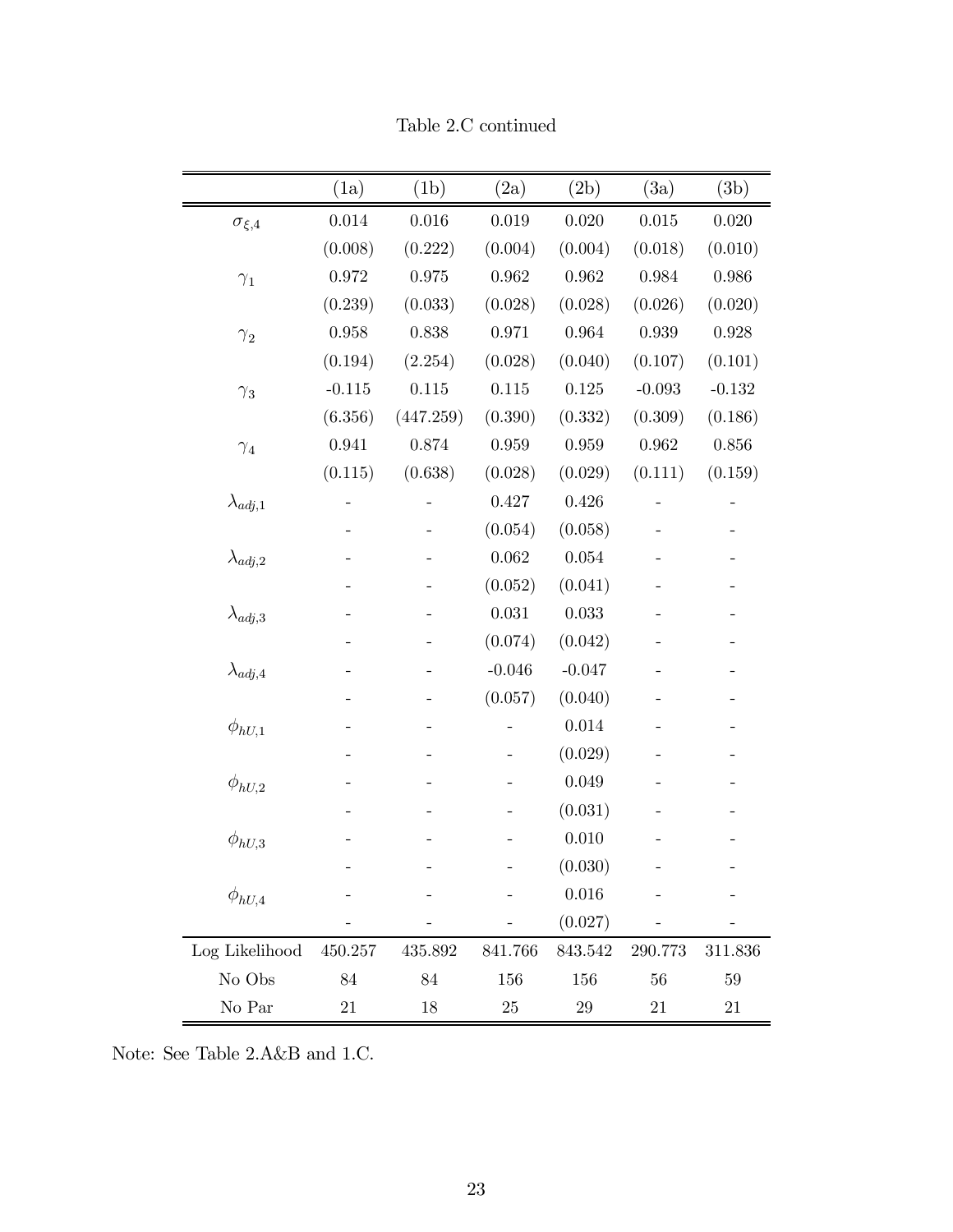#### 2.2. Estimated matching efficiencies

Figure 2.A Unemployment by reason: Aggregate matching efficiency only



Note: Smoothed posterior estimate of the aggregate matching efficiency from a model with a random walk in aggregate matching efficiency. For the samples and model specifications refer to Table 2.A. All efficiencies are normalized to zero in 2001Q1.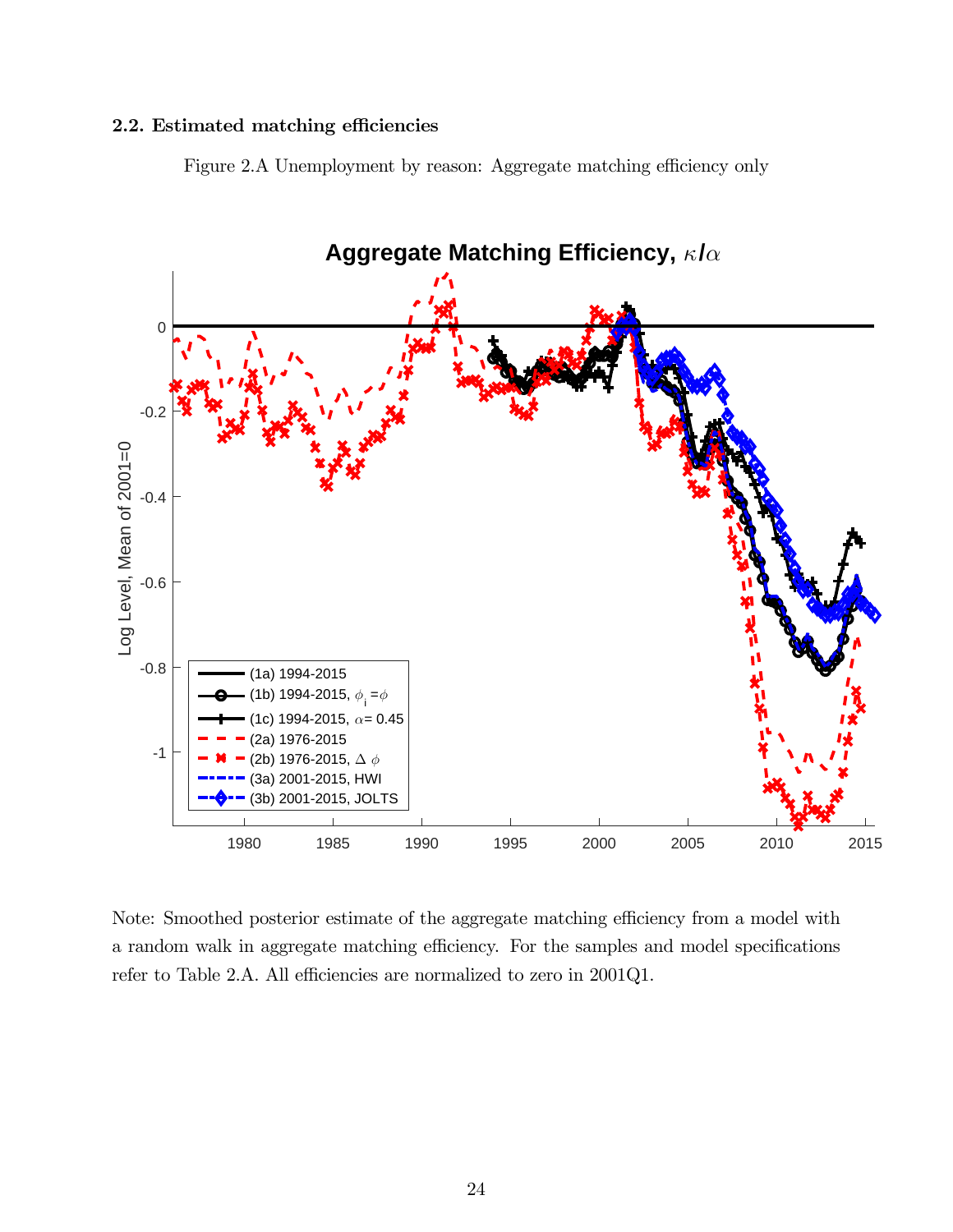

Figure 2.B Unemployment by reason: Type-specific matching efficiencies only

Note: Smoothed posterior estimates of type-specific matching efficiencies from a model with random walks in type-specific matching efficiencies. For the samples and model specifications refer to Table 2.B. All efficiencies are normalized to zero in 2001Q1.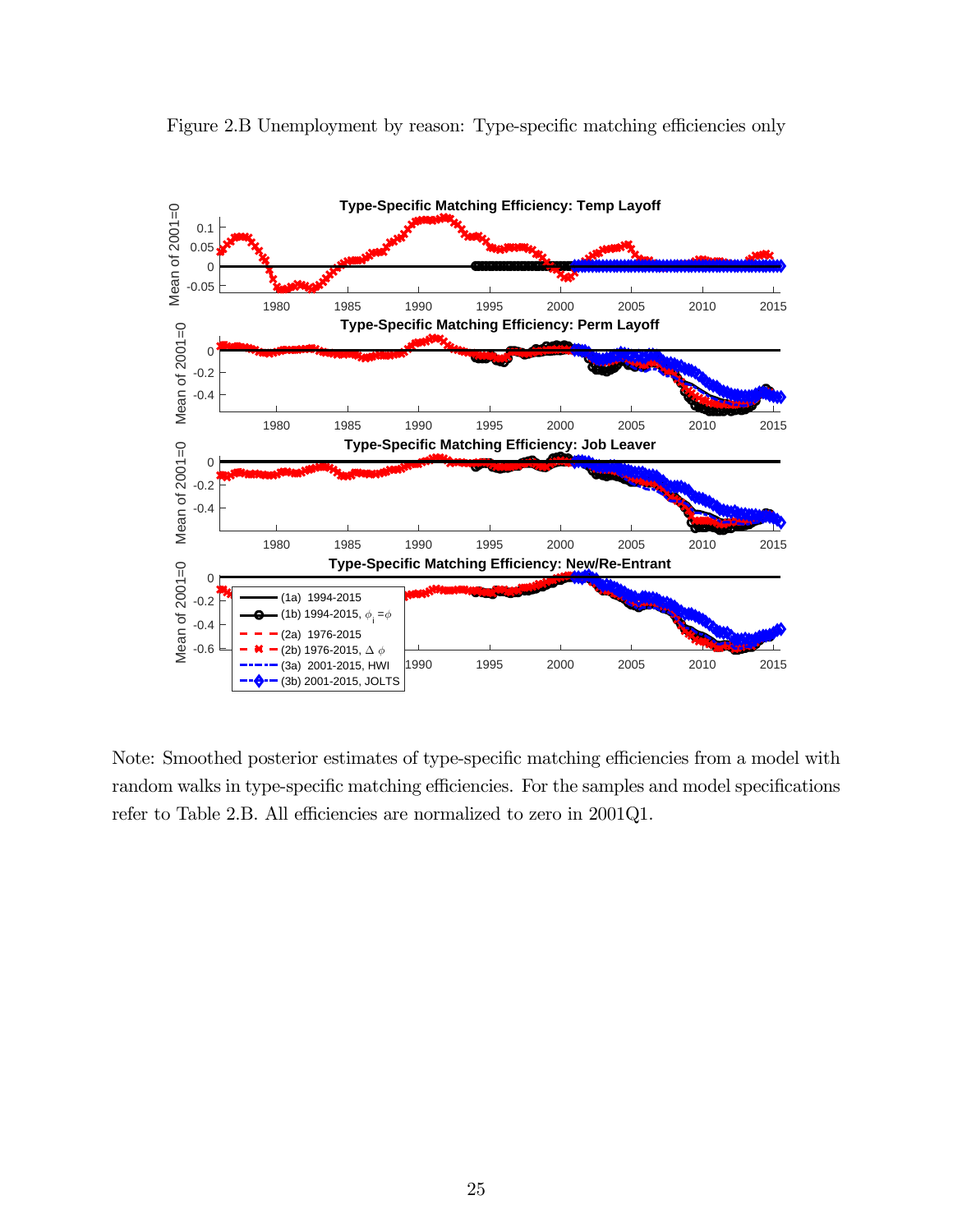

Figure 2.C.a Unemployment by reason: Aggregate and type-specific efficiencies Aggregate matching efficiency

Note: Smoothed posterior estimate of the aggregate matching efficiency from a model with random walk in aggregate efficiency and AR(1)'s for type-specific matching efficiencies. For the samples and model specifications refer to Table 2.C. All efficiencies are normalized to zero in 2001Q1.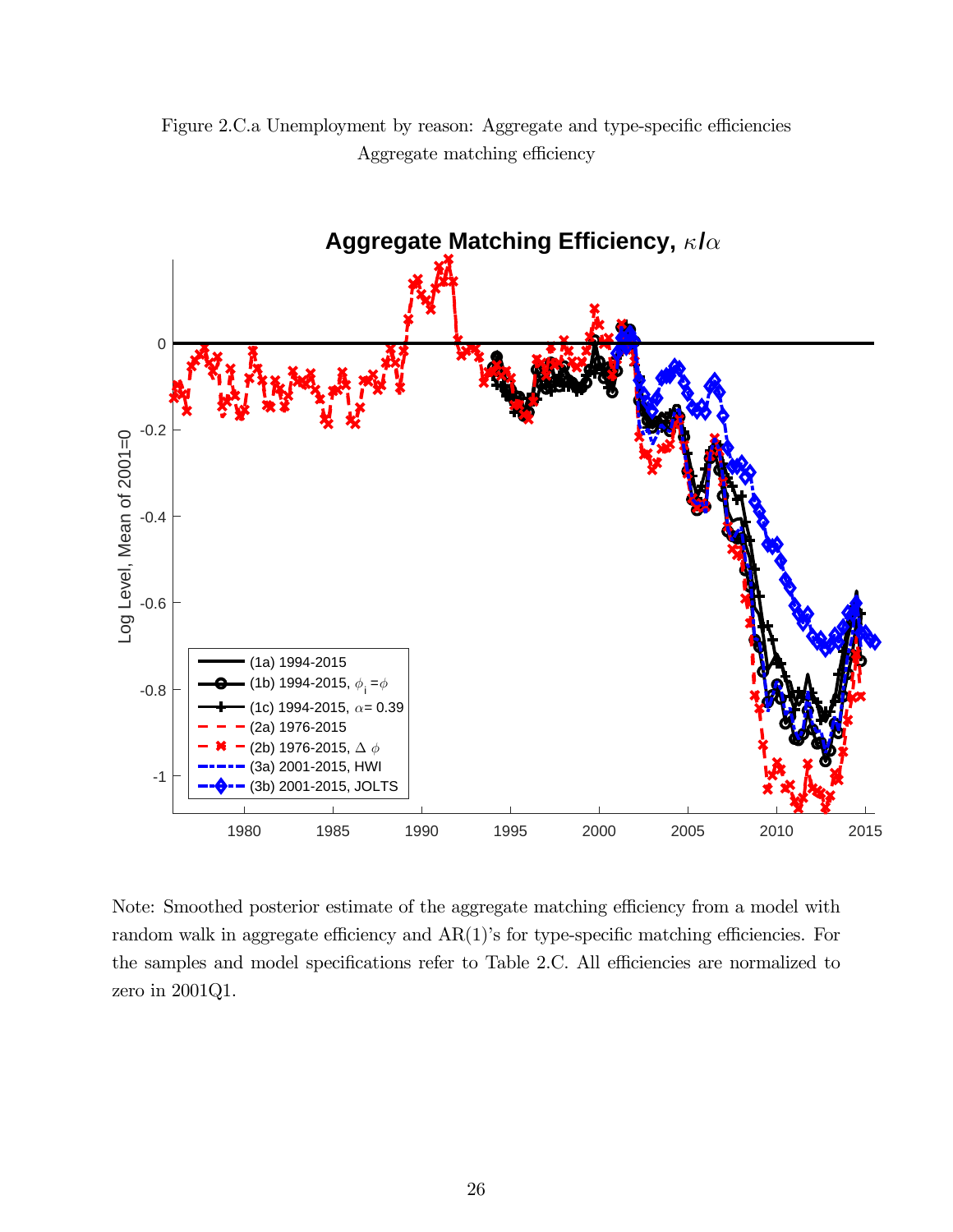

Figure 2.C.b Unemployment by reason: aggregate and type-specific efficiencies Type-specific matching efficiencies

Note: Smoothed posterior estimate of type-specific matching efficiencies from a model with random walk in aggregate efficiency and AR(1)'s for type-specific matching efficiencies. For the samples and model specifications refer to Table 2.C. All efficiencies are normalized to zero in 2001Q1.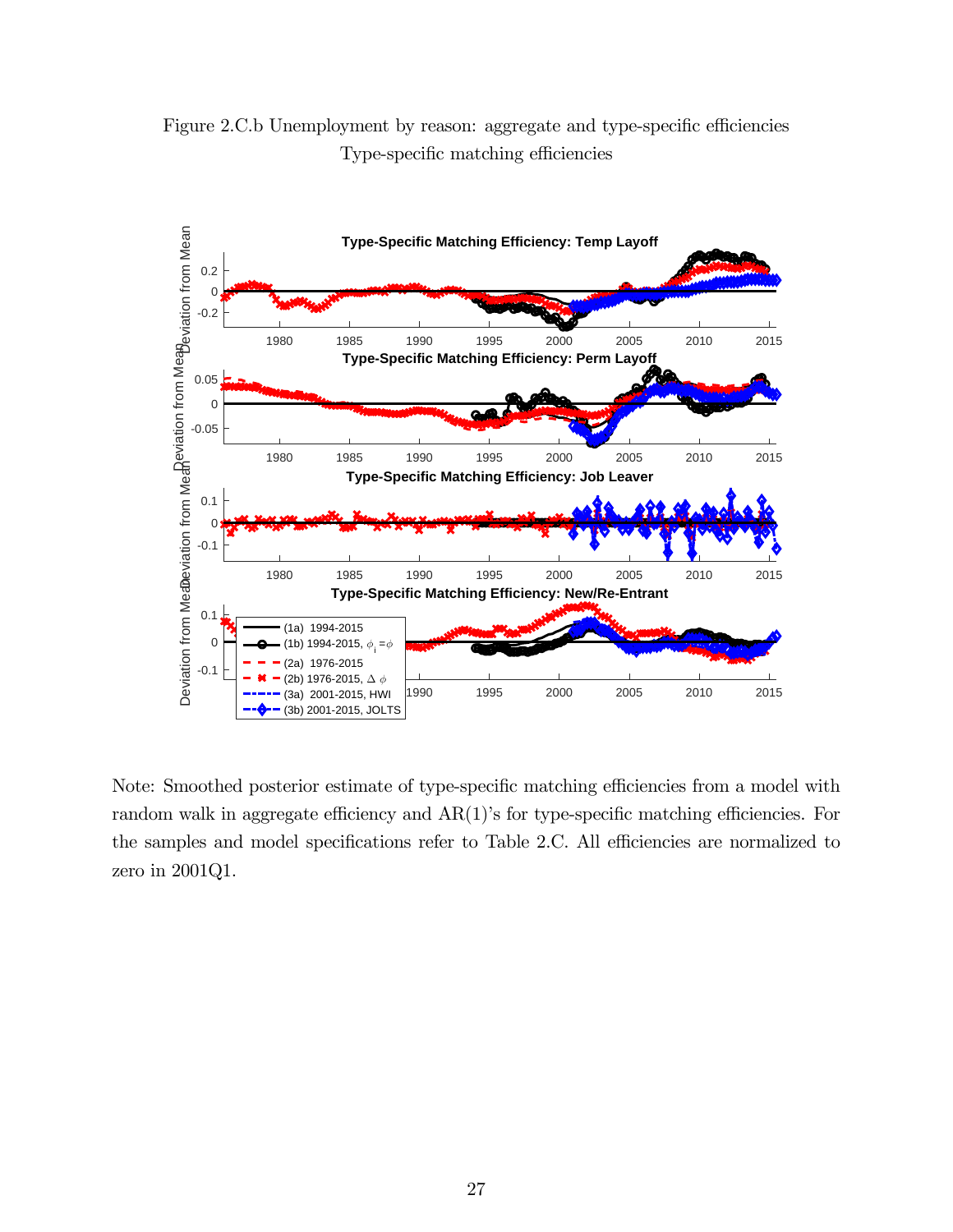

Figure 2.D.a Unemployment by reason: aggregate and type-specific efficiencies,  $\phi_i$  unrestricted

Note: Smoothed posterior estimates of the aggregate and type-specific efficiencies for the sample 1994-2016, cf. columns (1a) in Tables 2.A-C. All efficiencies are normalized to zero in 2001Q1.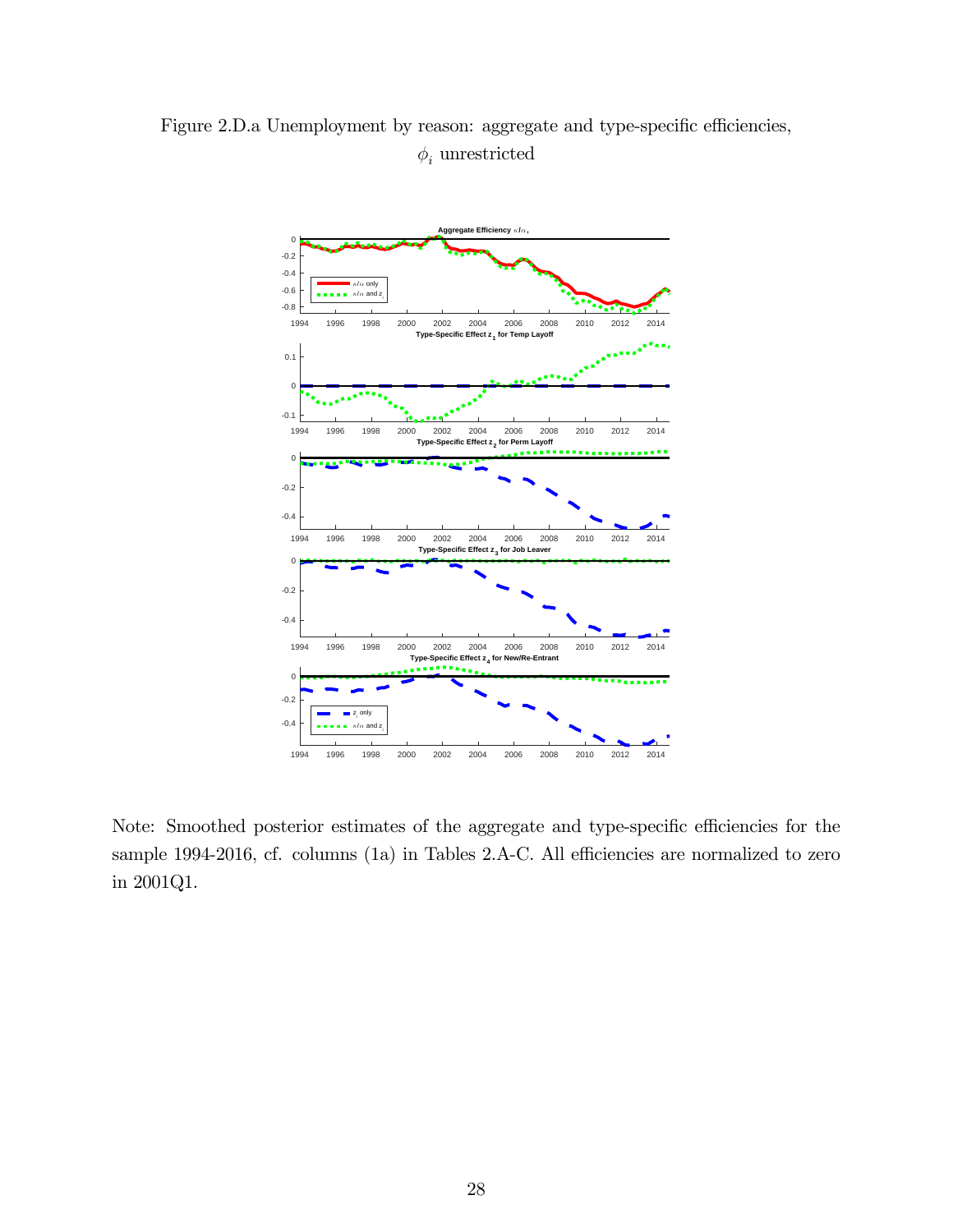

Figure 2.D.b Unemployment by reason: aggregate and type-specific efficiencies with restriction  $\phi_i = \phi$ 

Note: Smoothed posterior estimates of the aggregate and type-specific efficiencies for the sample 1994-2016, cf. columns (1b) in Tables 2.A-C. All efficiencies are normalized to zero in 2001Q1.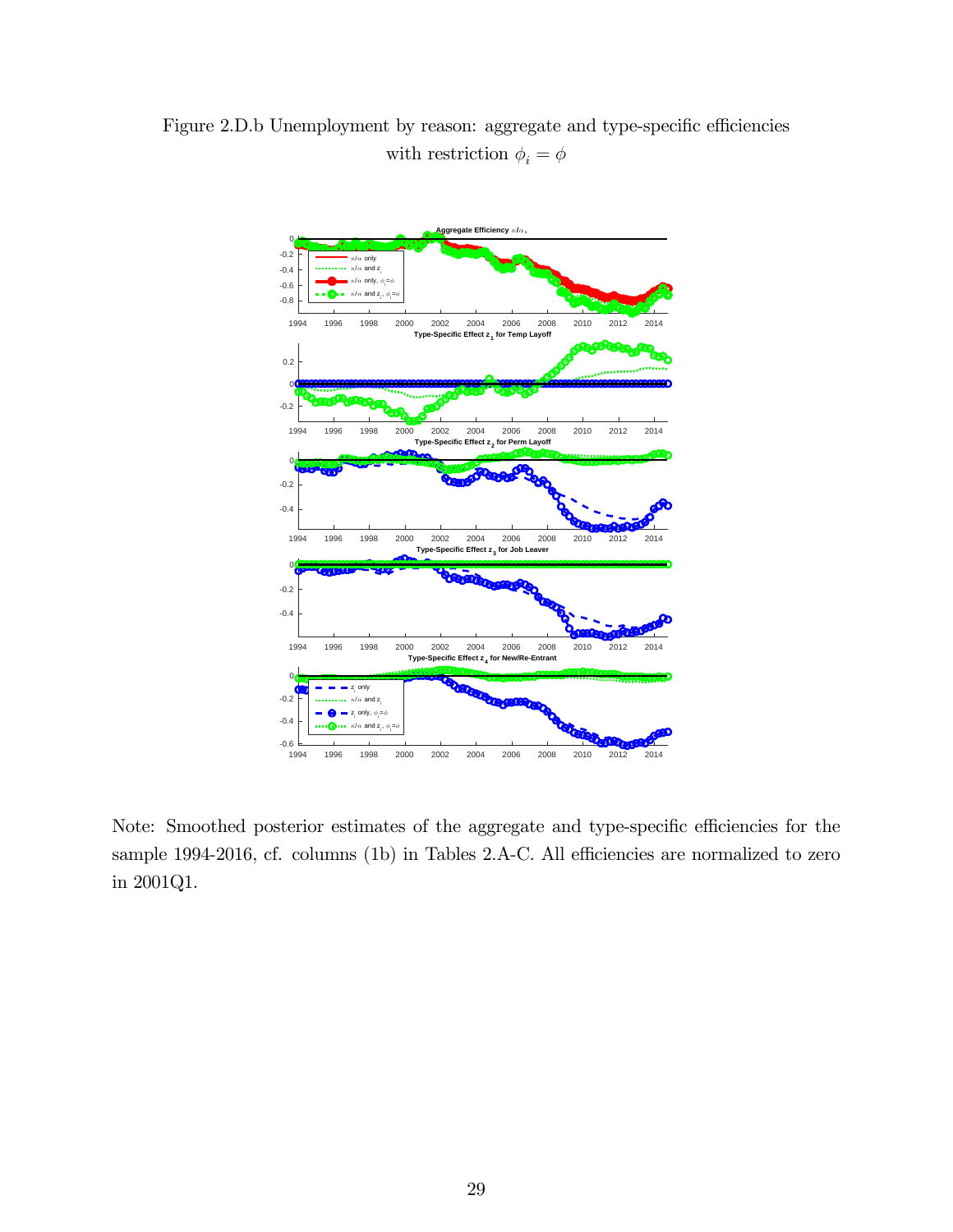#### 2.3. Matching function elasticity and search effort cyclicality

Note: Results in Figure 2.E.a-d are based on sample and model specification with aggregate matching efficiency only represented by column (1a) in Table 2.A. All variables normalized to zero in 1994Q1.



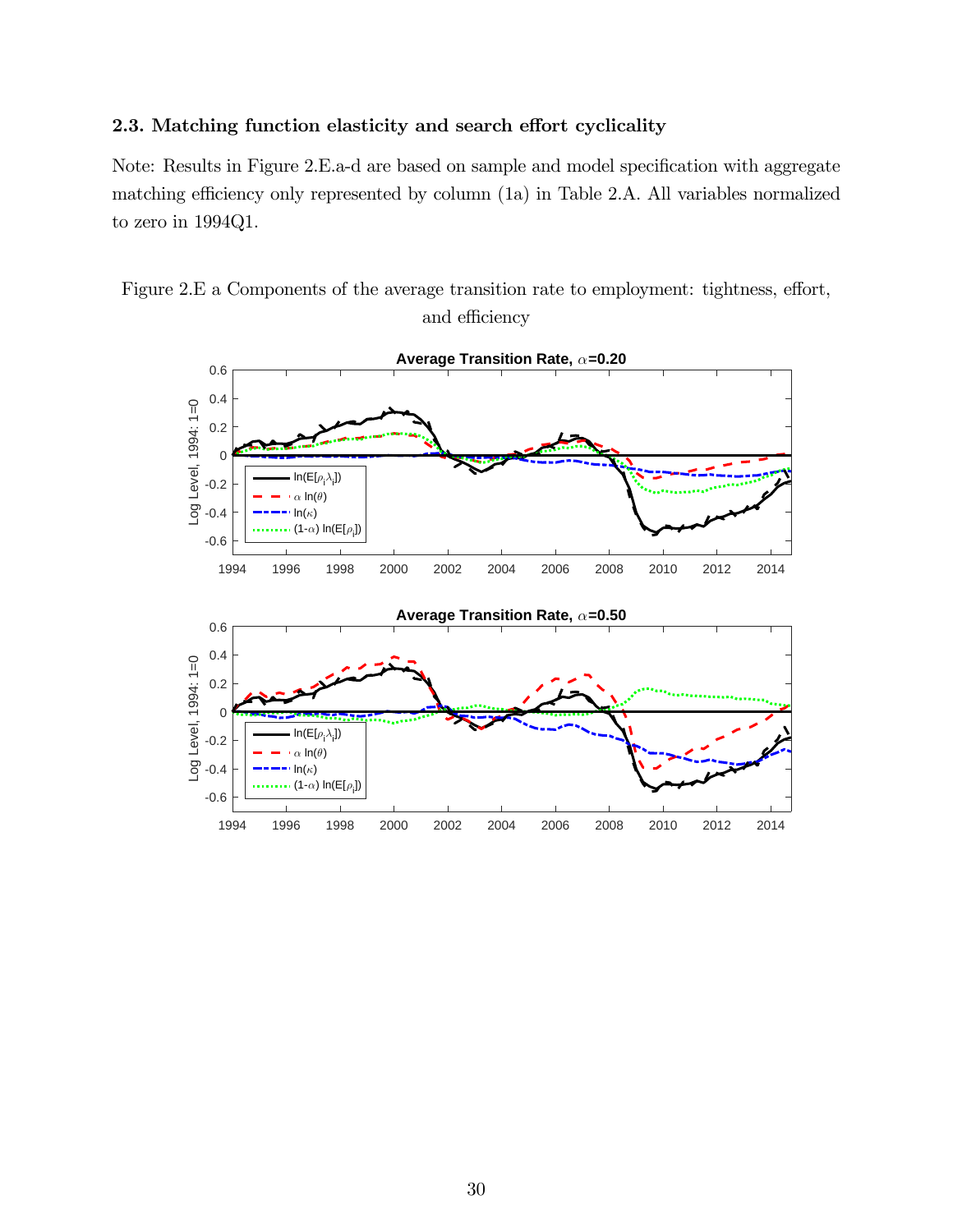

Figure 2.E b Components of average search effort: composition and variable search effort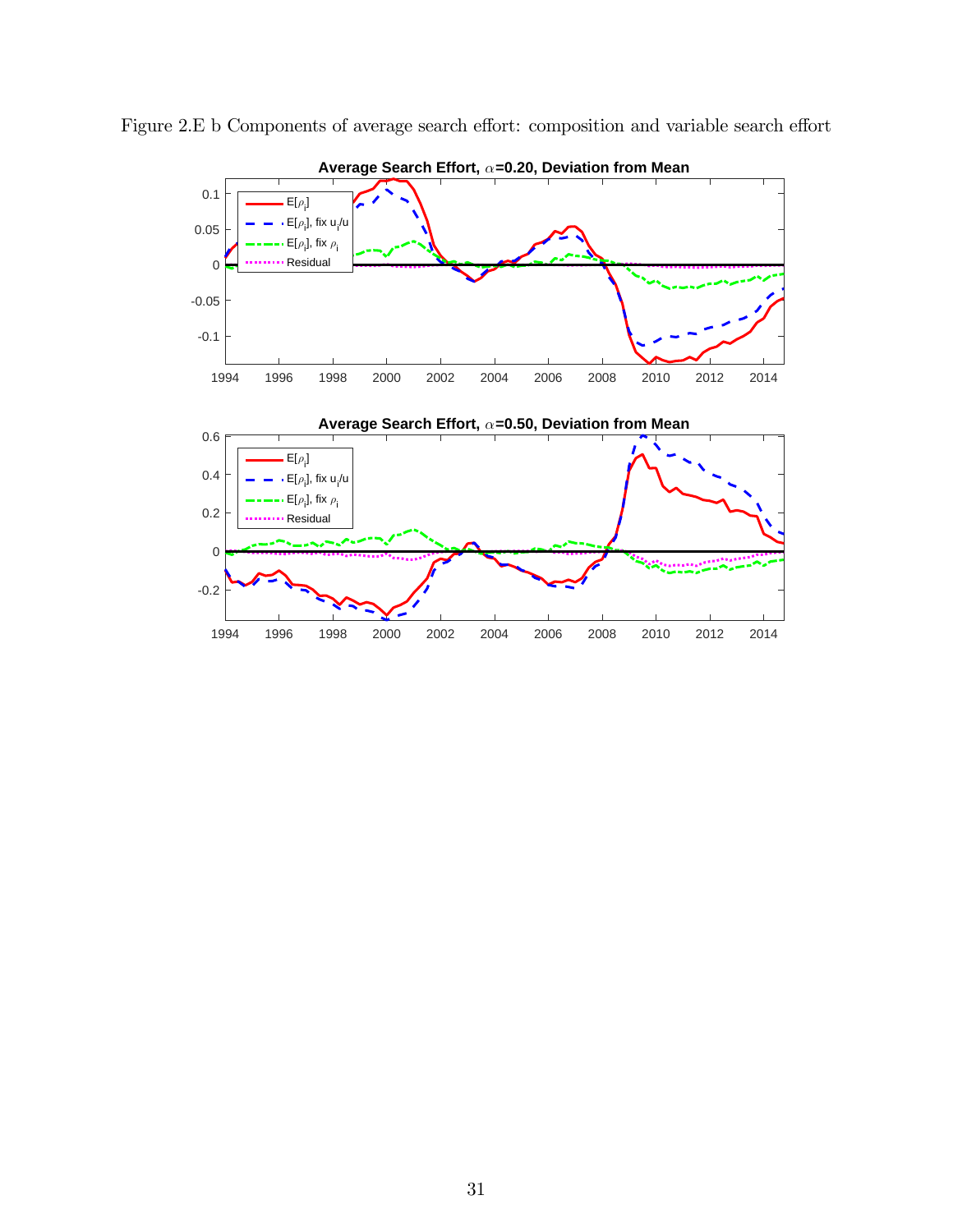Figure 2.E.c Decomposition of average transition rate for  $\alpha = 0.2$ : pro-cyclical search effort



Figure 2.E d Decomposition of average transition rate for  $\alpha = 0.5$ : counter-cyclical search effort

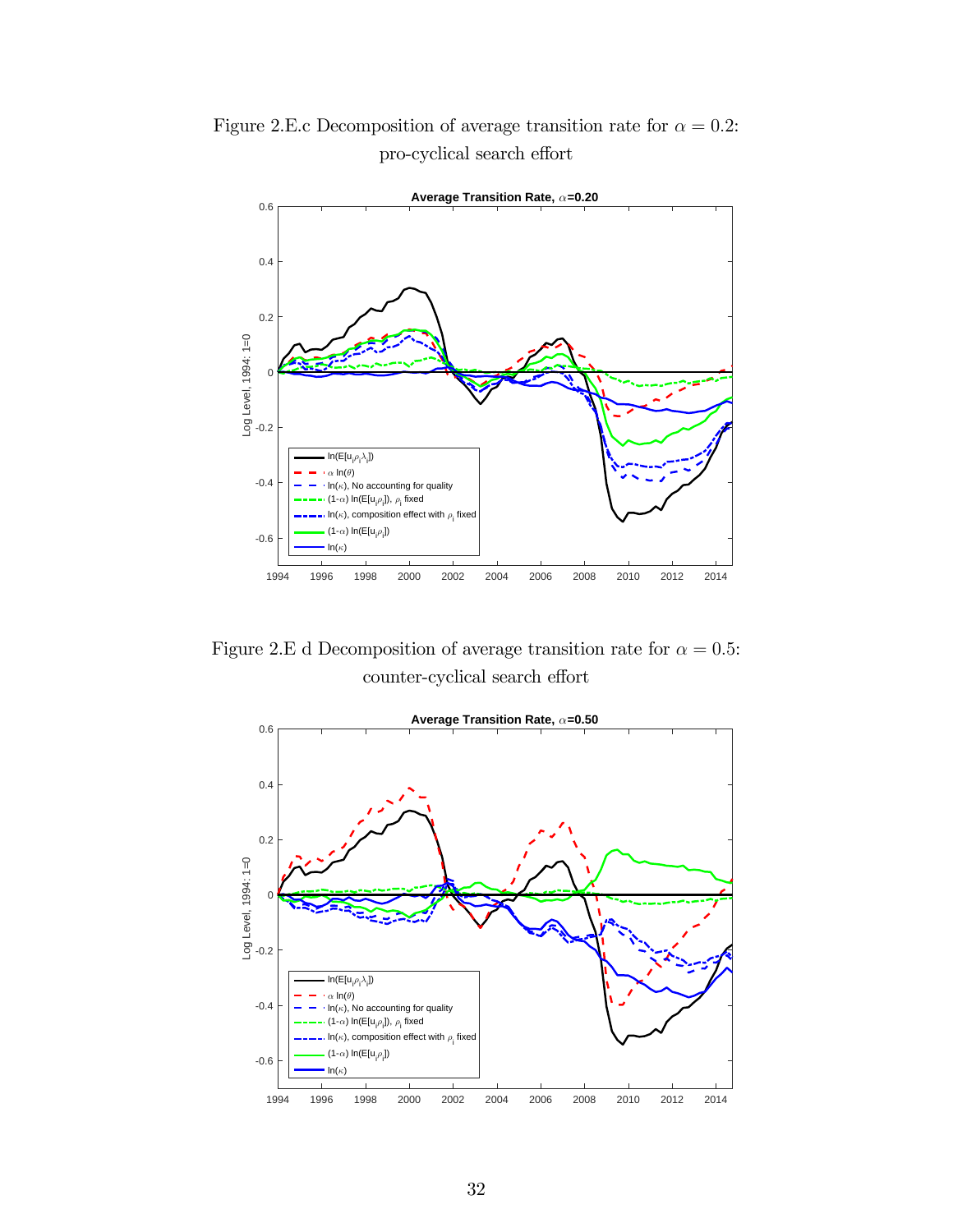## 3. Nonemployment by gender and LFS

- Table.3 Parameter estimates for different samples and specifications with
	- Table 3.A Aggregate matching efficiency  $z_0$
	- Table 3.B Type-specific matching efficiency  $z_i$
	- Table 3.C. Aggregate and type-specific matching efficiency  $(z_0, z_i)$
- Figure 3. Estimated matching efficiency for unemployment by duration
	- Figure 3.A Model with aggregate matching efficiency only
	- Figure 3.B Model with type-specific matching efficiencies only
	- Figure 3.C Model with aggregate and type-specific matching efficiencies
		- ∗ Figure 3.C.a Aggregate matching efficiency
		- ∗ Figure 3.C.b Type-specific matching efficiency
	- Figure 3.D All 3 Models, 1994-2015
		- ∗ Figure 3.D.a Unrestricted
		- ∗ Figure 3.D.b Restriction  $\phi_i = \phi$
- Figure 3.E Search effort cyclicality and matching function elasticity: Aggregate matching efficeincy only
	- Figure 3.E.a Components of the average transition rate to employment: tightness, effort, and efficiency
	- Figure 3.E.b Components of average search effort: composition and variable search effort
	- Figure 3.E.c Decomposition of average transition rate for  $\alpha = 0.2$ : pro-cyclical search effort
	- $-$  Figure 3.E.d Decomposition of average transition rate for  $\alpha = 0.5$ : counter-cyclical search effort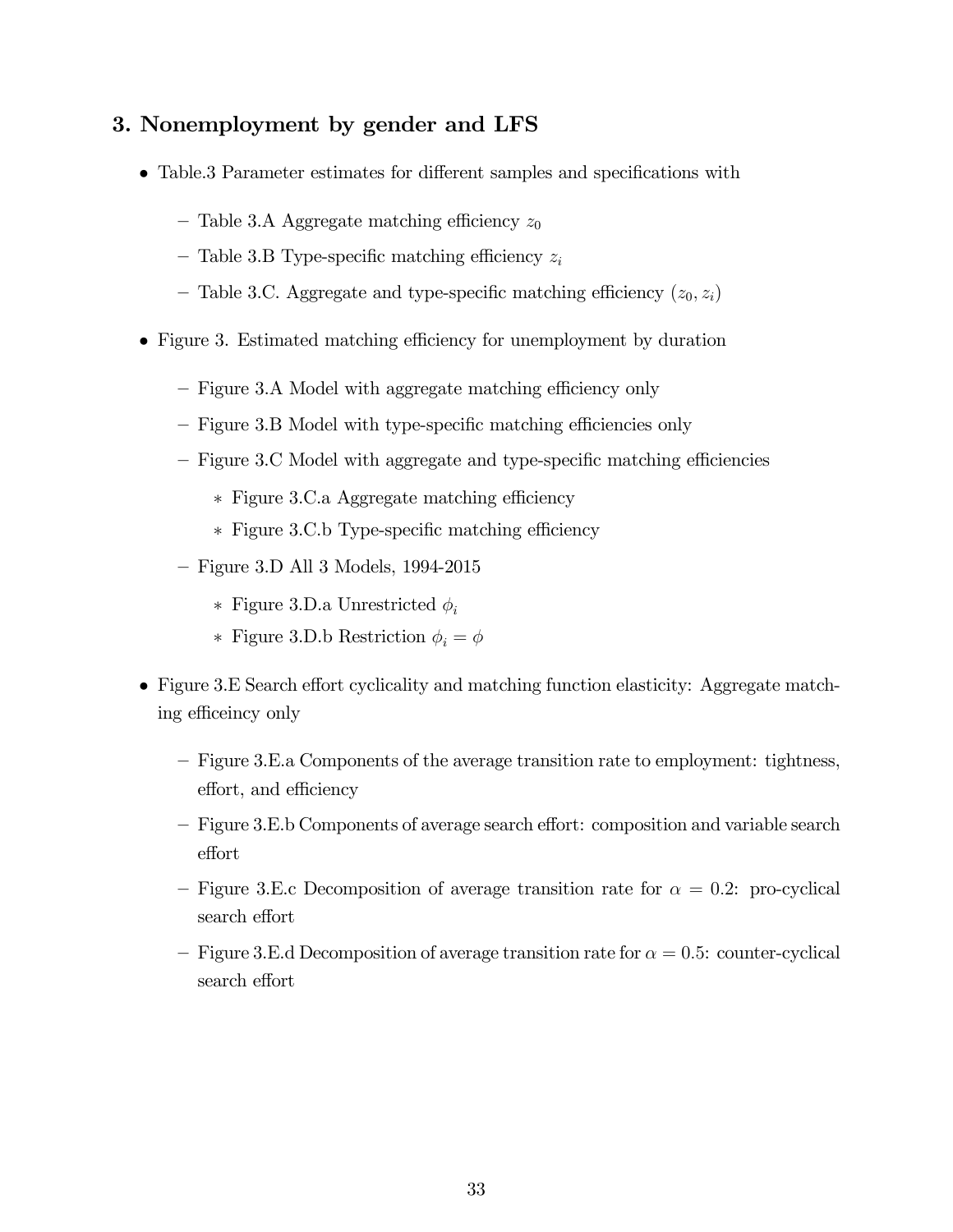## 3.1. Tables

|                          | (1a)     | (1b)     | (2a)     | (2b)     | (3a)     | (3b)     |
|--------------------------|----------|----------|----------|----------|----------|----------|
| $E[\hat{\kappa}_1]$      | $-3.798$ | $-9.267$ | $-3.841$ | $-3.965$ | $-3.635$ | $-3.770$ |
|                          | (0.657)  | (4.806)  | (1.021)  | (0.850)  | (0.822)  | (0.567)  |
| $\overline{c_2}$         | $-0.035$ | $-0.081$ | $-0.077$ | $-0.047$ | $-0.069$ | $-0.069$ |
|                          | (0.027)  | (0.029)  | (0.025)  | (0.036)  | (0.042)  | (0.034)  |
| $c_3$                    | $-2.563$ | $-1.885$ | $-2.562$ | $-2.520$ | $-2.494$ | $-2.507$ |
|                          | (0.032)  | (0.021)  | (0.027)  | (0.041)  | (0.032)  | (0.033)  |
| $c_4$                    | $-2.841$ | $-2.107$ | $-2.834$ | $-2.755$ | $-2.731$ | $-2.737$ |
|                          | (0.025)  | (0.020)  | (0.018)  | (0.025)  | (0.027)  | (0.026)  |
| $\phi_1$                 | 0.755    | 0.153    | 0.663    | 0.593    | 0.769    | 0.834    |
|                          | (0.525)  | (0.060)  | (0.048)  | (0.077)  | (0.146)  | (0.138)  |
| $\phi_2$                 | 0.788    |          | 0.666    | 0.617    | 0.783    | 0.850    |
|                          | (0.555)  |          | (0.048)  | (0.081)  | (0.150)  | (0.138)  |
| $\phi_3$                 | 0.272    |          | 0.239    | 0.245    | 0.314    | 0.335    |
|                          | (0.200)  |          | (0.023)  | (0.039)  | (0.062)  | (0.066)  |
| $\phi_4$                 | 0.232    |          | 0.208    | 0.244    | 0.297    | 0.319    |
|                          | (0.159)  |          | (0.018)  | (0.036)  | (0.059)  | (0.056)  |
| $\sigma_{\varepsilon,1}$ | 0.040    | 0.184    | 0.040    | 0.040    | 0.040    | 0.037    |
|                          | (0.004)  | (0.014)  | (0.003)  | (0.003)  | (0.006)  | (0.005)  |
| $\sigma_{\varepsilon,2}$ | 0.044    | 0.195    | 0.046    | 0.046    | 0.048    | 0.049    |
|                          | (0.006)  | (0.015)  | (0.003)  | (0.003)  | (0.006)  | (0.005)  |
| $\sigma_{\varepsilon,3}$ | 0.060    | 0.040    | 0.065    | 0.064    | 0.044    | 0.047    |
|                          | (0.006)  | (0.004)  | (0.004)  | (0.004)  | (0.004)  | (0.004)  |
| $\sigma_{\varepsilon,4}$ | 0.054    | 0.025    | 0.043    | 0.040    | 0.037    | 0.038    |
|                          | (0.004)  | (0.004)  | (0.002)  | (0.002)  | (0.004)  | (0.004)  |
| $\sigma_{\varsigma}$     | 0.053    | 0.179    | 0.053    | 0.055    | 0.059    | 0.040    |
|                          | (0.035)  | (0.069)  | (0.007)  | (0.009)  | (0.015)  | (0.010)  |

Table 3.A Search pool by LFS and gender for different samples and specifications with aggregate matching efficiency  $\hat{\kappa}$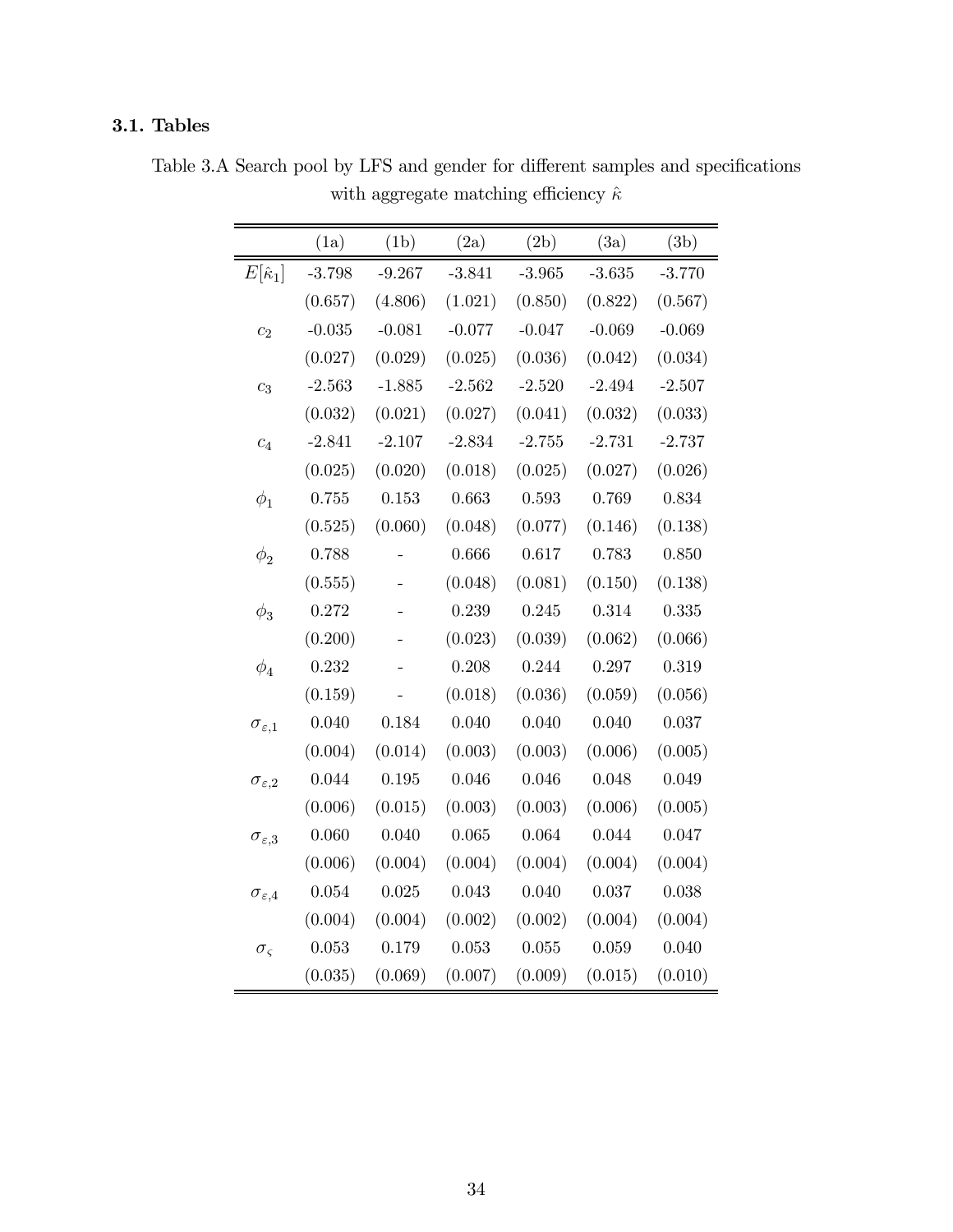|                   | (1a)        | (1b)    | (2a)     | (2b)     | (3a)    | (3b)    |
|-------------------|-------------|---------|----------|----------|---------|---------|
| $\lambda_{adj,1}$ |             |         | 0.071    | 0.091    |         |         |
|                   |             |         | (0.038)  | (0.034)  |         |         |
| $\lambda_{adj,2}$ |             |         | 0.095    | 0.116    |         |         |
|                   |             |         | (0.038)  | (0.036)  |         |         |
| $\lambda_{adj,3}$ |             |         | $-0.085$ | $-0.075$ |         |         |
|                   |             |         | (0.017)  | (0.017)  |         |         |
| $\lambda_{adj,4}$ |             |         | 0.024    | 0.034    |         |         |
|                   |             |         | (0.014)  | (0.015)  |         |         |
| $\phi_{hU,1}$     |             |         |          | 0.021    |         |         |
|                   |             |         |          | (0.013)  |         |         |
| $\phi_{hU,2}$     |             |         |          | 0.011    |         |         |
|                   |             |         |          | (0.014)  |         |         |
| $\phi_{hU,3}$     |             |         |          | $-0.006$ |         |         |
|                   |             |         |          | (0.011)  |         |         |
| $\phi_{hU,4}$     |             |         |          | $-0.019$ |         |         |
|                   |             |         |          | (0.009)  |         |         |
| Log Likelihood    | $497.557\,$ | 334.669 | 951.175  | 962.969  | 360.069 | 385.024 |
| No Obs            | 84          | 84      | 156      | 156      | 56      | 59      |
| No Par            | 13          | 10      | 17       | 21       | 13      | 13      |

Table 3.A, continued

Note: Parameter estimates for non-employment by labor force status and gender where  $i=1$  denotes 'male and unemployed,'  $i=2$  denotes 'female and unemployed,'  $i=3$  denotes 'male and OLF,' and  $i = 4$  denotes 'female and OLF.' For the definitions of parameters and specifications see Table 1A.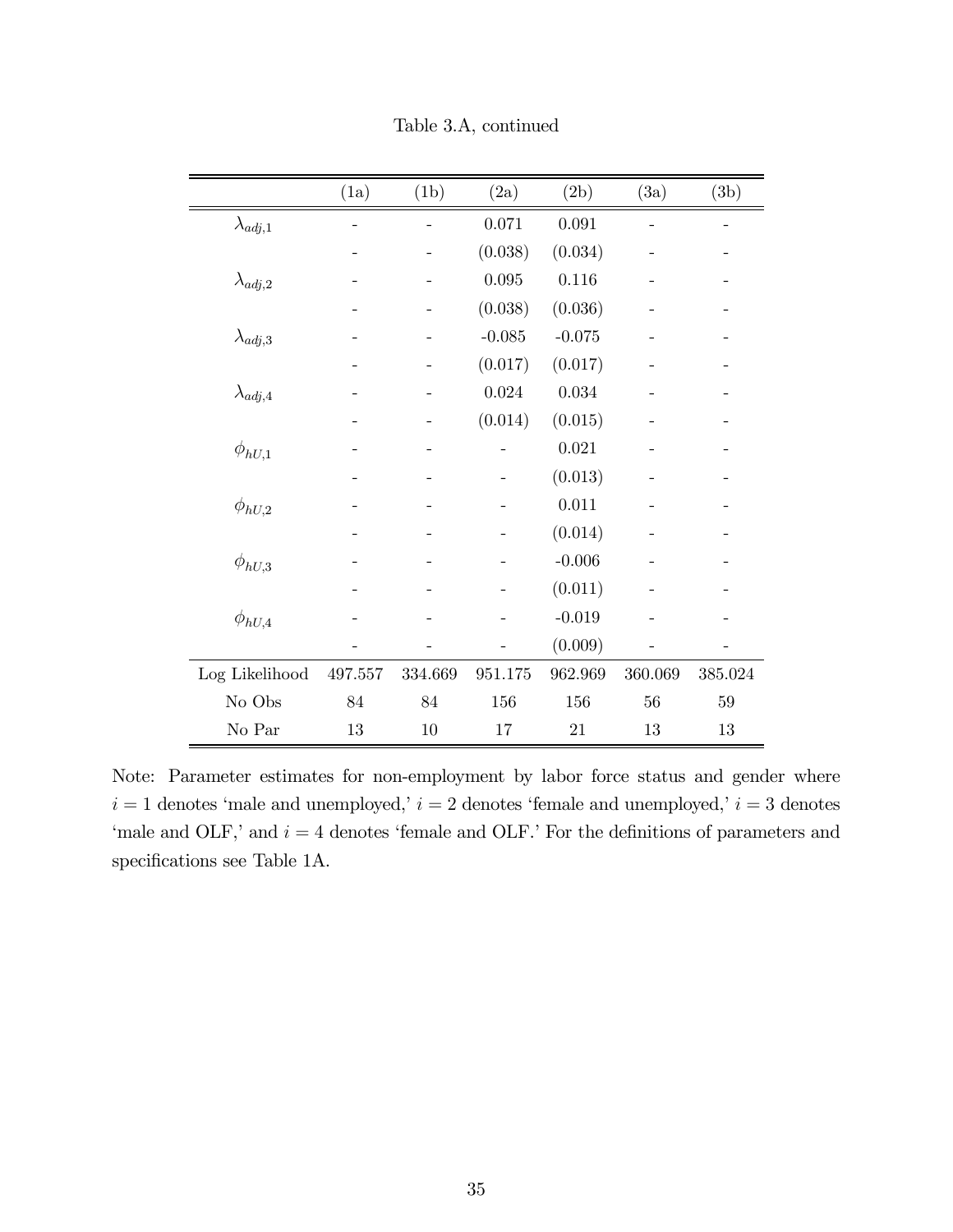|                          | (1a)      | (1b)        | (2a)        | (2b)        | (3a)        | (3b)      |
|--------------------------|-----------|-------------|-------------|-------------|-------------|-----------|
| $E[z_{1,1}]$             | $-3.003$  | $-1.664$    | $-2.654$    | $-2.517$    | $-2.941$    | $-3.296$  |
|                          | (1.320)   | (0.860)     | (0.367)     | (0.609)     | (0.292)     | (0.285)   |
| $E[z_{2,1}]$             | $-2.770$  | $-1.736$    | $-2.465$    | $-2.371$    | $-2.875$    | $-3.130$  |
|                          | (1.081)   | (0.859)     | (0.243)     | (0.554)     | (0.370)     | (0.295)   |
| $E[z_{3,1}]$             | $-3.398$  | $-3.593$    | $-3.248$    | $-3.258$    | $-3.412$    | $-3.429$  |
|                          | (0.570)   | (0.514)     | (0.391)     | (0.371)     | (0.378)     | (0.317)   |
| $E[z_{4,1}]$             | $-3.539$  | $-3.840$    | $-3.610$    | $-3.583$    | $-3.517$    | $-3.588$  |
|                          | (0.596)   | (0.551)     | (0.265)     | (0.358)     | (0.271)     | (0.295)   |
| $\phi_1$                 | 0.806     | 0.272       | 0.716       | 0.651       | 0.823       | 0.885     |
|                          | (0.173)   | (0.057)     | (0.080)     | (0.071)     | (0.108)     | (0.176)   |
| $\phi_2$                 | 0.679     |             | 0.571       | $\,0.528\,$ | 0.779       | 0.806     |
|                          | (1.233)   |             | (0.080)     | (0.073)     | (0.095)     | (0.114)   |
| $\phi_3$                 | 0.192     |             | 0.218       | $0.223\,$   | 0.237       | 0.223     |
|                          | (0.070)   |             | (0.048)     | (0.050)     | (0.059)     | (0.052)   |
| $\phi_4$                 | 0.148     |             | $0.187\,$   | 0.175       | 0.182       | $0.192\,$ |
|                          | (0.066)   |             | (0.034)     | (0.041)     | (0.049)     | (0.055)   |
| $\sigma_{\varepsilon,1}$ | 0.039     | 0.030       | 0.037       | 0.038       | $\,0.033\,$ | 0.034     |
|                          | (0.005)   | (0.006)     | (0.003)     | (0.003)     | (0.010)     | (0.005)   |
| $\sigma_{\varepsilon,2}$ | 0.042     | $0.035\,$   | 0.040       | 0.040       | 0.048       | 0.047     |
|                          | (0.014)   | (0.006)     | (0.003)     | (0.004)     | (0.007)     | (0.007)   |
| $\sigma_{\varepsilon,3}$ | 0.044     | 0.044       | $0.038\,$   | 0.038       | 0.031       | 0.031     |
|                          | (0.012)   | (0.005)     | (0.003)     | (0.003)     | (0.004)     | (0.005)   |
| $\sigma_{\varepsilon,4}$ | 0.025     | 0.024       | 0.025       | 0.025       | 0.022       | 0.021     |
|                          | (0.005)   | (0.004)     | (0.002)     | (0.002)     | (0.003)     | (0.004)   |
| $\sigma_{\xi,1}$         | 0.037     | $0.052\,$   | $\,0.033\,$ | 0.031       | 0.044       | 0.030     |
|                          | (0.017)   | (0.007)     | (0.005)     | (0.004)     | (0.010)     | (0.007)   |
| $\sigma_{\xi,2}$         | $0.037\,$ | 0.048       | $\,0.033\,$ | 0.031       | 0.039       | $0.032\,$ |
|                          | (0.008)   | (0.007)     | (0.004)     | (0.004)     | (0.008)     | (0.008)   |
| $\sigma_{\xi,3}$         | 0.022     | $\,0.023\,$ | 0.018       | 0.018       | 0.016       | 0.014     |
|                          | (0.006)   | (0.006)     | (0.003)     | (0.003)     | (0.004)     | (0.003)   |
| $\sigma_{\xi,4}$         | 0.023     | 0.026       | $0.017\,$   | 0.017       | 0.017       | 0.018     |
|                          | (0.006)   | (0.005)     | (0.003)     | (0.003)     | (0.004)     | (0.004)   |

Table 3.B Search pool by LFS and gender for different samples and specifications with type-specific matching efficiency  $\boldsymbol{z}_i$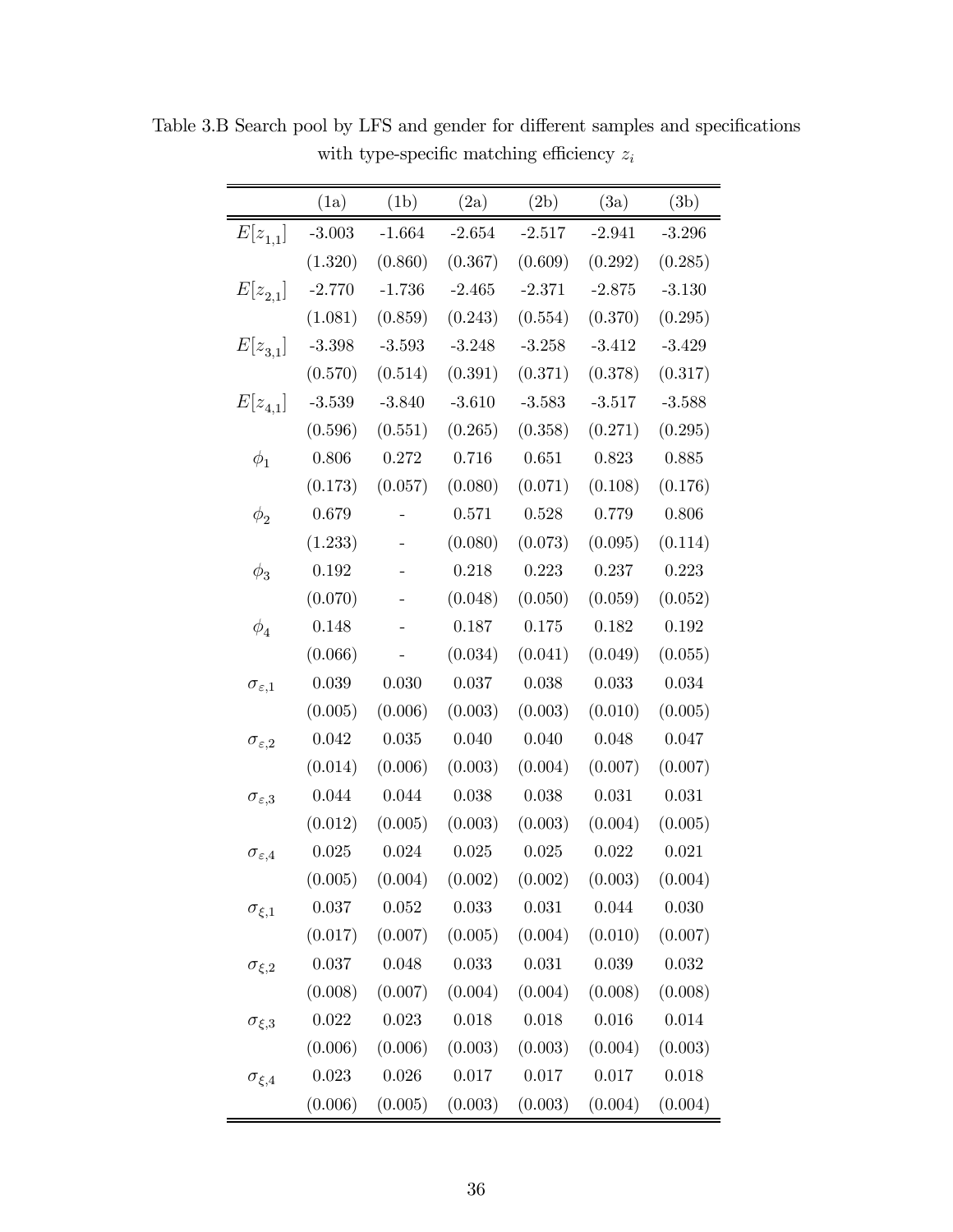|                   | (1a)    | (1b)    | (2a)     | (2b)     | (3a)    | (3b)    |
|-------------------|---------|---------|----------|----------|---------|---------|
| $\lambda_{adj,1}$ |         |         | 0.050    | 0.039    |         |         |
|                   |         |         | (0.048)  | (0.046)  |         |         |
| $\lambda_{adj,2}$ |         |         | 0.087    | 0.081    |         |         |
|                   |         |         | (0.050)  | (0.051)  |         |         |
| $\lambda_{adj,3}$ |         |         | $-0.022$ | $-0.020$ |         |         |
|                   |         |         | (0.040)  | (0.039)  |         |         |
| $\lambda_{adj,4}$ |         |         | 0.018    | 0.016    |         |         |
|                   |         |         | (0.030)  | (0.031)  |         |         |
| $\phi_{hU,1}$     |         |         |          | $-0.017$ |         |         |
|                   |         |         |          | (0.010)  |         |         |
| $\phi_{hU,2}$     |         |         |          | $-0.013$ |         |         |
|                   |         |         |          | (0.010)  |         |         |
| $\phi_{hU,3}$     |         |         |          | 0.001    |         |         |
|                   |         |         |          | (0.007)  |         |         |
| $\phi_{hU,4}$     |         |         |          | $-0.003$ |         |         |
|                   |         |         |          | (0.006)  |         |         |
| Log Likelihood    | 503.239 | 488.601 | 1007.880 | 1010.056 | 357.099 | 392.706 |
| No Obs            | 84      | 84      | 156      | 156      | 56      | 59      |
| No Par            | $16\,$  | $13\,$  | 20       | 24       | 16      | 16      |

Table 3.B, continued

Note: For the definitions of parameters and columns see Table 3A and 1.B.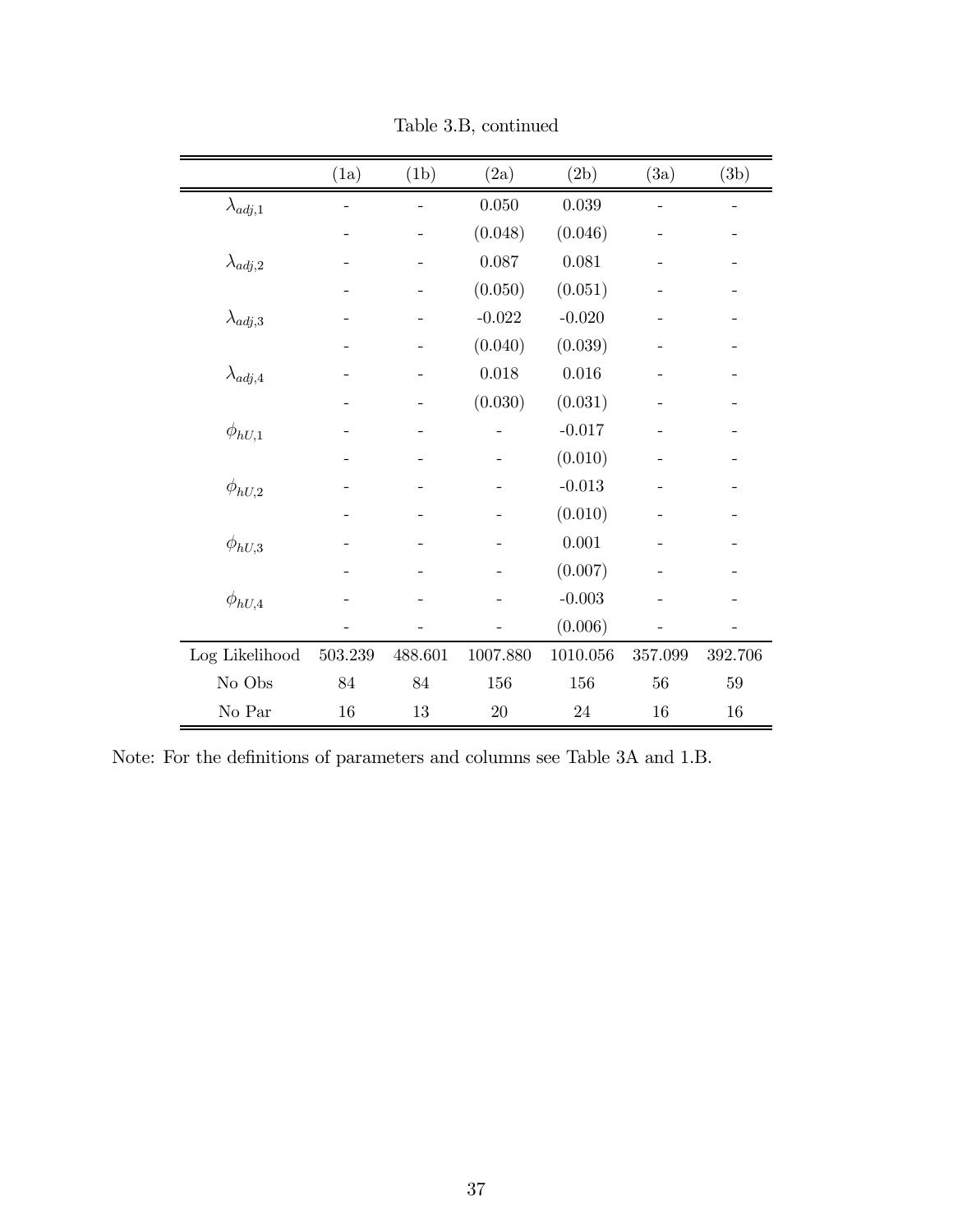|                          | (1a)      | (1b)     | (2a)      | (2b)     | (3a)     | (3b)     |
|--------------------------|-----------|----------|-----------|----------|----------|----------|
| $E[\hat{\kappa}_1]$      | $-4.071$  | $-7.428$ | $-4.167$  | $-4.288$ | $-4.005$ | $-4.006$ |
|                          | (1.122)   | (3.403)  | (1.282)   | (1.465)  | (1.100)  | (1.081)  |
| c <sub>2</sub>           | $-0.030$  | $-0.077$ | $-0.071$  | $-0.040$ | $-0.066$ | $-0.064$ |
|                          | (0.035)   | (0.132)  | (0.041)   | (0.054)  | (0.058)  | (0.052)  |
| $c_3$                    | $-2.568$  | $-1.884$ | $-2.532$  | $-2.422$ | $-2.621$ | $-2.640$ |
|                          | (0.065)   | (0.085)  | (0.076)   | (0.099)  | (0.076)  | (0.074)  |
| $c_4$                    | $-2.847$  | $-2.108$ | $-2.826$  | $-2.767$ | $-2.878$ | $-2.810$ |
|                          | (0.065)   | (0.085)  | (0.044)   | (0.053)  | (0.066)  | (0.068)  |
| $\phi_1$                 | 0.623     | 0.209    | 0.557     | 0.517    | 0.626    | 0.707    |
|                          | (0.107)   | (0.072)  | (0.081)   | (0.081)  | (0.147)  | (0.136)  |
| $\phi_2$                 | 0.653     |          | 0.562     | 0.541    | 0.638    | 0.722    |
|                          | (0.111)   |          | (0.078)   | (0.086)  | (0.151)  | (0.133)  |
| $\phi_3$                 | 0.222     |          | 0.196     | 0.237    | 0.189    | 0.203    |
|                          | (0.054)   |          | (0.039)   | (0.055)  | (0.060)  | (0.041)  |
| $\phi_4$                 | 0.191     |          | 0.182     | 0.204    | 0.169    | 0.227    |
|                          | (0.047)   |          | (0.032)   | (0.042)  | (0.050)  | (0.054)  |
| $\sigma_{\varepsilon,1}$ | 0.029     | 0.017    | 0.027     | 0.028    | 0.013    | 0.024    |
|                          | (0.008)   | (0.013)  | (0.006)   | (0.006)  | (0.014)  | (0.007)  |
| $\sigma_{\varepsilon,2}$ | 0.000     | 0.032    | 0.017     | 0.020    | 0.000    | 0.000    |
|                          | (0.024)   | (0.006)  | (0.027)   | (0.022)  | (0.020)  | (0.029)  |
| $\sigma_{\varepsilon,3}$ | 0.040     | 0.039    | 0.036     | 0.035    | 0.029    | 0.030    |
|                          | (0.006)   | (0.004)  | (0.003)   | (0.003)  | (0.004)  | (0.004)  |
| $\sigma_{\varepsilon,4}$ | 0.023     | 0.022    | 0.022     | 0.022    | 0.020    | 0.018    |
|                          | (0.004)   | (0.003)  | (0.002)   | (0.003)  | (0.003)  | (0.004)  |
| $\sigma_{\varsigma}$     | $0.075\,$ | 0.136    | $0.078\,$ | 0.079    | 0.090    | 0.063    |
|                          | (0.013)   | (0.042)  | (0.014)   | (0.013)  | (0.021)  | (0.013)  |
| $\sigma_{\xi,1}$         | 0.028     | 0.058    | 0.028     | 0.027    | 0.029    | 0.024    |
|                          | (0.010)   | (0.008)  | (0.008)   | (0.007)  | (0.008)  | (0.008)  |
| $\sigma_{\xi,2}$         | 0.034     | 0.048    | 0.032     | 0.031    | 0.035    | 0.038    |
|                          | (0.005)   | (0.007)  | (0.015)   | (0.015)  | (0.005)  | (0.006)  |
| $\sigma_{\xi,3}$         | 0.024     | 0.000    | 0.016     | 0.015    | 0.013    | 0.011    |
|                          | (0.008)   | (0.034)  | (0.003)   | (0.003)  | (0.005)  | (0.004)  |

Table 3.C Search pool by LFS and gender for different samples and specifications with aggregate and type-specific matching efficiency,  $\hat{\kappa}$  and  $z_i$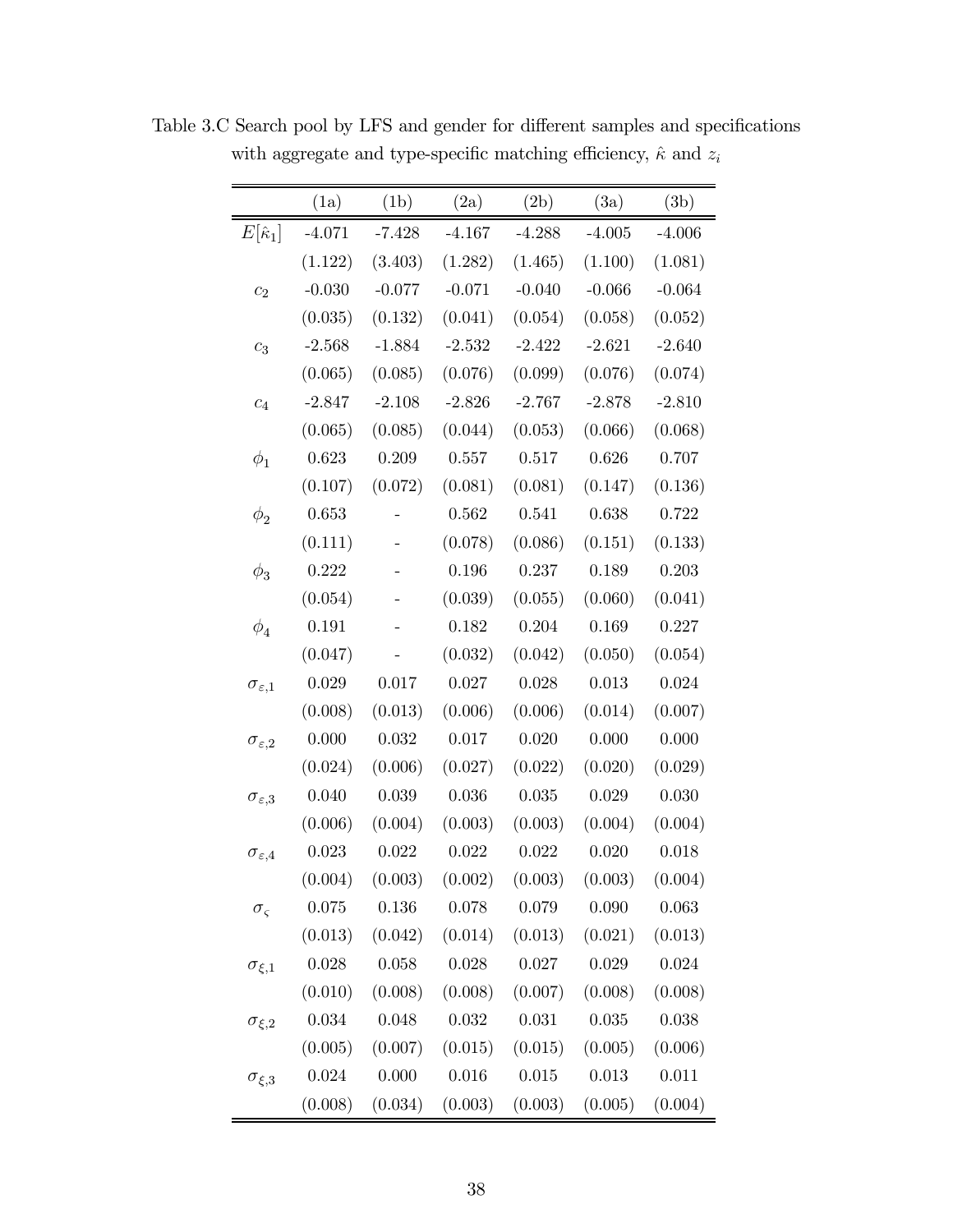|                   | (1a)        | (1b)        | (2a)        | (2b)        | (3a)      | (3b)      |
|-------------------|-------------|-------------|-------------|-------------|-----------|-----------|
| $\sigma_{\xi,4}$  | $\,0.022\,$ | $0.005\,$   | $0.016\,$   | $0.016\,$   | $0.013\,$ | $0.017\,$ |
|                   | (0.005)     | (0.004)     | (0.003)     | (0.003)     | (0.004)   | (0.005)   |
| $\gamma_1$        | 0.571       | 0.938       | 0.702       | 0.690       | 0.673     | $0.702\,$ |
|                   | (0.190)     | (0.035)     | (0.126)     | (0.120)     | (0.155)   | (0.144)   |
| $\gamma_2$        | $-0.428$    | $\,0.959\,$ | $-0.291$    | $-0.280$    | $-0.503$  | $-0.489$  |
|                   | (0.136)     | (0.025)     | (0.167)     | (0.207)     | (0.134)   | (0.179)   |
| $\gamma_3$        | 0.860       | 0.180       | 0.980       | $\,0.986\,$ | 0.968     | $0.980\,$ |
|                   | (0.095)     | (289.299)   | (0.022)     | (0.017)     | (0.048)   | (0.028)   |
| $\gamma_4$        | 0.900       | 0.949       | $\,0.904\,$ | 0.901       | 0.967     | 0.890     |
|                   | (0.057)     | (0.066)     | (0.047)     | (0.051)     | (0.044)   | (0.091)   |
| $\lambda_{adj,1}$ |             |             | $\,0.092\,$ | 0.098       |           |           |
|                   |             |             | (0.043)     | (0.042)     |           |           |
| $\lambda_{adj,2}$ |             |             | 0.121       | 0.128       |           |           |
|                   |             |             | (0.042)     | (0.043)     |           |           |
| $\lambda_{adj,3}$ |             |             | $-0.028$    | $-0.012$    |           |           |
|                   |             |             | (0.038)     | (0.038)     |           |           |
| $\lambda_{adj,4}$ |             |             | 0.028       | $\,0.035\,$ |           |           |
|                   |             |             | (0.023)     | (0.023)     |           |           |
| $\phi_{hU,1}$     |             |             |             | $0.015\,$   |           |           |
|                   |             |             |             | (0.011)     |           |           |
| $\phi_{hU,2}$     |             |             |             | 0.006       |           |           |
|                   |             |             |             | (0.012)     |           |           |
| $\phi_{hU,3}$     |             |             |             | $-0.013$    |           |           |
|                   |             |             |             | (0.010)     |           |           |
| $\phi_{hU,4}$     |             |             |             | $-0.008$    |           |           |
|                   |             |             |             | (0.007)     |           |           |
| Log Likelihood    | 549.459     | 520.687     | 1067.496    | 1071.702    | 397.497   | 423.572   |
| No Obs            | 84          | 84          | 156         | 156         | 56        | 59        |
| No Par            | 21          | 18          | $25\,$      | 29          | 21        | 21        |

Table 3.C, continued

Note: For the definitions of parameters and columns see Table 3A&B and 1.C.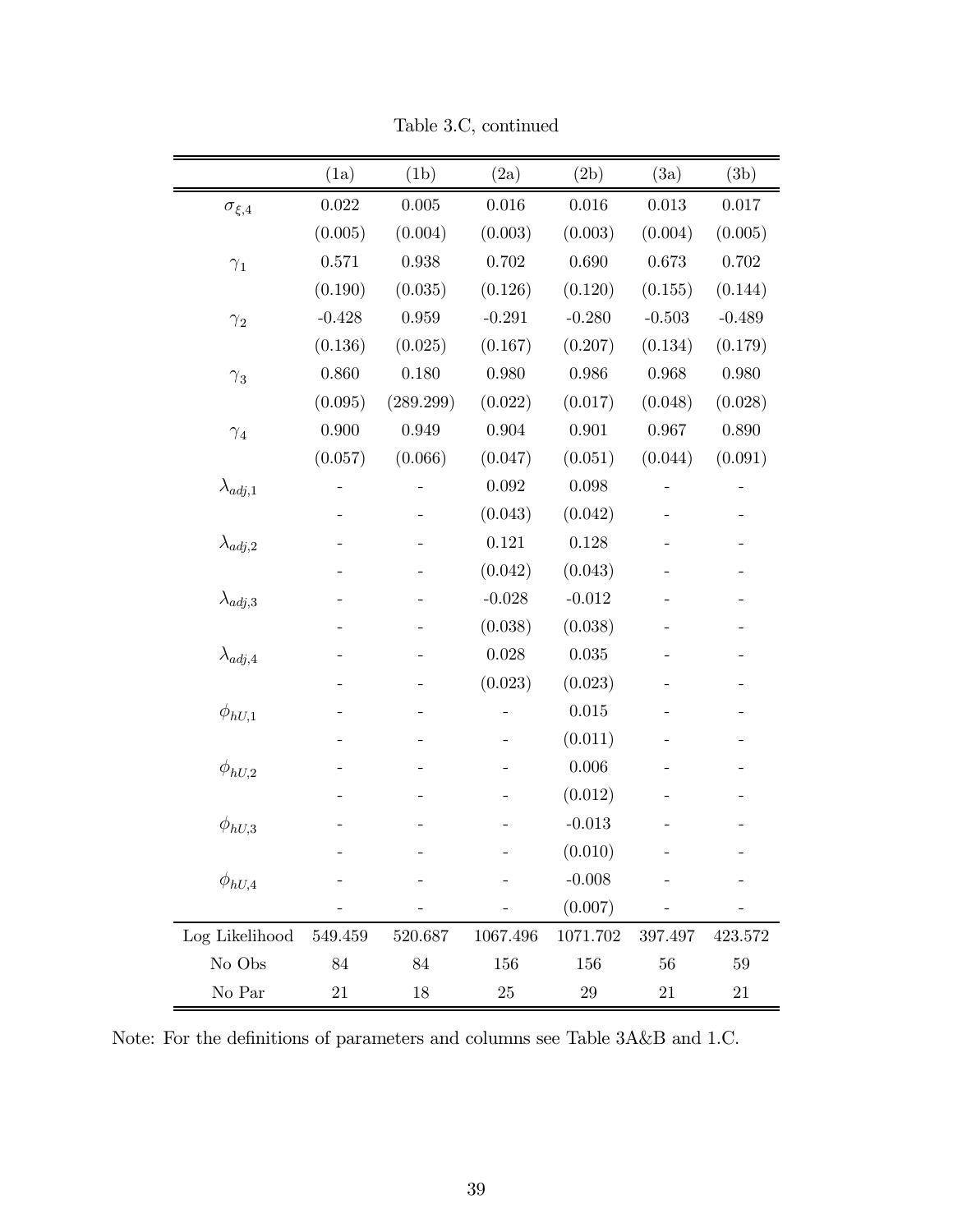#### 3.2. Estimated matching efficiencies

Figure 3.A Nonemployment by gender and LFS: Aggregate matching efficiency only



Note: Smoothed posterior estimate of the aggregate matching efficiency from a model with a random walk in aggregate matching efficiency. For the samples and model specifications refer to Table 3.A. All efficiencies are normalized to zero in 2001Q1.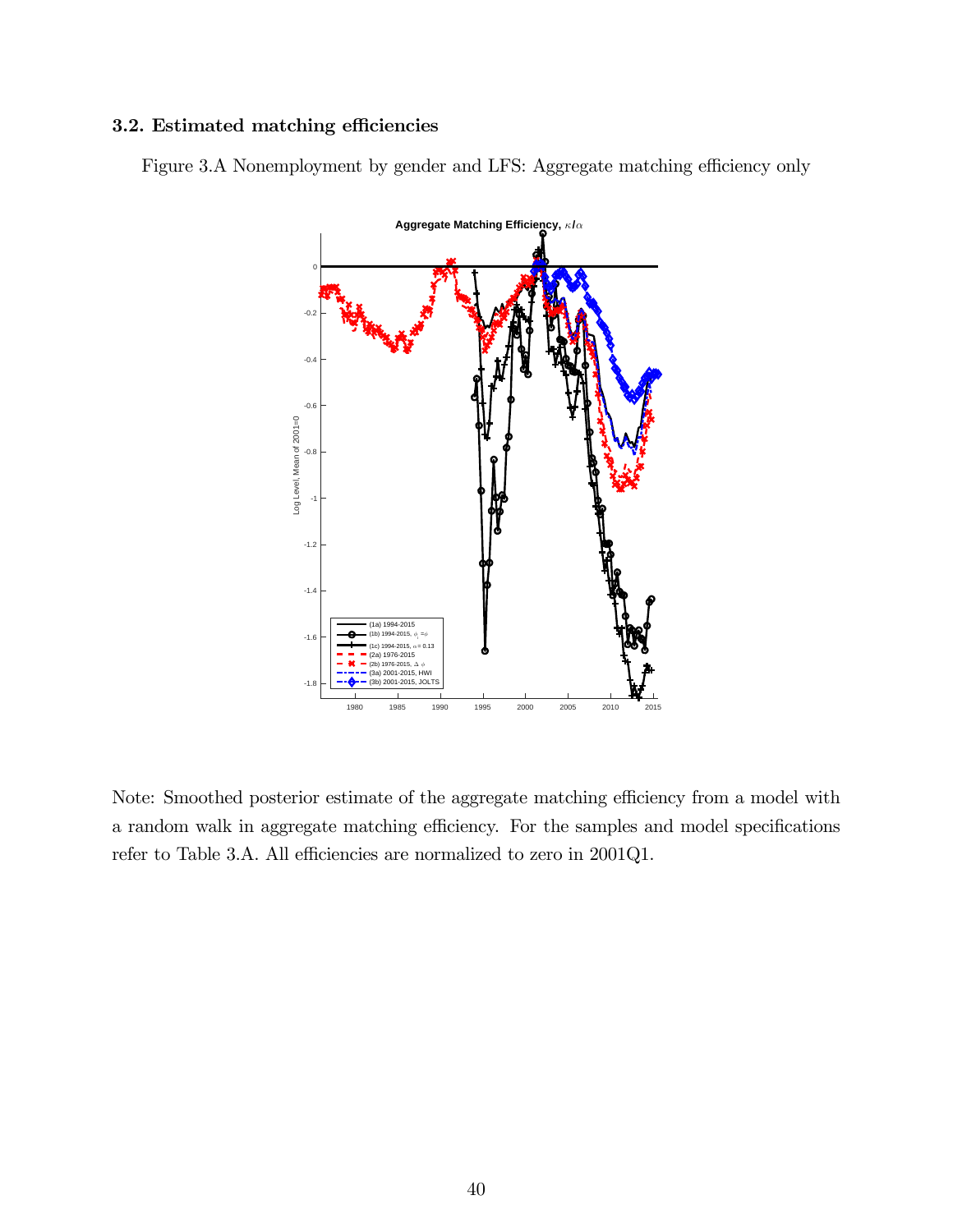

Figure 3.B Nonemployment by gender and LFS: Type-specific matching efficiencies only

Note: Smoothed posterior estimates of type-specific matching efficiencies from a model with random walks in type-specific matching efficiencies. For the samples and model specifications refer to Table 3.B. All efficiencies are normalized to zero in 2001Q1.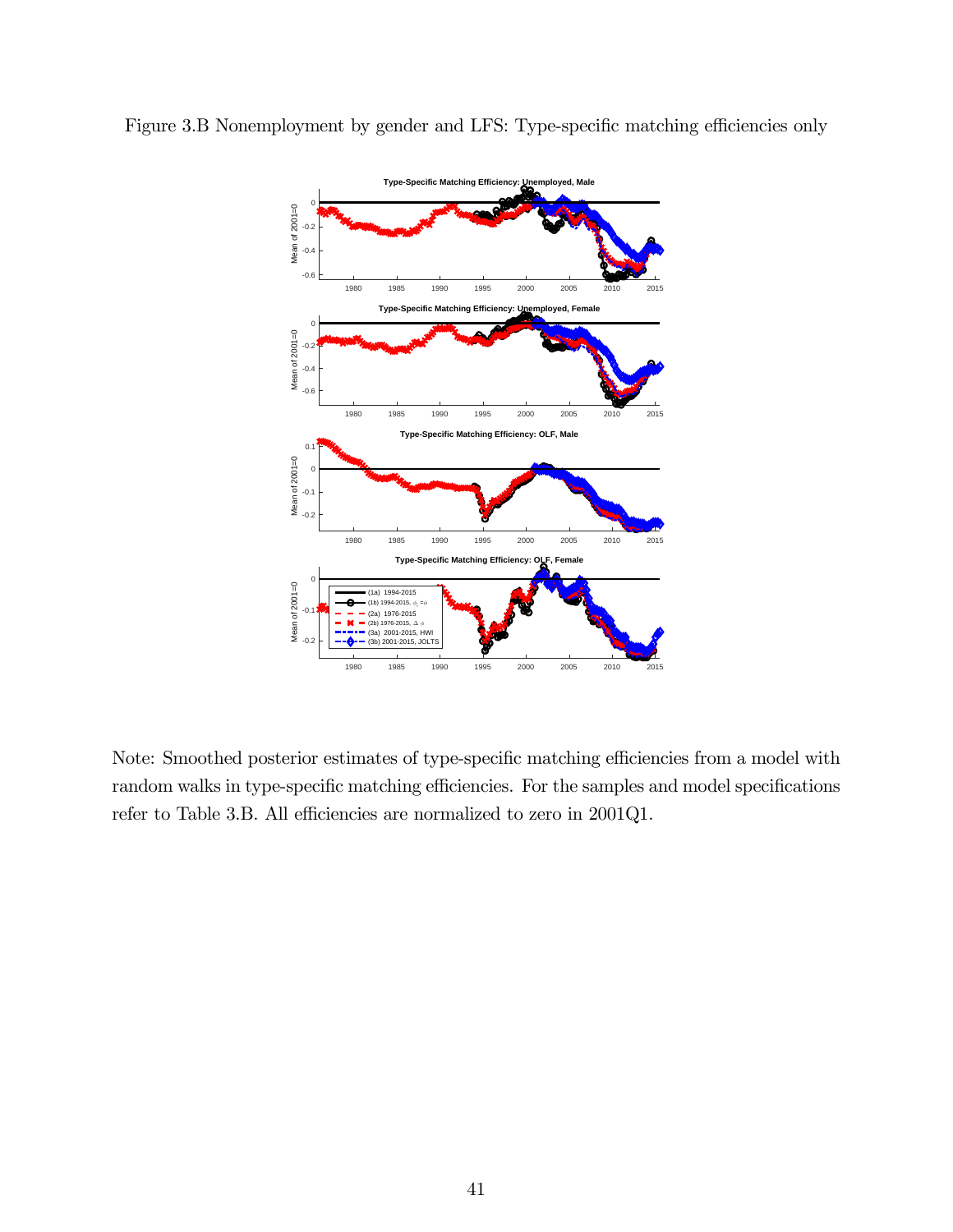



Note: Smoothed posterior estimate of the aggregate matching efficiency from a model with random walk in aggregate efficiency and AR(1)'s for type-specific matching efficiencies. For the samples and model specifications refer to Table 3.C. All efficiencies are normalized to zero in 2001Q1.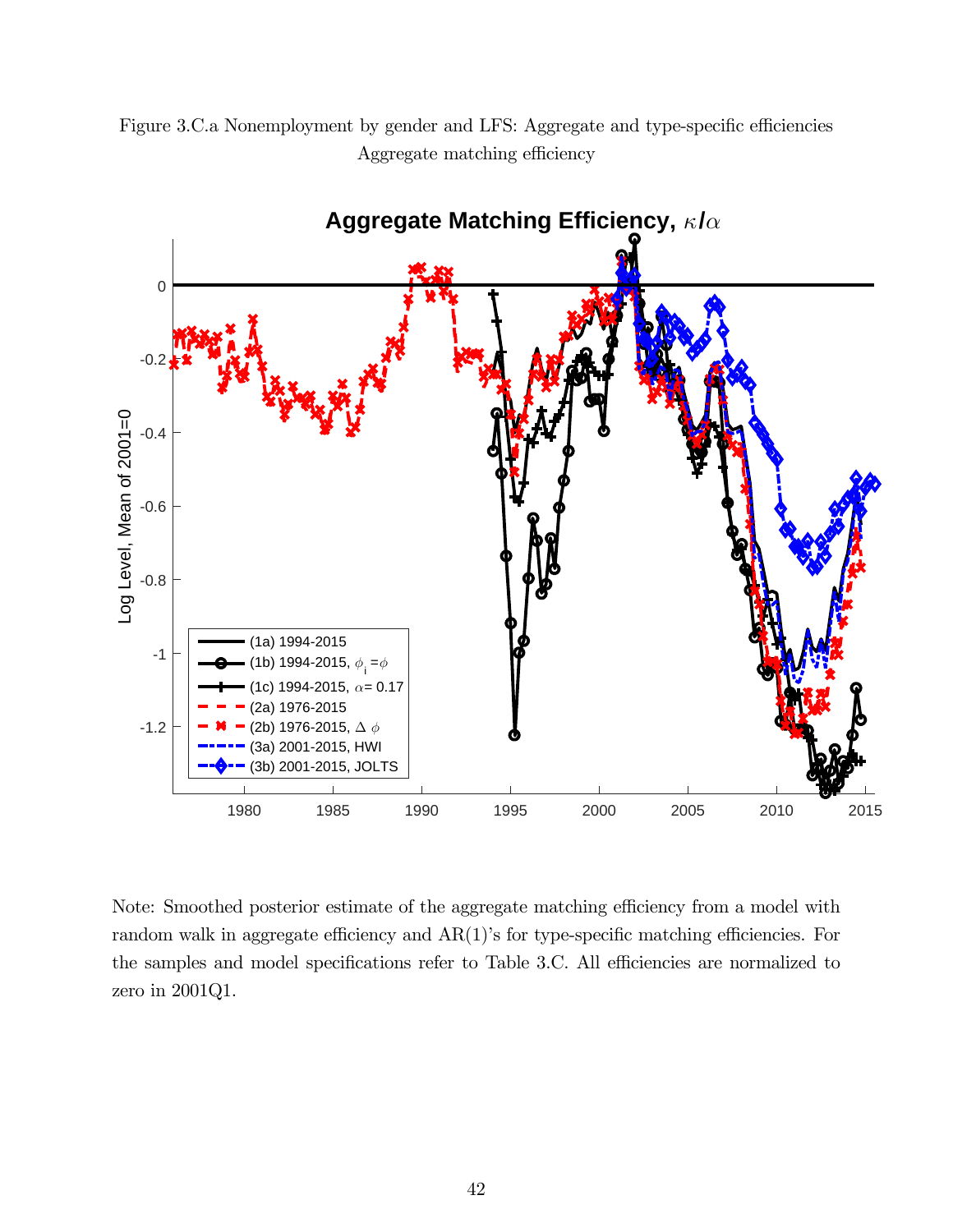



Note: Smoothed posterior estimates of type-specific matching efficiencies from a model with random walk in aggregate efficiency and AR(1)'s for type-specific matching efficiencies. For the samples and model specifications refer to Table 3.C. All efficiencies are normalized to zero in 2001Q1.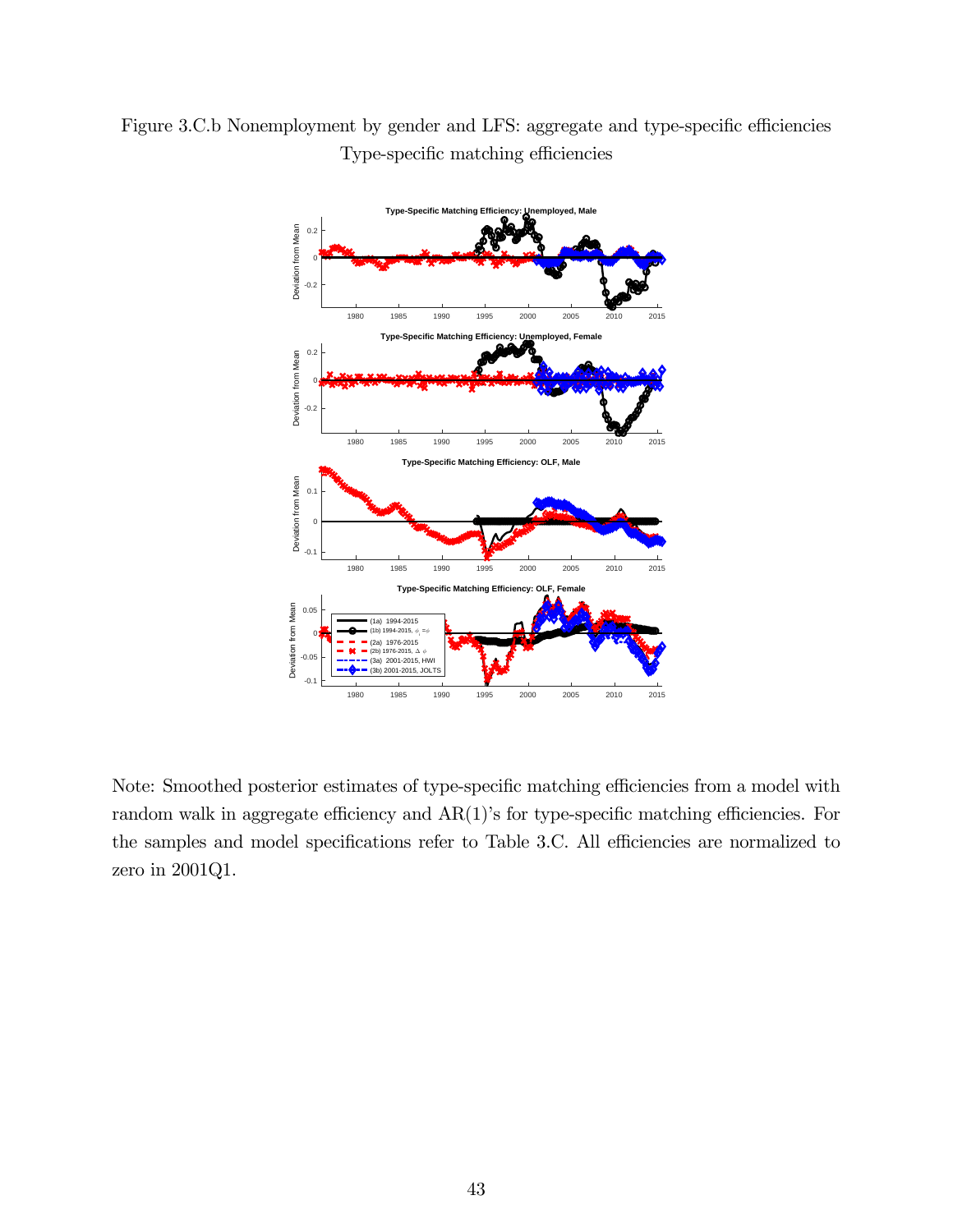



Note: Smoothed posterior estimates of the aggregate and type-specific efficiencies for the sample 1994-2016, cf. columns (1a) in Tables 3.A-C. All efficiencies are normalized to zero in 2001Q1.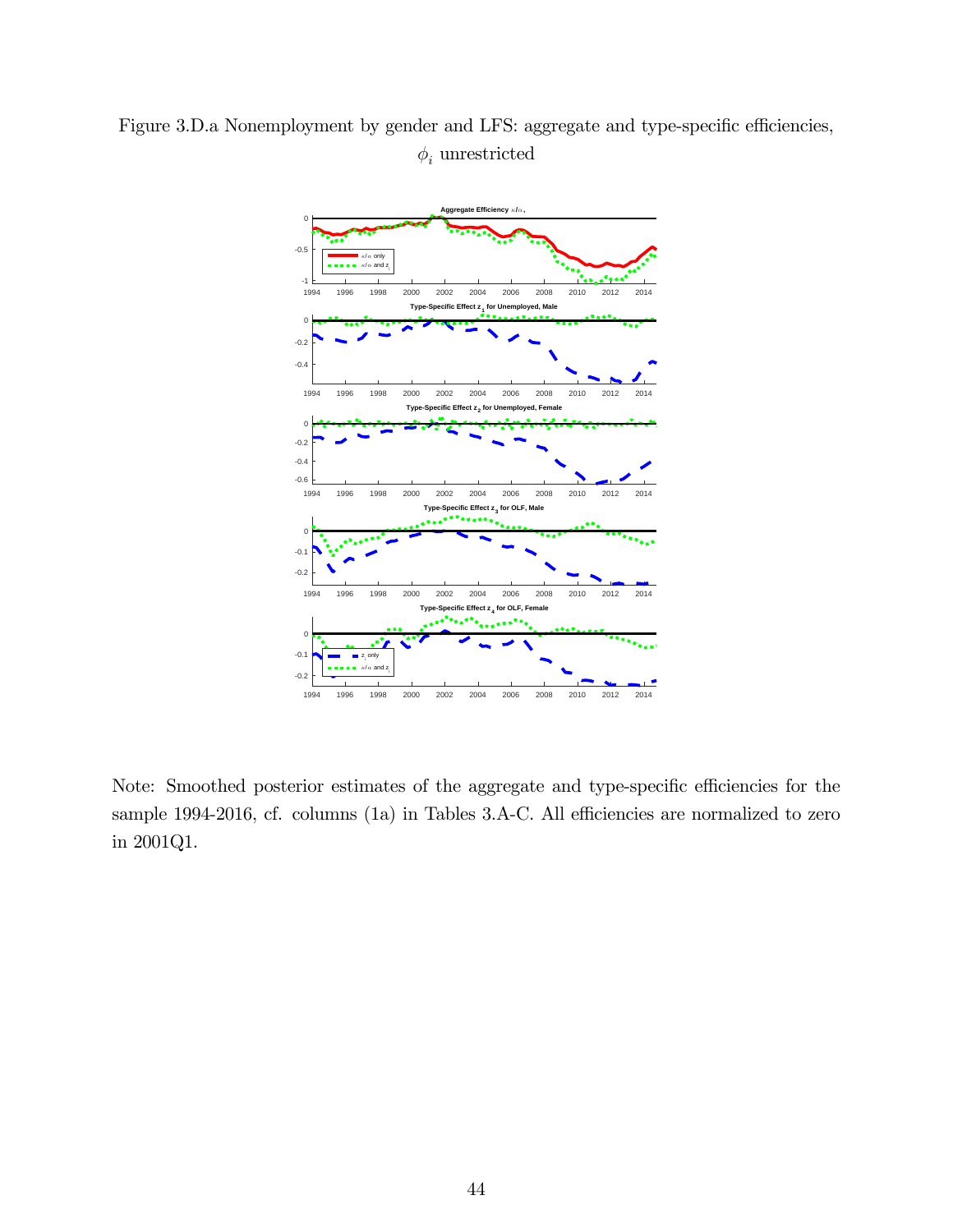Figure 3.D.b Nonemployment by gender and LFS: aggregate and type-specific efficiencies with restriction  $\phi_i = \phi$ 



Note: Smoothed posterior estimates of the aggregate and type-specific efficiencies for the sample 1994-2016, cf. columns (1b) in Tables 3.A-C. All efficiencies are normalized to zero in 2001Q1.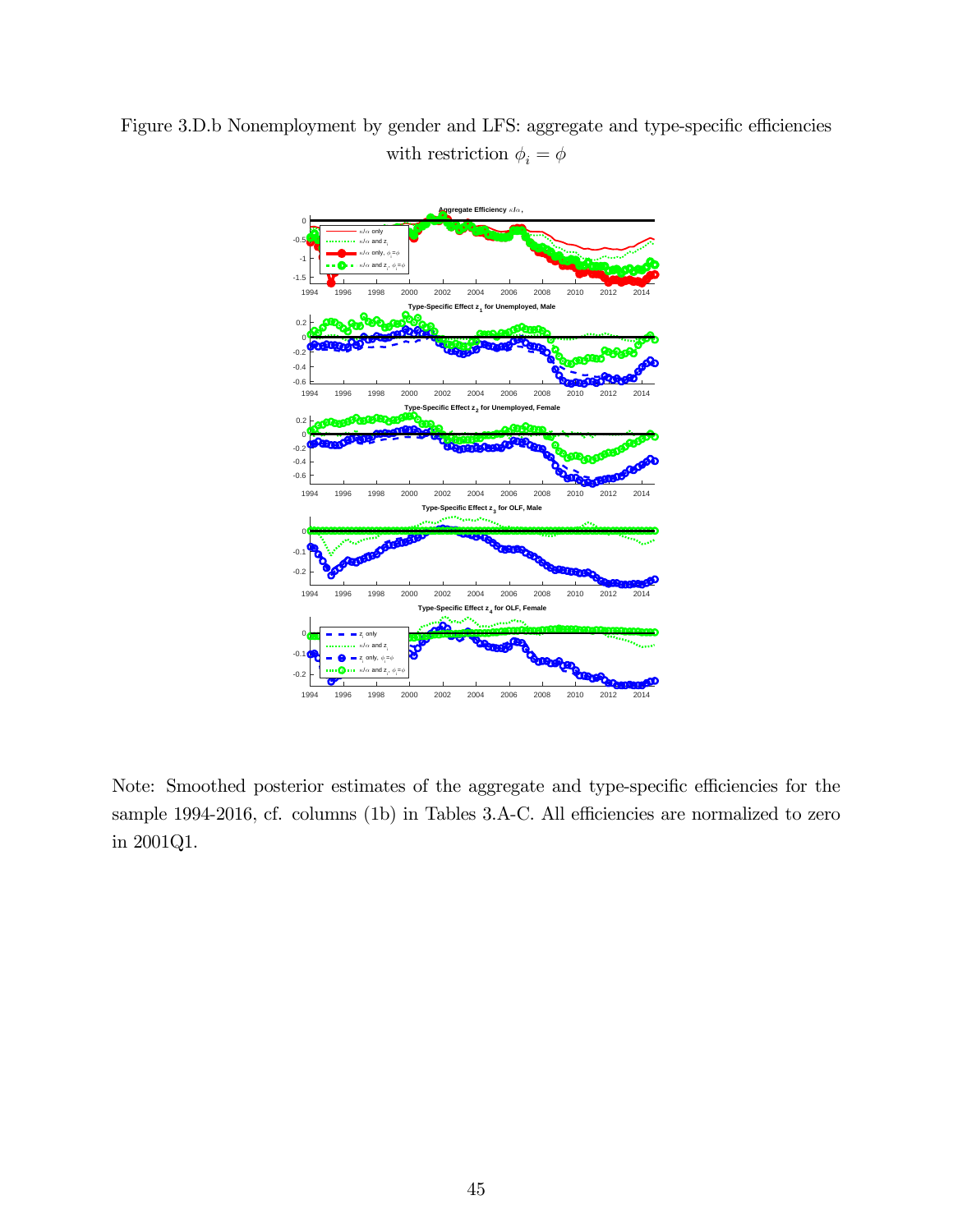#### 3.3. Matching function elasticity and search effort cyclicality

Note: Results in Figure 3.E.a-d are based on sample and model specification with aggregate matching efficiency only represented by column (1a) in Table 3.A. All variables normalized to zero in 1994Q1.



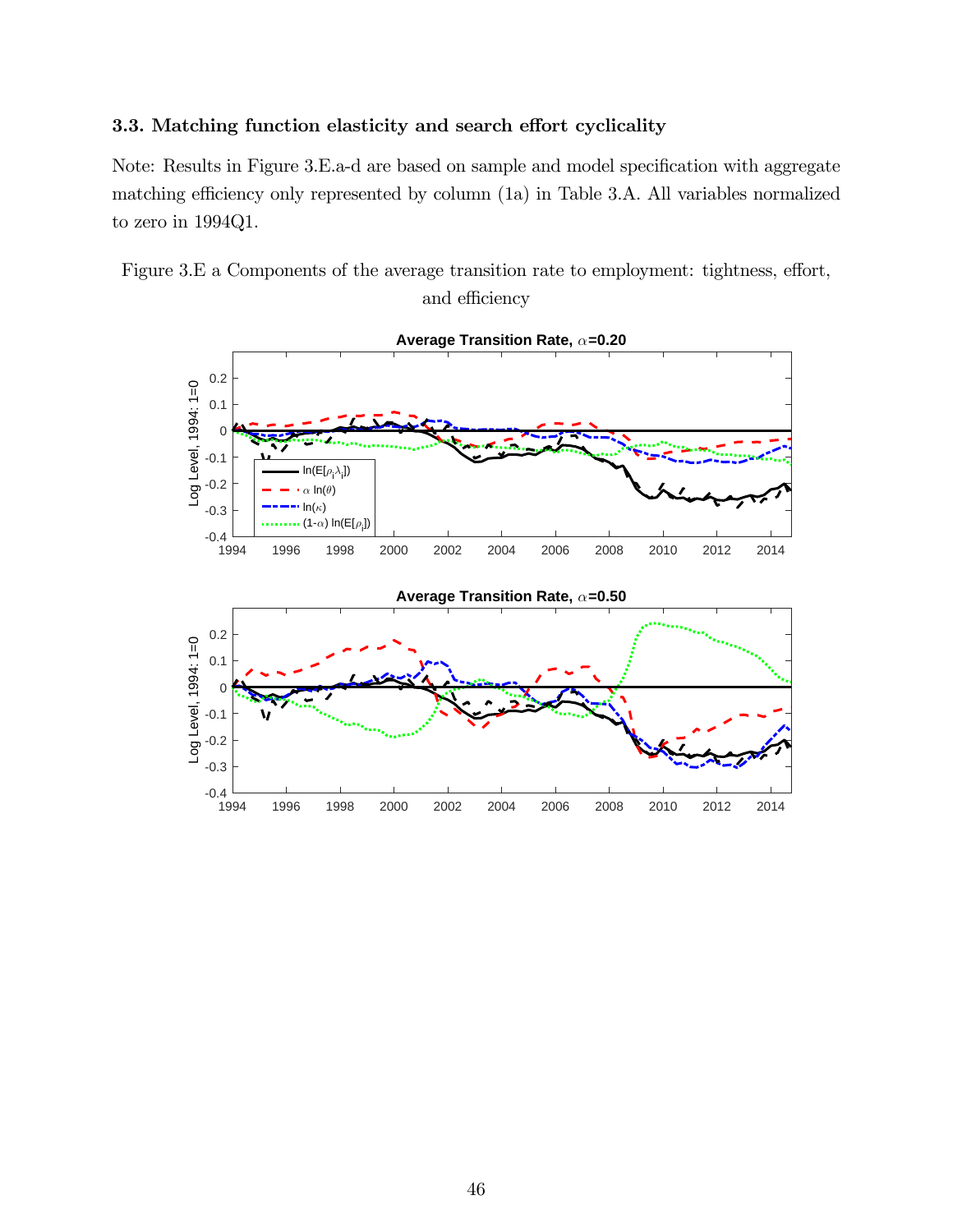

Figure 3.E b Components of average search effort: composition and variable search effort